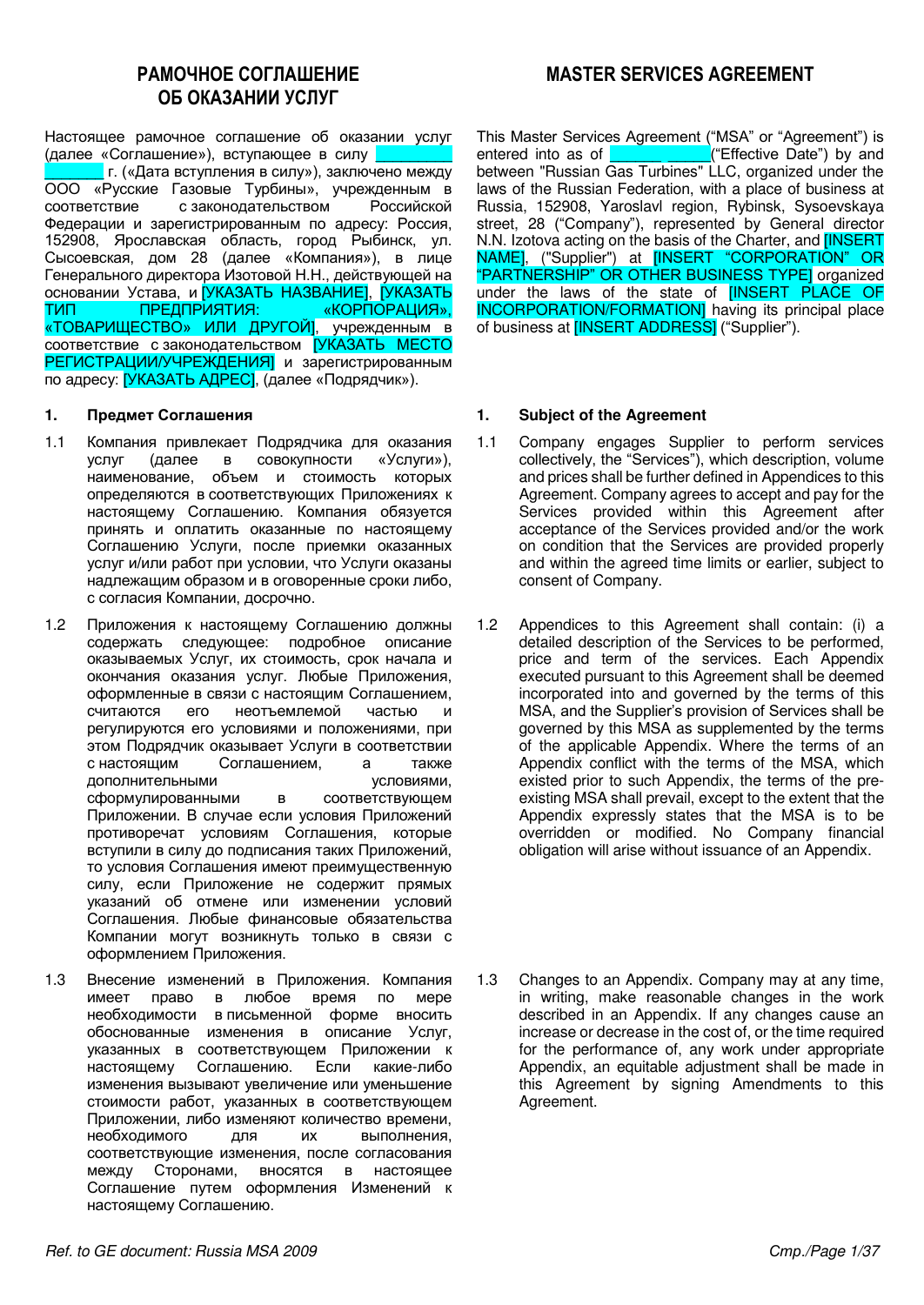## **2. Срок действия. 19. Срок действия. 2. Тегт.**

Срок действия настоящего Соглашения (далее «Срок действия») начинается с Даты вступления в силу и заканчивается (далее «Дата окончания»), если Соглашение не было досрочно прекращено в описанном ниже порядке. При подписании после Даты вступления в силу условия Соглашения подлежат применению к отношениям Сторон, возникшим с Даты вступления в силу. Кроме того, стороны договариваются, что если на Дату окончания Соглашения действует какое-либо Приложение, то Срок действия Соглашения продлевается до окончания или прекращения соответствующего Приложения к настоящему Соглашению.

## 3. Персонал Подрядчика. **1988 и 1991 года** и 13. Supplier's Personnel.

- 3.1 До начала оказания Компании каких-либо Услуг по настоящему Соглашению Подрядчик обязан<br>выполнить все требования действующего выполнить все требования действующего иммиграционного законодательства: Подрядчик не имеет права нанимать или использовать для оказания Услуг по настоящему Соглашению лиц, не имеющих действующего на весь срок оказания Услуг разрешения на работу на территории Российской Федерации. Компания вправе в любое время запросить и получить от Подрядчика подтверждение уровня квалификации Персонала<br>Подрядчика (копии дипломов, лицензий, Подрядчика (копии дипломов, лицензий, удостоверений и пр.). Подрядчик должен подтвердить наличие налоговой регистрации по месту оказания Услуг, в случае если пребывание Персонала Подрядчика в месте оказания Услуг подлежит регистрации отдельным подразделением или любой иной регистрации или разрешению в соответствии с требованиями применимого законодательства. Для целей настоящего Соглашения под «Персоналом Подрядчика» понимаются все лица, занятые в оказании Услуг по настоящему Соглашению.
- 3.2 Работы, требующие обеспечения секретности. Если для оказания Услуг по настоящему Соглашению Персонал Подрядчика обязан выполнять «работы, требующие обеспечения секретности» (определено далее), Компания vказывает на необходимость выполнения таких работ в соответствующем Приложении. Компания имеет право по собственному усмотрению определять тип работ, которые в соответствие с настоящим Соглашением требуют обеспечения секретности. Такие работы могут включать, помимо прочего, работы, прямо связанные с эксплуатацией или безопасностью сооружений, оборудования, электронной информационной системы и/или финансовой/бухгалтерской системы Компании; работы, связанные с размещением Персонала Подрядчика на объекте Компании, который она считает секретным; работы, требующие доступа Персонала Подрядчика к операциям или сооружениям, которые Компания считает секретными.
- 3.3 В настоящем Соглашении под «Личными данными» понимается информация об определенном физическом лице, включая, помимо прочего, данные о Персонале Подрядчика, а также служащих, должностных лицах, директорах,

The term of this Agreement ("Term") shall begin on the "Effective Date" and end on Date"), unless sooner terminated as provided below. If signed after the Effective Date, the MSA shall be deemed retroactive to the Effective Date. The parties further agree that if any Appendix is in effect at the time of the expiration of this Agreement, then as it applies to such Appendix only, the Term of this Agreement will be extended until the expiration or termination of such Appendix.

- 3.1 Prior to commencing any work for the Company under this Agreement, Supplier shall comply with all applicable legal requirements imposed by all applicable immigration laws and shall not employ or utilize any person to perform work under this Agreement who is not authorized to perform the work in the Russian Federation. Company shall have the right to request and receive confirmation of the Supplier's Personnel qualifications (e.g., copies of diplomas, licenses, certificates) from Supplier at any time. Supplier shall confirm the availability of tax registration at the location of provision of Services in the event the presence of the Supplier's Personnel at the location of provision of Services is subject to registration of a separate subdivision or any other registration or permit in compliance with the requirements of the applicable legislation. All persons providing Services under this Agreement are collectively referred to herein as "Supplier's Personnel".
- 3.2 Security Sensitive Work. If the scope of the Services to be provided under this Agreement require Supplier's Personnel to perform work that is "security sensitive" (defined below), Company will designate the security sensitive work to be performed in the applicable Appendix. Company reserves the right to determine, in its sole discretion, the type of work that will be designated as "security sensitive" under this Agreement. Such work may include, but shall not be limited to, work: directly related to the operation or security of a Company facility, a piece of equipment, an electronic data system and/or a financial/accounting system; (ii) that involves placement of Supplier's Personnel at a Company worksite that is designated by the Company as security sensitive; or that involves access by Supplier Personnel to operations or facilities that are designated by the Company as security sensitive.
- 3.3 In this Agreement the term "Personal Data" shall mean information about a specific or identifiable individual, including but not limited to, information about Supplier's Personnel, as well as about Company's employees, officials, directors, shareholders, clients, prospects,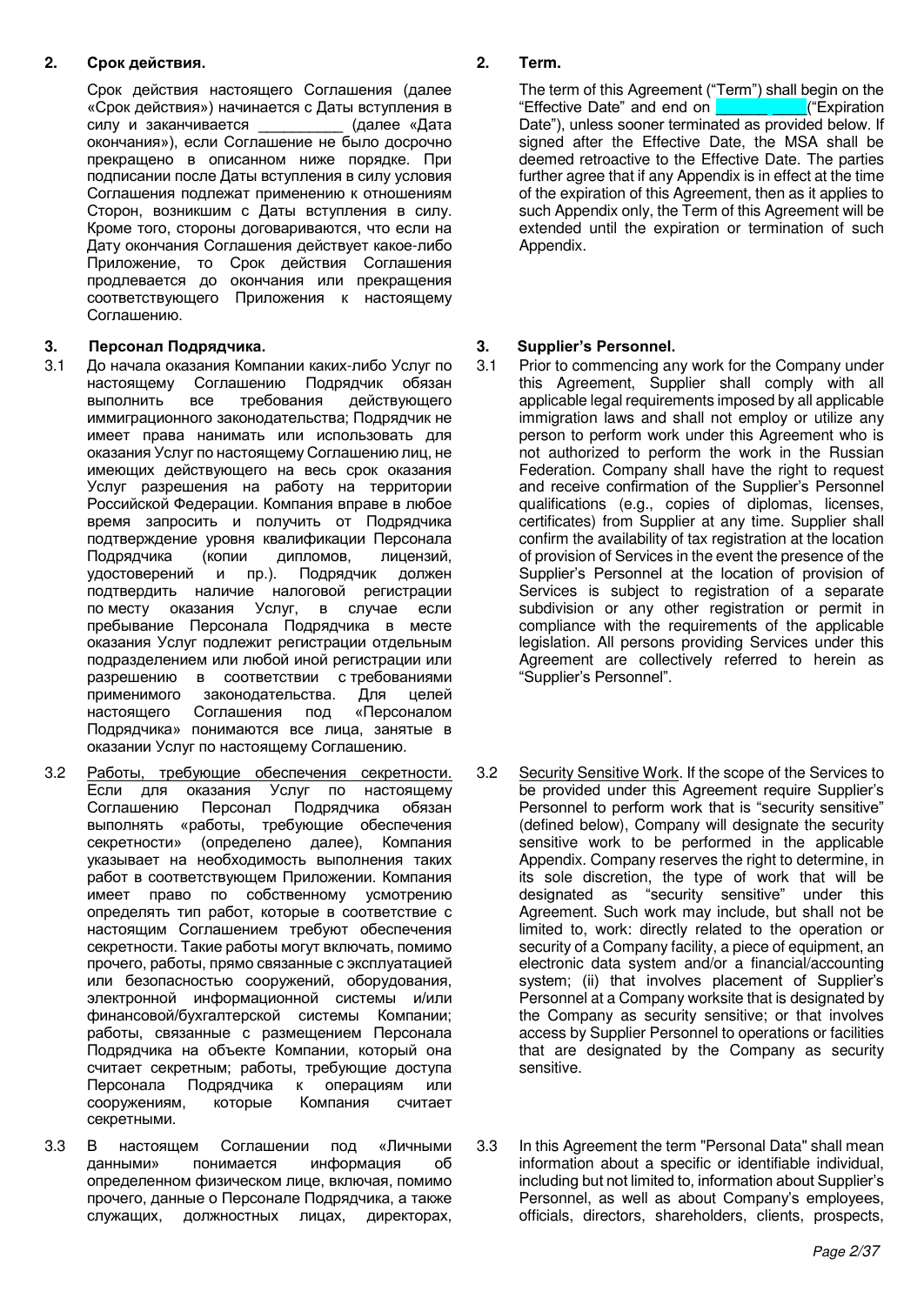акционерах, клиентах, потенциальных клиентах, аеловых или поставшиках или дистрибьюторах Компании. В некоторых странах действуют ограничения на сбор и использование такой информации. Подрядчик обязуется соблюдать все действующие законодательные и нормативные акты, регулирующие раскрытие Личной информации, предоставленной Подрядчиком Компании. Кроме того, настоящим Подрядчик выражает свое согласие с тем, что контактная информация его Персонала может передаваться и храниться в других глобальных базах данных Компании, находящихся на территории Соединенных Штатов Америки или у одного из ее аффилированных лиц и используемых для целей, связанных с выполнением настоящего<br>Соглашения, включая, помимо прочего, Соглашения, включая, помимо прочего, управление отношениями с поставщиками и платежами. Личная информация Персонала Подрядчика не подлежит раскрытию кому-либо, кроме Компании, ее аффилированных лиц и их подрядчиков, которые в силу своих договорных обязательств имеют право использовать такую информацию только в пределах, необходимых для выполнения договорных обязательств перед Компанией и ее аффилированными лицами. Компания принимает все разумные меры, необходимые для обеспечения безопасности Личной информации Персонала Подрядчика в соответствии с действующим законодательством о защите данных. Если согласно законодательству РФ об охране таких данных требуется, чтобы любое лицо из числа Персонала Подрядчика получило уведомление или предоставило свое согласие на такую работу с его Личной информацией, то Подрядчик: (i) направляет такому лицу уведомление и получает от него согласие, а также (ii) направляет Компании копию такого уведомления и согласия.

## **4. ȼɨɡɧɚɝɪɚɠɞɟɧɢɟ ɢ ɭɫɥɨɜɢɹ ɨɩɥɚɬɵ. 4. Compensation and Payment Terms**

- 4.1 Если в соответствующем Приложении к настоящему Соглашению не предусмотрено иное:
	- (а) Услуги оказываются Подрядчиком самостоятельно — с использованием его собственных материалов, его силами и средствами, а оплата услуг Подрядчика производится согласно Приложению В (Ставки и Цены).
	- (b) Компания обязуется осуществлять платежи в российских рублях, а в случае если стоимость<br>работ/услуг установлена в иностранной установлена в иностранной валюте, оплата производится по курсу Центрального Банка РФ на день платежа. Оплата производится только при предоставлении Подрядчиком полного комплекта оригинальных документов, таких как: счета, счета-фактуры, подписанные сторонами акты сдачи-приемки оказанных Услуг и табели учета рабочего времени за оплачиваемый период, утвержденные уполномоченными представителями Компании. Данный список не является окончательным и может быть изменен в зависимости от вида Услуг и требований действующего законодательства Российской

business partners, suppliers or distributors. In some countries there exist limitations on the collection and use of such information. Supplier undertakes to comply with all legislative and normative acts regulating disclosure of the Personal Information provided to Company by Supplier. In addition, Supplier understands and agrees that the contact information of its Personnel may be transferred and stored in Company's other global databases, situated on the territory of the United States or in one of its Affiliates, and used for purposes connected with the execution of this Agreement, including but not limited to, the supplier relationship management and payment management. Personal Information of Supplier's Personnel shall not be disclosed to anyone, save Company, its Affiliates and their contractors, which, in pursuance of their contractual obligations, have the right to use such information only within the limits required to perform their contractual obligations to Company and its Affiliates. Company shall take all reasonable measures to secure Personal Information of Supplier's Personnel in compliance with the current data protection legislation. If current laws of Russian Federation requires that any individual among Supplier's Personnel shall receive notification or give his/her consent to the said work with his/her Personal Information, Supplier: (i) shall send the notification to the said individual and receive his/her consent, as well as (ii) send a copy of such notification and consent to Company.

- 4.1 Unless expressly modified in an Appendix to this Agreement:
	- (a) Services shall be provided by Supplier at its own account — using its materials, its workforce and means, and payment for the Supplier's services shall be made in accordance with the rates and respective classes specified in Appendix B (Rates and Prices).
	- (b) Company agrees to make payments in Russian roubles and, in the event the price of work/services is set in a foreign currency, payment shall be made at the official exchange rate fixed by the Central Bank of the Russian Federation on the day of payment. Payment shall be made only on condition that Supplier has submitted the full set of original documents, such as: accounts, invoices, certificates of acceptance for the Services provided signed by the parties and employee time sheets for the period of payment, endorsed by the Company's authorized representative. This list is not final and may be modified subject to the types of Services and the requirements of current legislation of the Russian Federation for preparation of source accounting documents for similar transactions. In any case,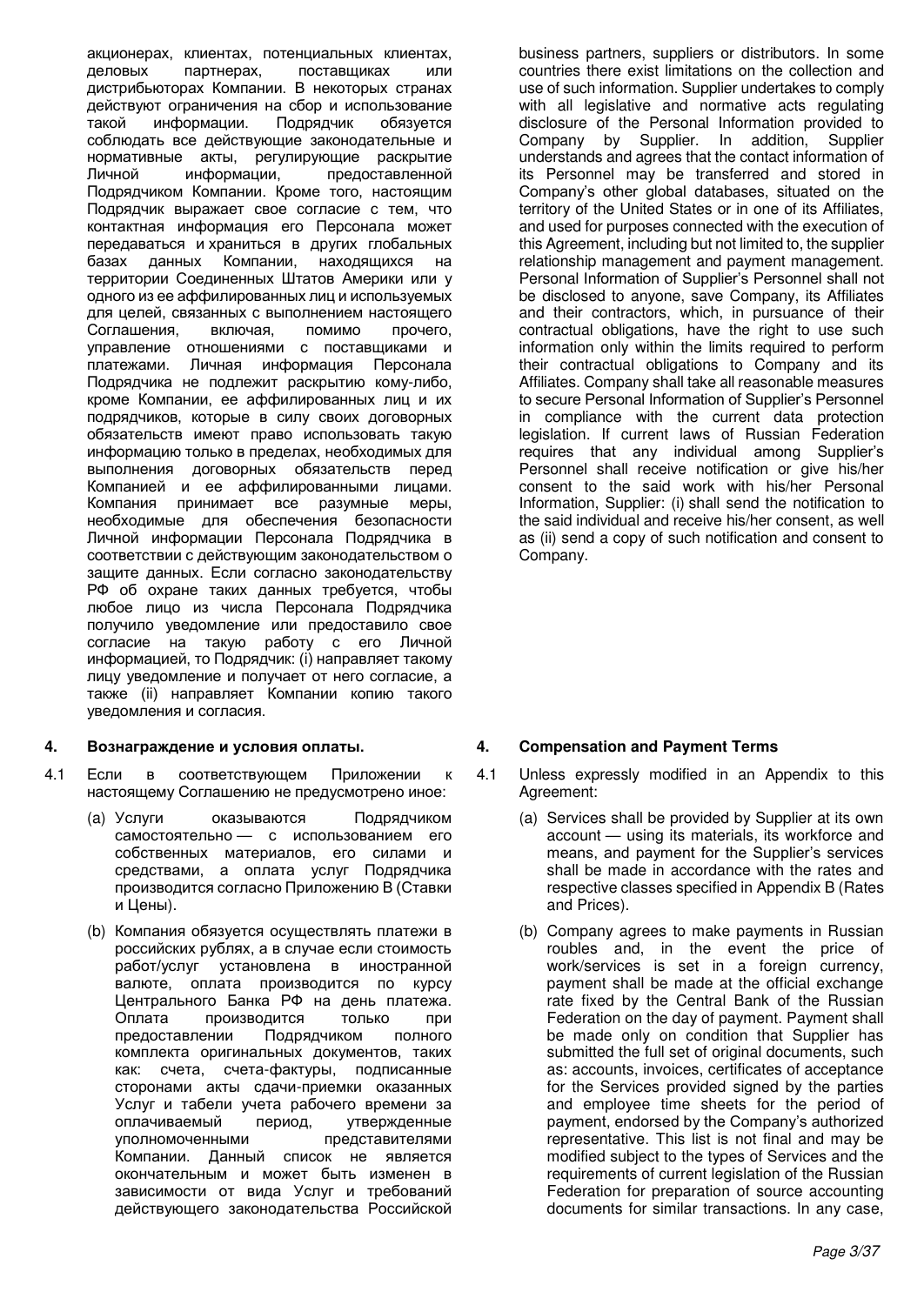Федерации к оформлению первичных учетных документов для подобных операций. В любом случае все документы, предоставляемые Подрядчиком, должны быть оформлены в полном соответствии с требованиями законодательства Российской Федерации. В случае предоставления Подрядчиком неполного комплекта документов или документов, не соответствующих требованиям законодательства Российской Федерации, Компания оставляет за собой право не производить оплату Подрядчику до момента внесения соответствующих изменений в комплект документов. Оплата счетов Подрядчика производится в течение 60 (шестидесяти) дней с момента предоставления полного комплекта документов, указанного выше.

- (c) Обязательство Компании по оплате считается исполненным с момента списания денежных средств с ее расчетного счета. Обязательства Подрядчика считаются выполненными с момента приемки Услуг по акту сдачи-приемки Услуг. Право собственности на Услуги переходит к Покупателю в момент их оказания. Стороны назначают своих уполномоченных представителей, которые от имени Заказчика совместно с Подрядчиком оформляют акт сдачи-приемки оказанных услуг, осуществляют надзор и контроль оказания Услуг.
- (d) Стоимость Услуг, согласованная Подрядчиком и Компанией в Приложении В, включает все государственные и местные налоги на продажу и использование, акцизы, привилегии, разрешения на работу и/или фонд заработной платы, налог на добавленную стоимость, а также прочие сборы и/или пошлины, взимаемые в связи с Услугами, приобретаемыми согласно Приложению А.
- (е) На счете и товаросопроводительных документах Подрядчика должен всегда быть проставлен номер Соглашения, номер распоряжения на закупку (PO), присвоенный заказу, а если требуемые данные на документах отсутствуют или документы имеют иные неточности, Компания вправе отказать Подрядчику в принятии документов и/или товаров и услуг.
- 4.2 При расторжении Соглашения в указанном ниже порядке все суммы вознаграждения подлежат оплате пропорционально объему оказанных услуг до даты расторжения, после чего все платежи прекращаются.
- 4.3 Если согласно какому-либо применимому государственному закону, правилу или постановлению уплата какой-либо суммы является незаконной или недопустимой, подлежащей выплате в сокращенном размере, данная сумма не уплачивается, а если она уже уплачена, то должна быть возвращена Компании.
- 4.5 В течение Срока действия и 3 (трех) последующих лет Подрядчик без какой-либо дополнительной оплаты по просьбе Компании в обычное рабочее

all documents submitted by Supplier shall be executed in full conformity with the requirements of the legislation of the Russian Federation. In the event Supplier submits an incomplete set of documents or documents that do not comply with the requirements of the legislation of the Russian Federation, Company shall reserve the right not to effect payment to Supplier until modifications have been made to the set of documents. Payment of the Supplier's invoices shall be made within 60 (sixty) days from the time the full set of documents specified above is submitted.

- (c) The Company's payment obligation shall be deemed fulfilled from the moment the money has been transferred from its settlement account. The Supplier's obligations shall be deemed fulfilled from the moment of acceptance of Services under the Certificate of Acceptance of Services. The title to Services shall be transferred to Purchaser at the moment of provision thereof. The parties shall appoint their authorized representatives, who on behalf of the Customer, jointly with Supplier shall execute the Certificate of Acceptance for Services provided and perform supervision and control over the provision of Services.
- (d) The price of Services, agreed by Supplier and Company in Appendix B, shall include all sovereign state and local taxes imposed on sales, use, excise, franchise, work permit and/or payroll, value added tax, as well as all other taxes, charges and/or duties imposed on the Services purchased under Appendix A.
- (e) The number assigned to the purchase order (PO) and the Agreement number shall be always indicated on Supplier's invoice and shipping documents, and in the event if the required data on the documents is missing or if the documents contain other discrepancies, the Company shall have the right to refuse the acceptance of documents and/or goods and services.
- 4.2 Upon termination as provided below, all fees shall be payable on a pro-rated daily basis up to the date of termination and no installments shall be payable thereafter.
- 4.3 When any applicable governmental law, rule or regulation makes any payment prohibited or improper or requires the payment of a reduced fee, the portion of the fee so affected shall not be paid or if paid shall be refunded to Company.
- 4.5 During the Term and for three (3) years thereafter, Supplier shall, at Company's request and without any additional charge, provide full and complete access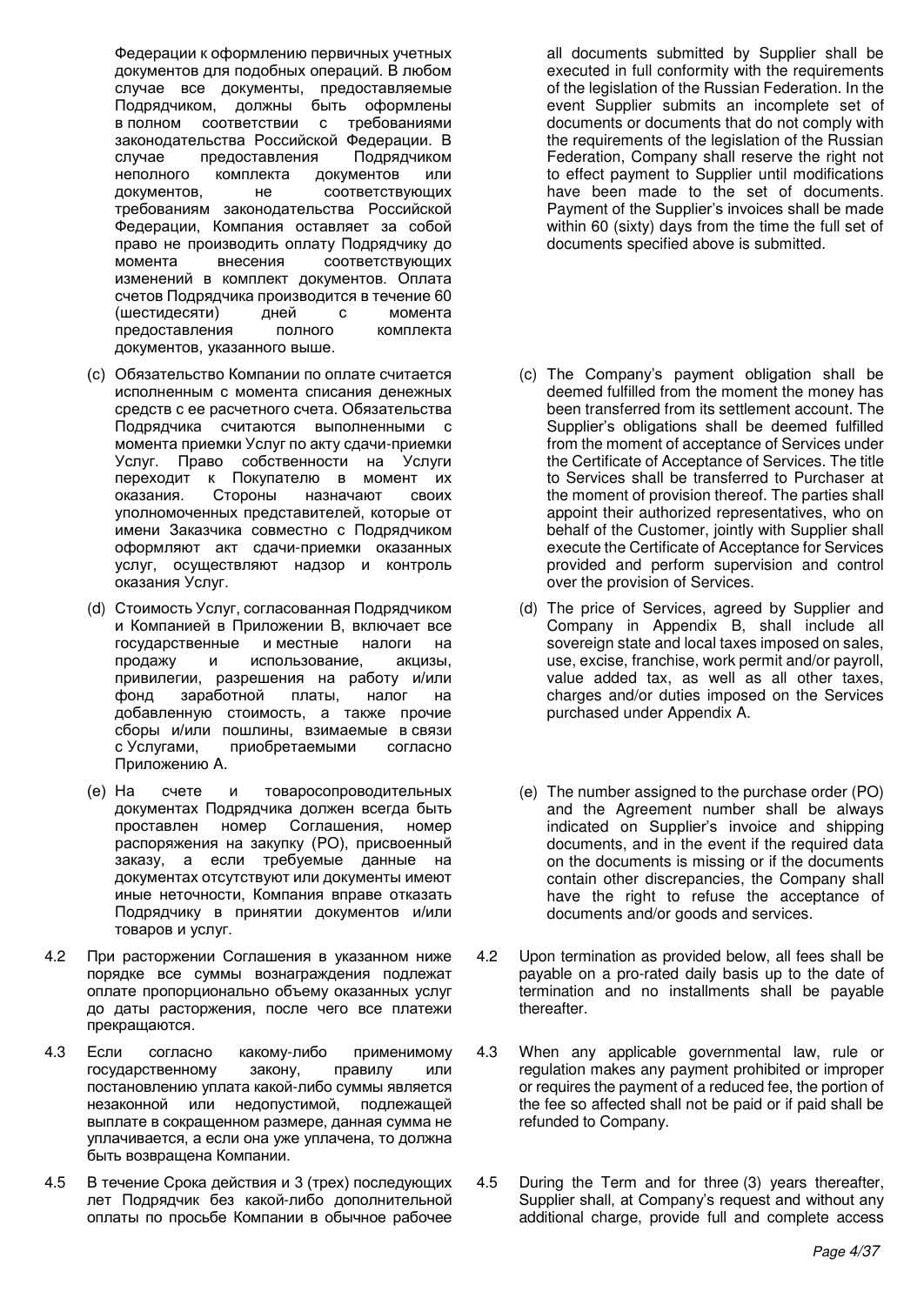время предоставляет полный доступ к учетной документации и записям Подрядчика, а также его<br>бухгалтерским и работникам иля иповерки работникам для проверки исполнения работ (включая, помимо прочего, проверку работников и соблюдения требований по охране окружающей среды).

## **5. Ʉɨɧɮɢɞɟɧɰɢɚɥɶɧɨɫɬɶ. 5. Confidentiality.**

- 5.1 Для целей настоящего Соглашения одна из сторон (при раскрытии информации именуемая «Раскрывающая сторона») имеет право предоставить Конфиденциальную информацию другой стороне (при получении информации именуемая «Получающая сторона»). Конфиденциальная информация включает: (a) все цены на услуги, (b) все условия и положения Соглашения, (с) всю письменную информацию, определенную Раскрывающей стороной на момент ее письменного раскрытия как «конфиденциальная» или «защищенная правом собственности», а также (d) всю информацию, определенную Раскрывающей стороной на момент ее устного раскрытия как «конфиденциальная» или «защищенная правом собственности» и подтвержденную в этом ее качестве в письменной форме в течение 10 (десяти) дней после ее устного раскрытия. Обязательства, указанные в настоящей статье, не применимы к какой-либо части Конфиденциальной информации,<br>которая: (i) является или становится которая: (i) является или становится общедоступной не в результате ее раскрытия Получающей стороной, ее представителями или аффилированными компаниями, либо (ii) находится или поступает в распоряжение Получающей стороны, ее представителей или аффилированных лиц как информация, не являющаяся конфиденциальной, от источника, не являющегося Раскрывающей стороной и, по обоснованному предположению, не несущего обязательств по соблюдению<br>конфиденциальности перед Раскрывающей конфиденциальности перед стороной, либо (iii) независимо получена Получающей стороной, ее представителями или аффилированными лицами, безотносительно к Конфиденциальной информации, либо (iv) может быть раскрыта по письменному разрешению уполномоченного представителя Раскрывающей стороны.
- 5.2 Получающая сторона соглашается: (i) использовать Конфиденциальную информацию исключительно в связи с Соглашением для оказания Услуг, (ii) принимать разумные меры для предотвращения раскрытия Конфиденциальной информации, за исключением случаев раскрытия информации собственным работникам, агентам или финансирующим сторонам, которым необходимо владеть Конфиденциальной информацией для исполнения своих обязательств по Соглашению и для оказания Услуг, а также (iii) не разглашать Конфиденциальную информацию конкурентам Раскрывающей стороны. Получающая сторона обязуется обеспечить принятие и исполнение любым получателем Конфиденциальной информации обязательств, указанных в настоящей статье. Конфиденциальная информация не должна воспроизводиться без письменного согласия

during normal business hours to the offices, books and records of Supplier and its accountants for purposes of auditing any performance (including without limit employee screening and environmental compliance),

5.1 For the purposes of this Agreement, one of the parties (when disclosing information is referred to as "Disclosing Party") shall have the right to disclose Confidential Information to the other party (when receiving information is referred to as "Receiving Party"). Confidential Information includes: (a) all prices of Services, (b) all terms and provisions of the Agreement, (c) all written information defined as "confidential" or "proprietary" by the Disclosing Party at the time of its written disclosure, as well as (d) all information defined as "confidential" or "proprietary" by the Disclosing Party at the time of its oral disclosure and confirmed in this status in writing within ten (10) days after the oral disclosure. The obligations, specified in this article, shall not apply to any part of Confidential Information, which: (i) is or becomes public information, but not as a result of its disclosure by the Receiving Party, its representatives or affiliated companies, or (ii) is or is placed at the disposal of the Receiving Party, its representatives or affiliates as nonconfidential information from a source other than the Disclosing Party and, by reasonable assumption, does not bear responsibility for confidentiality to the Disclosing Party, or (iii) is developed independently by the Receiving Party, its representatives or affiliates irrespective of Confidential Information, or (iv) may be disclosed with the written permission of the authorized representative of the Disclosing Party.

5.2 The Receiving Party agrees: (i) to use Confidential Information solely for the purposes of the Agreement for provision of Services, (ii) to take reasonable measures to prevent the disclosure of Confidential Information, unless the information is disclosed to its employees, agents and financing parties, which require this information in order for the party to fulfill its obligations under this Agreement and for provision of Services, as well as (iii) not to disclose Confidential Information to the competitors of the Disclosing Party. The Receiving Party undertakes to ensure that any receiver of Confidential Information accepts and fulfils the obligations under this article. Confidential Information shall not be reproduced without the written consent of the Disclosing Party, and the Receiving Party shall return all copies of Confidential Information at the request of the Disclosing Party except for cases when pursuant to this Agreement the party has the right to retain Confidential Information. Company shall also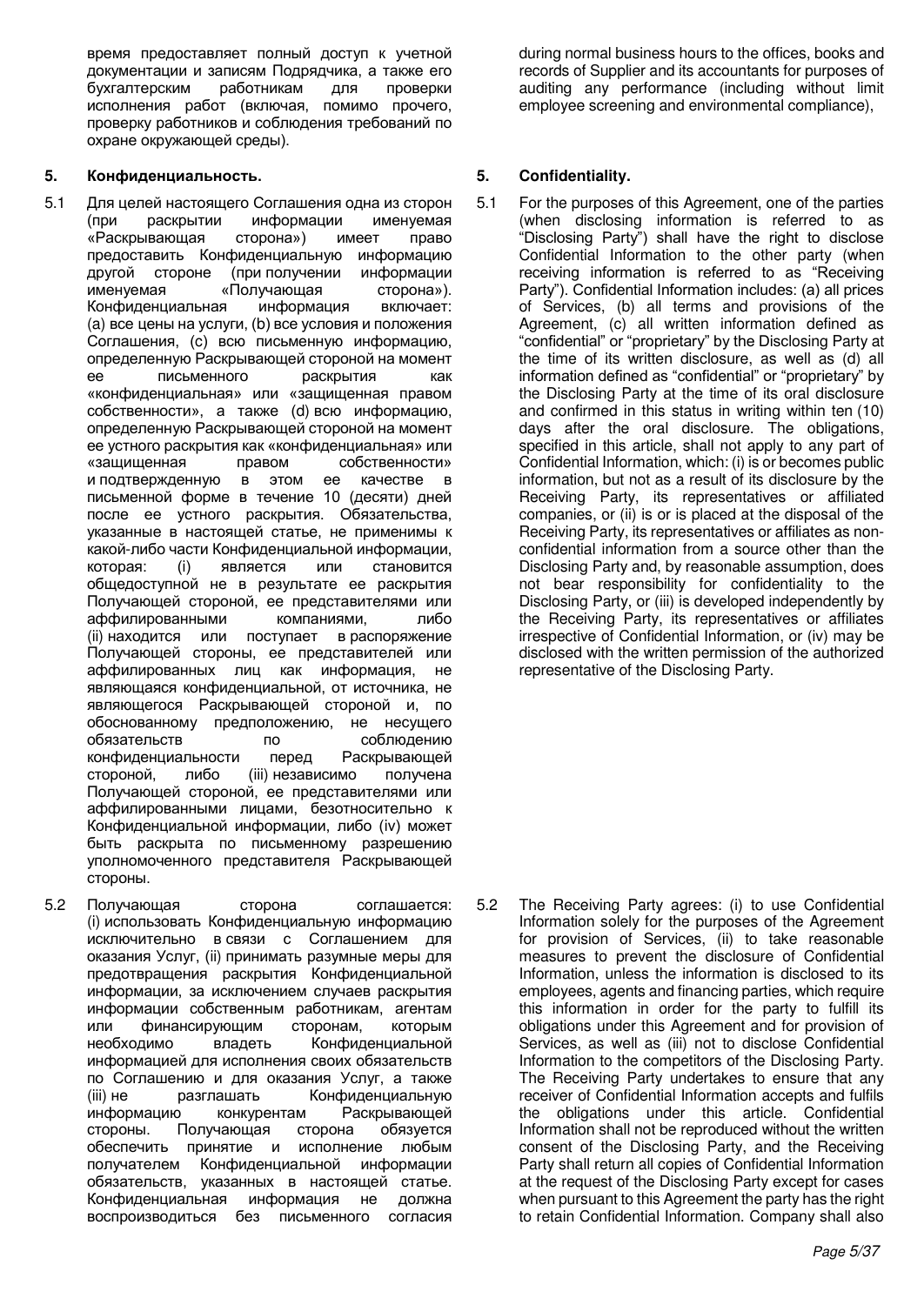Раскрывающей стороны, при этом Получающая<br>сторона и должна вернуть все экземпляры экземпляры Конфиденциальной информации по требованию Раскрывающей стороны за исключением случаев, когда по настоящему Соглашению Получающая сторона вправе сохранить Конфиденциальную информацию. Компания также вправе сохранить один экземпляр Конфиденциальной информации Подрядчика до истечения срока его возможной ответственности по настоящему Соглашению.

- 5.3 В случае если одна из сторон либо ее<br>представители или аффилированные лица представители или аффилированные лица<br>вынуждены раскрыть Конфиденциальную вынуждены раскрыть Конфиденциальную информацию в силу закона, в ходе судебного процесса, либо по требованию государственного органа, такая сторона обязуется незамедлительно направить Раскрывающей стороне соответствующее письменное уведомление, чтобы Раскрывающая сторона могла получить охранный судебный приказ или разрешение соответствующего органа, либо отказаться от претензий в связи с невыполнением Получающей стороной условий настоящей статьи. В случае если үсилия, направленные на обеспечение конфиденциальности обращения с информацией, безуспешны, Компания может законным образом пересмотреть Конфиденциальную информацию, чтобы изменить ее статус или минимизировать утрату ее ценности.
- 5.4 Подрядчик не должен раскрывать Компании Конфиденциальную информацию за исключением случаев, когда раскрытие Конфиденциальной информации необходимо для выполнения Компанией обязательств по настоящему Соглашению. В случае раскрытия Конфиденциальной информации Подрядчиком последний гарантирует, что он обладает правом на раскрытие такой информации и возместит все убытки и защитит Компанию от любых претензий, возникших в результате ненадлежащего раскрытия Конфиденциальной информации Подрядчиком.
- 5.5 Ограничения по данному Разделу 5, действующие в отношении каждой конкретной части Конфиденциальной информации, становятся недействительными через 5 (пять) лет со дня раскрытия или через 3 (три) года со дня расторжения или окончания действия настоящего Соглашения, в зависимости от того, что произойдет раньше.
- 5.6 Настоящая статья не заменяет собой отдельных договоров о неразглашении Конфиденциальной информации, подписанных сторонами.

### **6.** Интеллектуальная собственность. **6. Intellectual Property.**

6.1 Для целей настоящего Соглашения термин «Интеллектуальная собственность» означает любые и все результаты интеллектуальной деятельности и приравненные к ним средства индивидуализации имущественные права, включая, помимо прочего, все исключительные и патентные права, права на изобретения, права на патентные заявки, секреты производства («ноухау») в отношении любого продукта, процесса, метода, механизма, производства, полезной модели, промышленного образца, селекционного достижения, состава материала или любого нового have the right to retain one copy of the Supplier's Confidential Information until expiration of the term of its possible liability under this Agreement.

- 5.3 In the event one of the parties, or its representatives or affiliates, is forced to disclose Confidential Information by force of law, in the course of legal proceedings or on demand of a state authority, this Party undertakes to immediately provide the Disclosing Party with the relevant written notification so that the Disclosing Party may obtain a protection order or a decision of the appropriate authority, or waive its claims relating to failure of the Receiving Party to fulfil the terms of this article. In the event that all efforts aimed at ensuring confidential handling of the information fail, Company may validly review Confidential Information in order to change its status or minimize the loss of its value.
- 5.4 Supplier shall not disclose Confidential Information to Company save for the cases when the disclosure of Confidential Information is required in order for Company to perform its obligations under this Agreement. In the event of disclosure of Confidential Information by Supplier, Supplier shall guarantee that Supplier has the right to disclose such information and that Supplier will indemnify for all losses and hold Company harmless from any claims resulting from improper disclosure of Confidential Information by Supplier.
- 5.5 The limitations under this Section 5, which apply to each specific element of Confidential Information, shall terminate in five (5) years from the day of disclosure or in three (3) years from the day of termination or expiration of this Agreement whichever is earlier.
- 5.6 This article shall not replace separate Confidentiality Agreements signed by the parties.

6.1 For purposes of this Agreement, "Intellectual Property" means all intellectual property and proprietary rights including without limitation all rights of inventorship and authorship, inventions, patents, patent applications, and know-how for any product, process, method, machine, manufacture, design, composition of matter, or any new or useful improvement thereof, as well as copyrights, trademark, trade dress and service mark rights and all rights in trade secrets, computer software, data and databases, and mask works.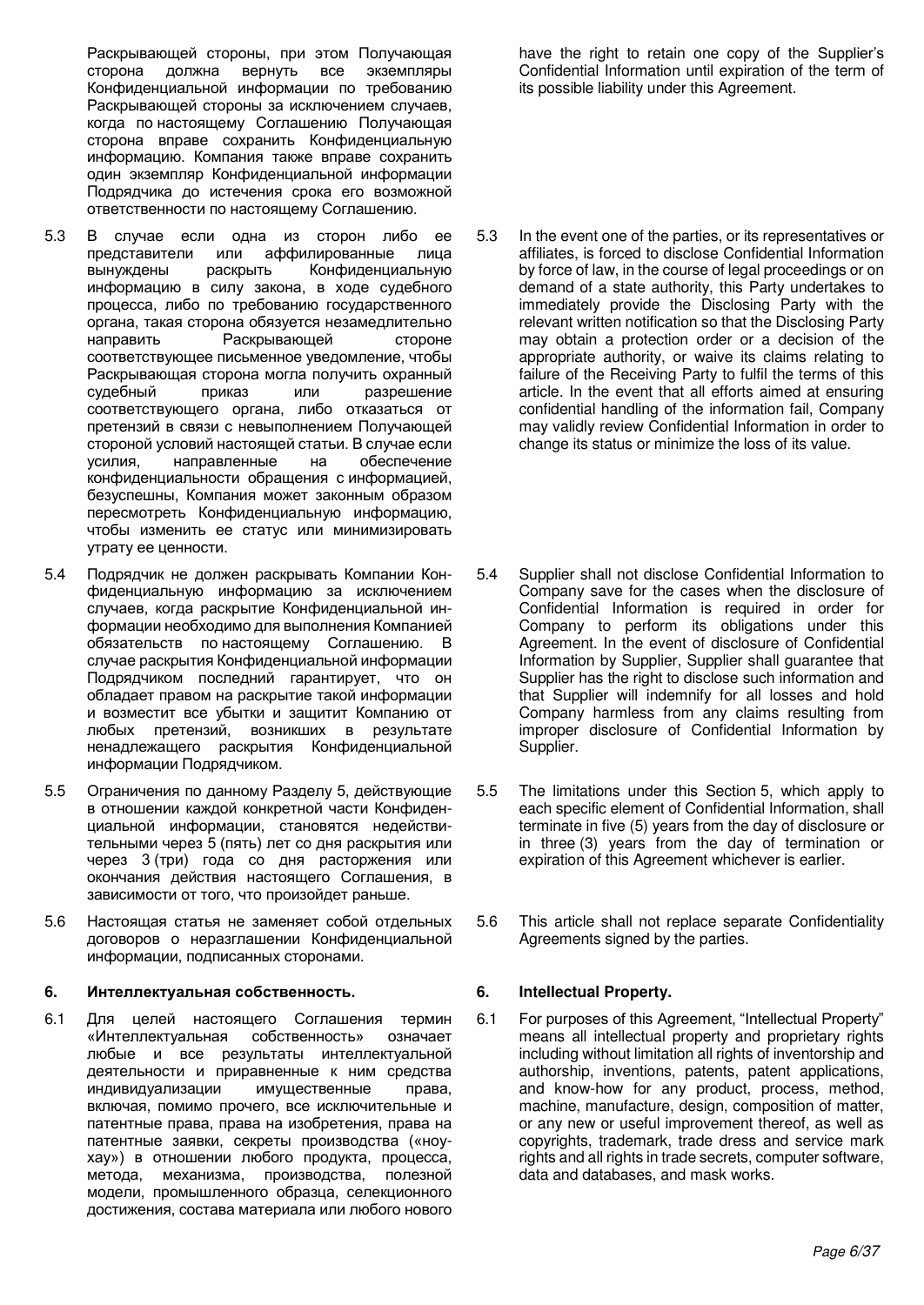или полезного их усовершенствования, а также товарные знаки, права на фирменный стиль товара и знаки обслуживания, а также все права на программное обеспечение, базы данных и топологии интегральных микросхем.

## **6.2 ɂɧɬɟɥɥɟɤɬɭɚɥɶɧɚɹ ɋɨɛɫɬɜɟɧɧɨɫɬɶ Ʉɨɦɩɚɧɢɢ. 6.2 Company Property.**

- (а) Под «Интеллектуальной Собственностью Компании» понимается: (1) Интеллектуальная собственность задуманная, произведенная или разработанная Подрядчиком самостоятельно или совместно с другими сторонами в связи с исполнением Подрядчиком своих обязательств по настоящему Соглашению; и (2) разработки и изобретения, созданные Подрядчиком за счет использования принадлежащего Компании или ее аффилированным лицам оборудования, средств, сырья, производственных мощностей, материалов и/или Служебной информации, при условии, что Интеллектуальной собственностью Компании не являются методики, технологии или средства труда, самостоятельно созданные Подрядчиком и не созданные специально для Компании и не оплаченные Компанией.
- (b) Подрядчик подтверждает, что Компании принадлежат все права и привилегии,<br>предусмотренные российским и предусмотренные российским и международным законодательством в области интеллектуальной собственности, в связи со всей Интеллектуальной собственностью и Служебной информацией, предоставленной Компанией Подрядчику по настоящему Соглашению, а также что Подрядчику предоставляется лишь ограниченное право на использование Интеллектуальной собственности и Служебной информации в соответствие с условиями настоящего Соглашения.
- (с) Передача и регистрация Интеллектуальной Собственности Компании.

Подрядчик соглашается с тем, что: Supplier agrees that:

- (1) Подрядчик передает Компании все соответствующие права, исключительные права и прочие права на Интеллектуальную Собственность Компании, в том числе все патентные права, права на изобретения, права на патентные заявки, секреты производства («ноу-хау») в отношении любого продукта, процесса, метода, механизма, производства, промышленного образца, селекционного достижения, состава материала или любого нового или полезного их усовершенствования, а также товарные знаки, права на фирменный стиль товара и знаки обслуживания, а также все права на программное обеспечение, базы данных и топологии интегральных микросхем.;
- (2) по требованию Компании и без какойлибо дополнительной оплаты Подрядчик

- (a) "Company Property" means: (1) Intellectual Property produced or developed by Supplier, whether directly or indirectly or alone or jointly with others, in connection with or pursuant to Supplier's performance of this Agreement; and (2) creations and inventions that are otherwise made by Supplier through the use of Company's or its Affiliates' equipment, funds, supplies, facilities, materials and/or Proprietary Information; provided, however, that any techniques, technology or tools independently developed by Supplier and not developed for or paid for by Company shall not be the Intellectual Property of Company.
- (b) Supplier acknowledges that Company claims and reserves all rights and benefits afforded under Russian and international intellectual property laws in all Intellectual Property and Proprietary Information furnished by Company to Supplier hereunder and that Supplier is granted only a limited right of use of such Intellectual Property and Proprietary Information as set forth in this Agreement.
- (c) Assignment and Rehistration of Company Property.

- (1) Supplier hereby assigns and agrees to assign to Company all of its respective rights, title, and interest in Company Property, including all rights of inventorship and authorship, all patents and applications, all copyrights, all trademark and service mark rights, all rights in trade secret and proprietary information, all rights of attribution and integrity and other moral rights and all other intellectual property rights of any type (collectively referred to herein as "IP Rights");
- (2) Supplier and Supplier's successors in interest will, at Company's request and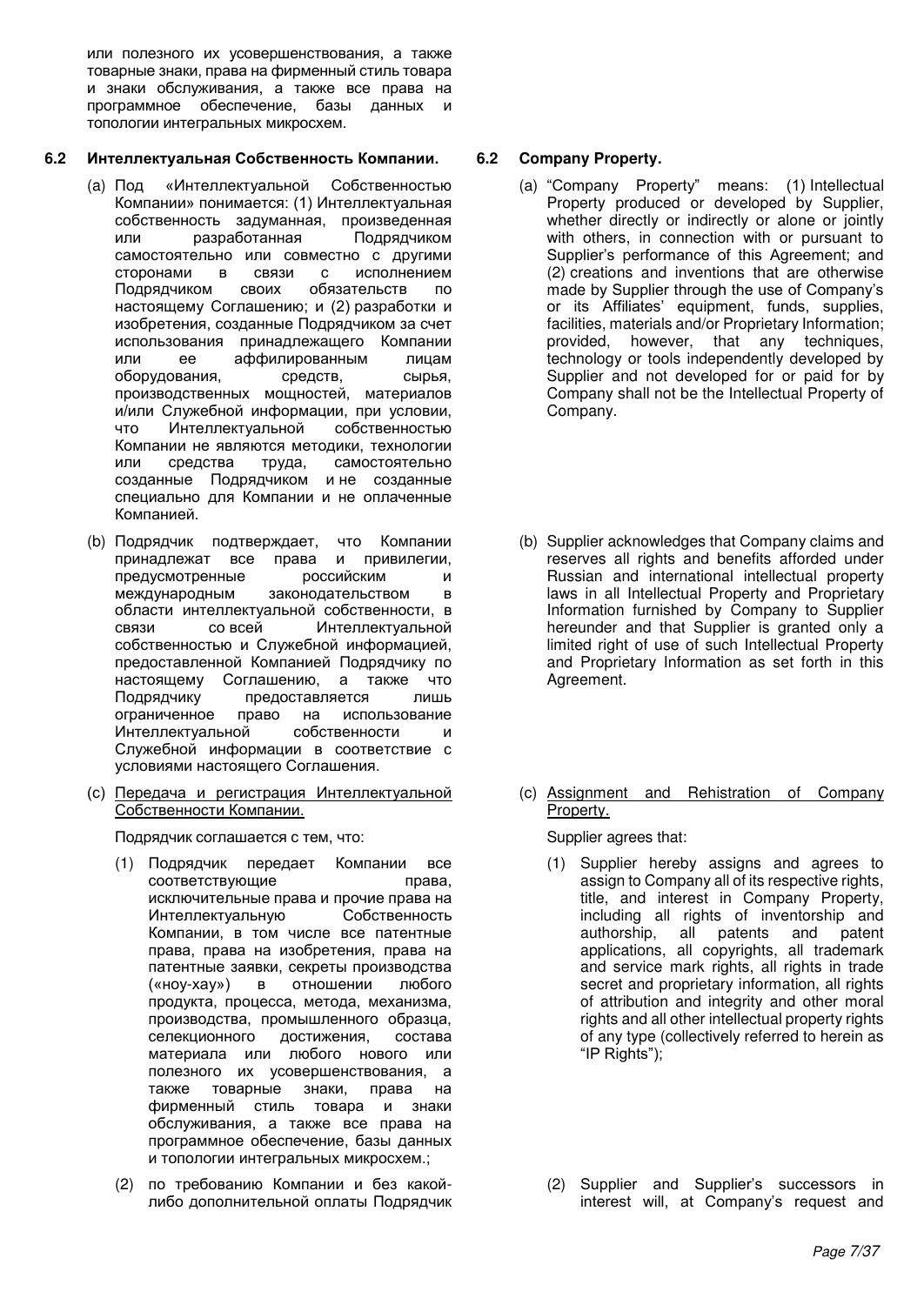и правопреемники Подрядчика сообщают Компании все известные им фактические<br>данные сб Интеллектульной об Интеллектульной Собственности Компании, необходимые для урегулирования с третьими лицами споров и претензий в отношении Интеллектуальной Собственности Компании; а также

- (3) Подрядчик обязуется не осуществлять регистрацию прав на любую часть<br>Интеллектуальной собственности Интеллектуальной Компании в Российской Федерации или ином иностранном государстве и не противодействовать или не возражать против регистрации этих прав Компанией или уполномоченными ею лицами.
- 6.3 Интеллектуальная собственность третьих лиц. Без письменного согласия Компании Подрядчик в процессе работы с Компанией не вправе раскрывать или использовать любую секретную или конфиденциальную информацию других лиц, а также не вправе включать такую информацию в Услуги и/или материалы, предоставляемые Компании в соответствии с настоящим Соглашением, включая следующее: (а) любое программное обеспечение, программные приложения, компоненты или иные материалы, на которые распространяются права Интеллектуальной собственности, принадлежащие какому-либо лицу (включая Подрядчика), помимо Компании (далее «Интеллектуальная собственность третьей стороны») и (b) любое программное обеспечение, приложения и компоненты, а также материалы, которые функционально зависят от использования Компанией Интеллектуальной собственности третьей стороны. При наличии вышеупомянутого письменного согласия Компании, если это не противоречит достигнутым письменным договоренностям, Подрядчик бесплатно предоставляет Компании все лицензии на Интеллектуальную собственность третьей стороны, которых она еще не имеет, обоснованно необходимые для законного использования Компанией Услуг и/или поставляемых материалов, предусмотренных настоящим Соглашением.

### 7. Личные данные, предоставляемые Подрядчику.

- 7.1 К «Личным данным Компании» относятся: (а) Личные данные (см. определение в Статье 3.3, полученные Подрядчиком от Компании, (b) Личные данные (полученные из любого источника), «обработанные» Подрядчиком по поручению Компании, (с) Личные данные (полученные из любого источника), относящиеся к персоналу Компании.
- 7.2 Обработка Личных данных включает операцию или набор операций, выполняемых с личными данными, в том числе в автоматическом режиме, таких как сбор, регистрация, доступ, поиск, использование, упорядочивание, хранение, адаптация или изменение, экспертиза, раскрытие путем передачи, распространение или

without further consideration, communicate to Company any facts known to them respecting Company Property, and testify in any legal proceedings, make all rightful oaths, sign all lawful papers and other instruments and generally do everything possible for title to the IP Rights in the Company Property to be clearly and exclusively held by Company; and

- (3) Supplier agrees that it will not apply for any state, federal or other U.S. or foreign jurisdiction's registration of rights in any of the Company Property and that it will not oppose or object in any way to applications for registration of same by Company or others designated by Company.
- 6.3 Third Party Intellectual Property. Supplier shall not, without Company's written authorization, disclose or use, in Supplier's work with the Company, any secret or confidential information of others, nor incorporate into the Services and/or any deliverables to Company under this Agreement: (a) any software, applications, or components or other materials subject to Intellectual Property rights owned by any party (including Supplier) other than Company ("Third Party Intellectual Property"); or (b) any software, applications, or components or other materials, which are functionally dependent upon Company's use of Third Party Intellectual Property. If Company provides such written authorization, Supplier shall, in the absence of written agreement to the contrary, provide, at no expense to Company, all licenses to such Third Party Intellectual Property and which Company does not already have and which are reasonably necessary for Company to lawfully make all uses of the Services and/or any deliverables contemplated in this Agreement.

## **7. Personal Data Provided to Supplier.**

- 7.1 "Company Personal Data" includes: (a) Personal Data (defined in Section 3.3) obtained by Supplier from Company; (b) Personal Data (from whatever source) being "Processed" by Supplier on behalf of Company; and (c) Personal Data (from whatever source) pertaining to Company personnel.
- 7.2 "Processing" of Personal Data shall mean and include any operation or set of operations which is performed upon personal data, whether or not by automatic means, such as collection, recording, accessing, retrieval, use, organization, storage, adaptation or alteration, consultation, disclosure by transmission, dissemination or otherwise making available,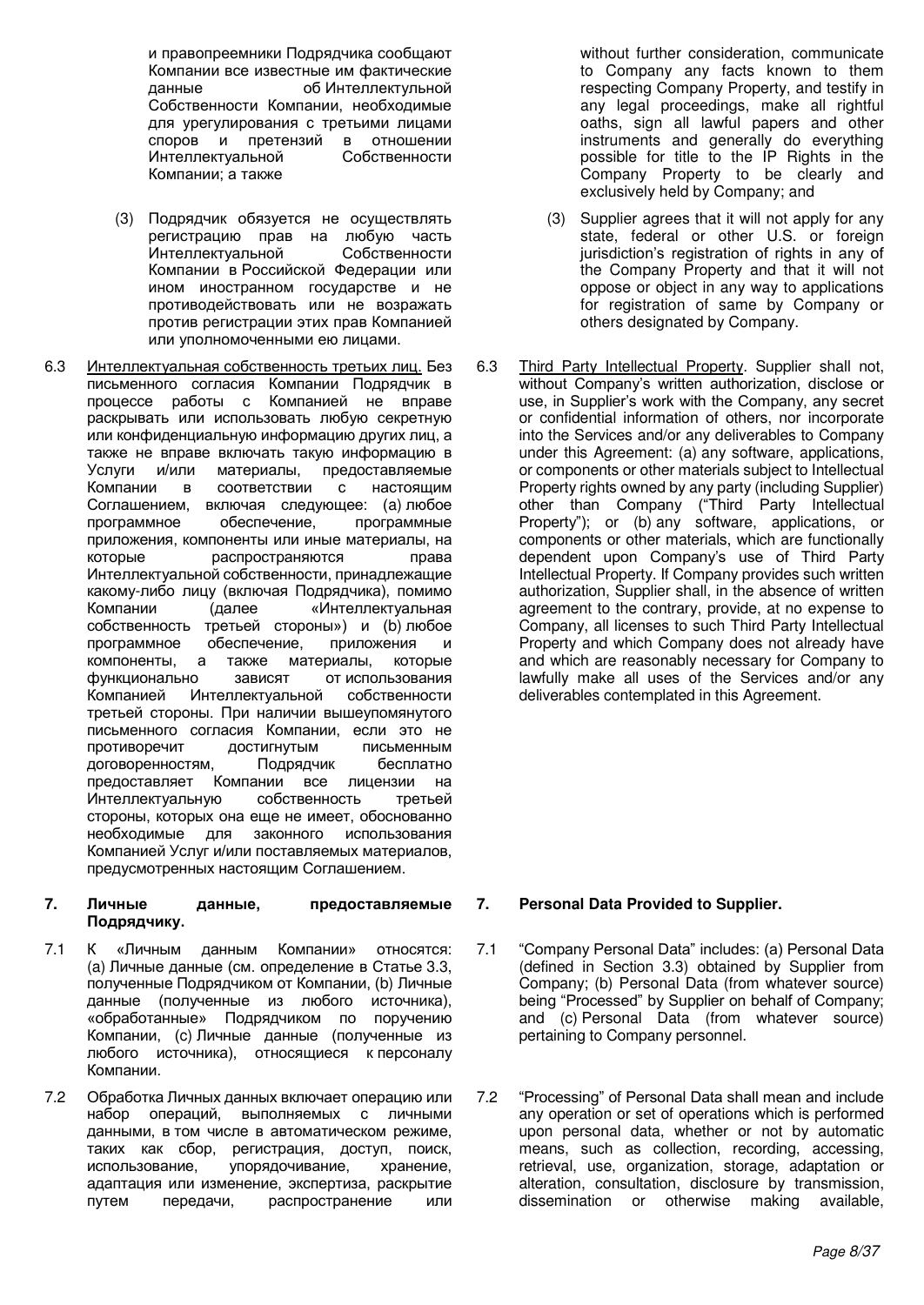предоставление иным способом, группировка или объединение, разделение на блоки, стирание или уничтожение.

- 7.3 В случае получения Подрядчиком доступа или другой обработки им Личных данных Компании в<br>период и действия настоящего Соглашения период действия настоящего Соглашения<br>Подрядчик обязан выполнять следующие следующие обязательства в связи с Личными данными Компании.
	- (а) Подрядчик просматривает и обрабатывает Личные данные Компании только в пределах, необходимых длявыполнения<br>настоящего Соглашения. или в настоящего Соглашения, или в<br>соответствии с письменными соответствии с распоряжениями Компании.
	- (b) Подрядчик обязуется обеспечить конфиденциальность Личных данных Компании и соглашается не раскрывать Личные данные Компании третьим лицам без специального письменного согласия Компании, заблаговременно полученного от нее. Подрядчик и Персонал Подрядчика (см. определение в статье 3.1) Обрабатывают Личные данные Компании только в пределах, необходимых для выполнения настоящего Соглашения, а также любого Приложения, оформленного в соответствии с настоящим Соглашением.
	- (c) Подрядчик принимает технические и организационные меры по обеспечению секретности и конфиденциальности Личных данных Компании для предотвращения, помимо прочего: (i) случайного, несанкционированного или противозаконного уничтожения, изменения, модификации или утраты Личных данных Компании; (ii) случайного, несанкционированного или противозаконного раскрытия Личных данных Компании или предоставления доступа к ним; и/или (iii) незаконных форм обработки таких данных. Меры по обеспечению безопасности, принимаемые Подрядчиком, должны соответствовать всем применимым нормативным актам, регулирующим защиту данных, а также должны быть сопоставимы с риском, связанным с обработкой Личных данных, и соответствовать их характеру, принимая во внимание техническую сторону мер по обеспечению безопасности, существующих для защиты таких данных, а также стоимость осуществления таких мер. Подрядчик незамедлительно сообщает Компании о нарушении им обязательств по обеспечению безопасности и конфиденциальности, предусмотренных в данной Статье.
	- (d) Подрядчик принимает все меры, необходимые для обеспечения соблюдения его Персоналом обязательств, связанных с Личными данными Компании, и разрешает доступ своего Персонала к Личным данным Компании только после подписания индивидуальных соглашений о соблюдении

alignment or combination, blocking, erasure or destruction.

- 7.3 In the event that Supplier accesses or otherwise Processes any "Company Personal Data" during its performance of the Agreement, it shall comply with the following obligations regarding Company Personal Data:
	- (a) Supplier shall view and Process Company Personal Data only to the extent necessary to perform this Agreement or upon Company's written instructions.
	- (b) Supplier undertakes to keep Company Personal Data confidential, and agrees to not disclose Company Personal Data to third parties without having first received express received written approval from Company. Supplier and Supplier's Personnel (as defined in Section 3.1) shall Process Company Personal Data only on a need-to-know basis, regarding the performance of this Agreement and any Amendment issued pursuant to this Agreement.
	- (c) Supplier shall implement technical and organizational measures to ensure the security and confidentiality of Company Personal Data in order to prevent, among other things: (i) accidental, unauthorized or unlawful destruction, alteration, modification or loss of Company Personal Data; (ii) accidental, unauthorized or unlawful disclosure or access to Company Personal Data; and/or (iii) unlawful forms of Processing. The security measures taken by Supplier shall be in compliance with all applicable data protection regulations and shall be commensurate with the risks represented by the Processing and the nature of the Company Personal Data to be Processed, taking into consideration the state of the art security measures available to protect such data and the implementation costs of such measures. Supplier shall immediately inform Company of any breach of its security and confidentiality obligations under this Section.

(d) Supplier shall implement all measures necessary to ensure compliance by Supplier's Personnel with the obligations relating to Company Personal Data and shall require Supplier's Personnel, as a condition of having access to Company Personal Data, to sign individual confidentiality agreements in which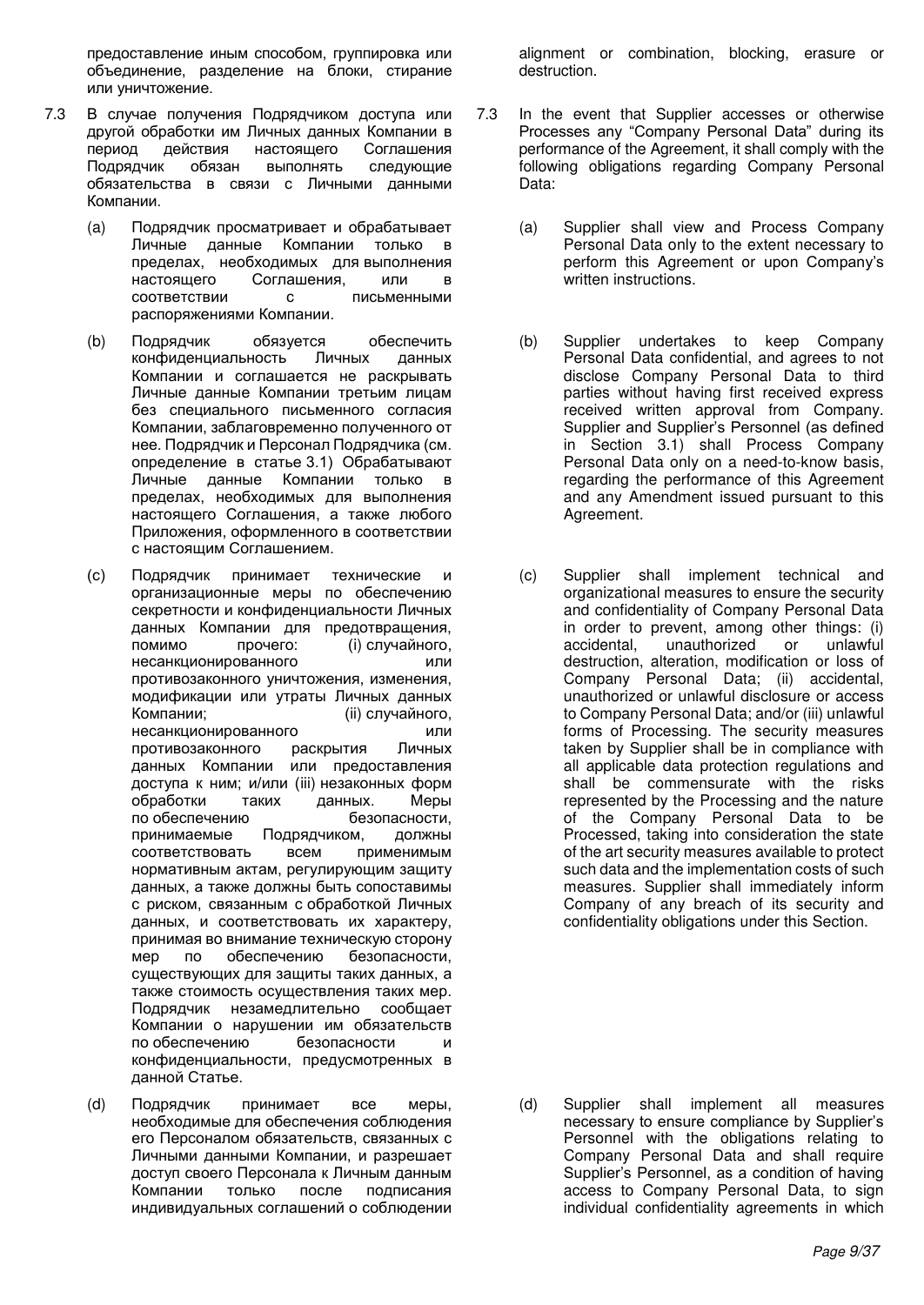конфиденциальности, по которым каждый<br>служащий соглашается выполнять соглашается выполнять<br>рависанные в данном обязательства. разделе Соглашения. Кроме того, Компания вправе потребовать, чтобы Подрядчик допускал свой Персонал к выполнению определенных заданий только после подписания индивидуальных соглашений о соблюдении конфиденциальности, учитывающих характер таких заданий.

- (e) Подрядчик соблюдает действующие законодательные и нормативные акты Российской Федерации о защите Личных данных. В частности, в ходе исполнения настоящего Соглашения Подрядчик<br>получает Личные данные Компании получает Личные данные Компании непосредственно от лиц, к которым такие данные относятся (далее — «Субъекты данных»). Подрядчик предоставляет таким Субъектам данных информацию в соответствии с применимыми законами и нормативными актами и при необходимости заручается согласием Субъектов данных на получение такой информации. Однако до получения такого согласия от Субъектов данных, за исключением работников и субподрядчиков Подрядчика, Подрядчик должен получить от Компании письменное согласие в отношении информации и языка, на котором будет происходить сбор Личных данных Компании от Субъектов данных и получение их согласия. Невыполнение Подрядчиком обязательств, связанных с Личными данными Компании или Личными данными, указанными в настоящем Соглашении, рассматривается как существенное нарушение условий настоящего Соглашения.
- (f) Компания оставляет за собой право, предварительно направив письменное уведомление Подрядчику, в любое время провести проверку на местах в отношении соблюдения Подрядчиком обязательств в связи с Личными данными Компании даже после расторжения настоящего Соглашения. Подрядчик обязуется предоставить доступ ко всем соответствующим объектам, оборудованию и учетной документации для проведения такой проверки.
- (g) После расторжения настоящего Соглашения по любой причине Подрядчик полностью прекращает обработку Личных данных Компании и возвращает Компании все их копии и экземпляры. Данные обязательства в отношении Личных данных остаются в силе после расторжения настоящего Соглашения по любой причине.

### 8. Материальное имущество. **Владая и тема и в таких в 8.** Physical Property.

В отсутствии иного письменного соглашения все инструменты, оборудование или материалы, предоставленные Подрядчику или оплаченные Компанией целевым платежом, включая, помимо прочего, Программный продукт и сопутствующие позиции, а также заменяющие их изделия или

they each agree individually to comply with the obligations of this Section of the Agreement. Company may also require Supplier to require Supplier's Personnel, as a condition of participating in specific assignments, to sign individual confidentiality agreements that are tailored for specific assignments.

- (e) Supplier shall comply with all applicable laws and regulations of Russian Federation on Personal Data protection. In particular, if during the performance of this Agreement, Supplier obtains Company Personal Data directly from individuals to whom such data pertains ("Data Subjects"), Supplier shall provide such Data Subjects with the information required by applicable law and regulation and when necessary, obtain the Data Subjects' consent to acquire such information. However, prior to obtaining such consent from the Data Subjects, other than Supplier's employees or subcontractors, Supplier must obtain Company's written approval of the information and consent language to be used by Supplier to gather such Company Personal Data from the Data Subjects. Failure by Supplier to comply with any obligations relating to Company Personal Data or Personal Data set forth in this Agreement is considered a material breach of this Agreement.
- (f) Company may conduct at any time, subject to a prior written notice to Supplier, an on-site verification of Supplier's compliance with obligations relating to Company Personal Data, even after the termination of this Agreement. Supplier shall provide access to all applicable facilities, equipment and records in order to conduct such verification.
- (g) Upon termination of this Agreement, for whatever reason, Supplier shall stop any processing of Company Personal Data and shall return to Company any copy and/or reproduction thereof. These obligations regarding Company Personal Data shall remain in full force even after termination of this Agreement for whatever reason.

Unless otherwise agreed in writing, all tools, equipment or material furnished to Supplier or specially paid for by Company, including but not limited to Software Product and any related items, and any replacement thereof, or any materials affixed or attached thereto, shall be and remain Company's personal property. Such property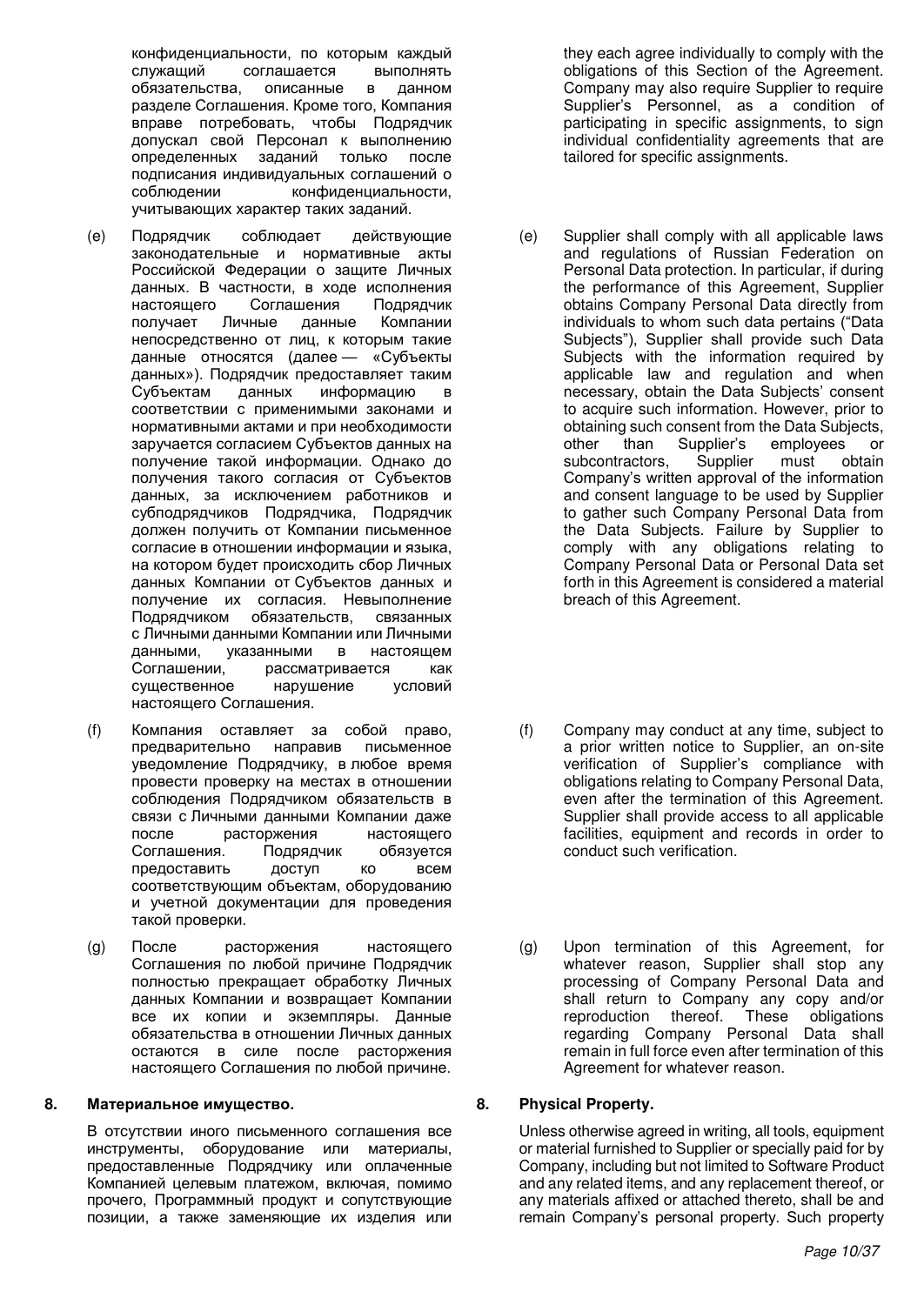прилагаемые кним материалы, остаются в собственности Компании. Такое имущество должно быть четко помечено как имущество Компании и должно надежно храниться отдельно от имущества Подрядчика. Подрядчик не вправе производить замену любого имущества Компании без письменного согласия Компании, за исключением случаев, когда замена имущества компании связана с оказанием услуг по настоящему Соглашению. Такое имущество при хранении у Подрядчика или в ином месте под его контролем находится под ответственностью Подрядчика, страхуется Подрядчиком за его счет на сумму, равную стоимости замещения с возмещением убытков Компании, и подлежит передаче Компании по ее письменной просьбе; в этом случае Подрядчик за свой счет подготавливает такое имущество к отправке и передает его обратно Компании в том же виде, в котором оно было<br>первоначально и получено Подрядчиком, за первоначально получено Подрядчиком, за исключением естественного износа.

### **9. Инспектирование, тестирование и приемка. В. В. Inspections, Testing and Acceptance.**

- 9.1 Все Услуги и/или поставляемые материалы подлежат инспектированию и тестированию Компанией или кем-либо из ее заказчиков в любое время и в любом месте.
- 9.2 Подрядчик создает и использует систему инспектирования и управления процессами, утвержденную Компанией и охватывающую все<br>Услуги и/или поставляемые материалы. поставляемые материалы, предусмотренные настоящим Соглашением. При этом Подрядчик хранит полную документацию о проведенных им инспекциях и предоставляет ее Компании и ее клиентам в течение Срока действия и 3 (трех) лет после его окончания. Не взимая какой-либо дополнительной оплаты, Подрядчик: (i) предоставляет представителям Компании, ее заказчикам и представителям Ростехнадзора и иных уполномоченных органов и лиц доступ на объекты, имеющие отношение к исполнению настоящего Соглашения, для оценки: (а) качества работ, (b) соответствия техническим требованиям Компании (c) техническим требованиям действующего законодательства РФ к услугам и/или работам, которые являются передметом настоящего Соглашения и (d) соответствия заявлениям, гарантиям, свидетельствам и обязательствам Подрядчика, содержащимся в настоящем Соглашении, а также (ii) оказывает посильную помощь в обеспечении безопасных<br>условий труда и удобства выполнения условий труда и удобства выполнения инспекторами своих обязанностей.
- 9.3 Приемка или отказ от приемки Услуг и/или поставляемых материалов осуществляется в максимально возможно короткий срок после их предоставления, причем неспособность провести инспектирование и приемку или отказаться от приемки Услуг и/или поставляемых материалов, или выявить дефекты путем проведения инспекции не освобождает Подрядчика от ответственности за выполнение требований, предъявляемых к Услугам и/или поставляемым материалам, равно как не возлагает на Компанию ответственность за неспособность выявить указанные дефекты.

shall be plainly marked as Company's property and shall be safely stored separate and apart from Supplier's property. Supplier shall not substitute any Company property without Company's written approval excluding the cases when substitution of property is included in Amendment under this Agreement. Such property, while in Supplier's custody or control, shall be held at Supplier's risk, shall be kept insured by Supplier at Supplier's expense in an amount equal to the replacement cost with loss payable to Company and shall be subject to removal at Company's written request, in which event Supplier shall prepare such property for shipment and shall redeliver to Company in the same condition as originally received by Supplier, reasonable wear and tear excepted, all at Supplier's expense.

- 9.1 All Services and/or any deliverables shall be subject to inspection and test by Company and any of its customers at all times and places.
- 9.2 Supplier shall provide and maintain an inspection and process control system acceptable to Company covering any Services and/or deliverables provided hereunder. Records of all inspection work by Supplier shall be kept complete and made available to Company and any of its customers during the Term and for a period of three (3) years thereafter. Without any additional charge, Supplier will: (i) allow additional charge, Supplier will: (i) allow representatives of Company, its customers and representatives of Rostechnadzor or other authorized organizations access to the facilities involved in performing this Agreement in order to assess: (a) work quality; (b) conformance with Company's specifications; (c) technical requirements of current legislation of Russian Federation for work and services that are subject of this Agreement and (d) conformance with Supplier's representations, warranties, certifications and covenants in this Agreement and (ii) provide all reasonable assistance for the safe conditions of work and convenience of the inspectors in the performance of their duties.
- 9.3 Acceptance or rejection of the Services and/or any deliverables shall be made as promptly as practical after delivery, but failure to inspect and accept or reject the Services and/or deliverables or failure to detect defects by inspection, shall neither relieve Supplier from responsibility for all requirements relating to such Services and/or deliverables nor impose liabilities on Company for its failure to identify such defects.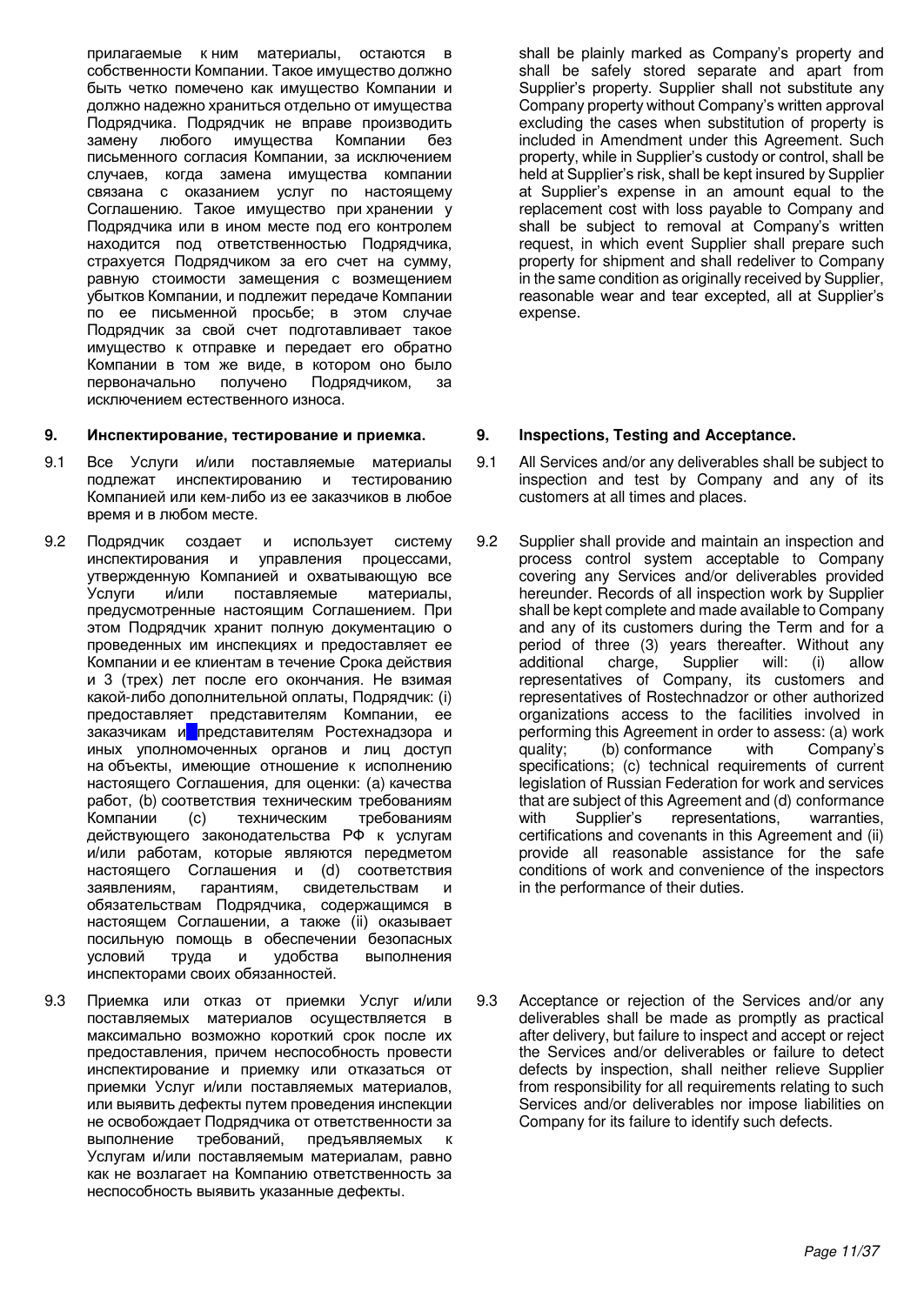9.4 Если в какое-либо время до их предоставления любые Услуги и/или поставляемые материалы,<br>предусмотренные настоящим Соглашением, предусмотренные оказываются дефектными или иным образом не соответствующими условиям настоящего Соглашения, включая любые применимые технические требования, Компания, помимо любых других прав, возможностей и средств юридической защиты, которыми она может располагать по Соглашению и/или на основании законодательства, по своему усмотрению вправе за счет Подрядчика: (а) отказаться от приемки и возвратить такие поставленные материалы, (b) потребовать от Подрядчика повторного оказания/замены не отвечающих требованиям Услуг и/или поставленных материалов Услугами и/или материалами, отвечающими требованиям настоящего Соглашения, и/или (с) принять меры, необходимые для устранения дефектов и/или приведения Услуг и/или поставленных материалов в соответствие со всеми установленными требованиями.

- 10.1 Подрядчик гарантирует, что: использование и таки на 10.1 Supplier warrants that:
	- (a) Услуги и/или поставляемые материалы должны находиться в строгом соответствии с техническими требованиями, проектной документацией и прочими требованиями (включая эксплуатационные характеристики), утвержденными или принятыми в каком-либо Приложении или в законодательстве, применимом к настоящему Соглашению;
	- (b) Услуги будут оказаны компетентно и профессионально в соответствие с самыми строгими стандартами и передовой практикой, существующей в сфере деятельности Подрядчика;
	- (c) все Услуги и/или поставляемые материалы будут свободны от каких-либо претензий любого рода со стороны любого третьего лица, при этом Подрядчик передаст Компании свободный от обременения правовой титул;
	- (d) все Услуги и/или поставляемые материалы будут соответствовать уровню коммерческого качества, не будут иметь каких-либо дефектов с точки зрения конструкции, выполненных работ и материалов, и будут соответствовать конкретной цели, для которой они приобретаются; а также
	- (e) Подрядчик обязуется действовать в соответствии с применимым национальным, посударственным и местным законодательством по охране окружающей среды, охране труда и промышленной безопасности, а также требованиями и рекомендациями Компании по охране окружающей среды и обеспечению производственной безопасности, а также принимать необходимые меры для обеспечения

9.4 If any of the Services and/or any deliverables under this Agreement, are found at any time prior to delivery to be defective, or otherwise not in conformity with the requirements of this Agreement, including any applicable specifications, Company, in addition to such other rights, remedies and choices as it may have by agreement and/or by law, at its option and sole discretion, and at Supplier's expense may: (a) reject and return such deliverables; (b) require Supplier to re-perform/replace the non-conforming Services and/or deliverables with Services and/or deliverables that conform to the requirements of this Agreement; and/or (c) take such actions as may be required to cure all defects and/or bring the Services and/or deliverables into conformity with all requirements.

## **10. Гарантии. 10. Warranties. 10. Warranties.**

- - (a) Services and/or any deliverables will be in strict accordance with the specifications, designs and other requirements (including performance specifications) approved or adopted in any Amendment;
	- (b) Services will be provided in a competent and professional manner in conformity with the highest standards and best practice of the Supplier's industry;
	- (c) all Services and/or deliverables sold will be free of any claims of any nature and by any third person; Supplier will convey clear title to Company;
	- (d) all Services and/or deliverables will be of merchantable quality, free from all defects in design, workmanship and material and will be fit for the particular purpose for which they are purchased; and
	- (e) it shall perform all activities in compliance with all applicable national, state and local environmental, health and safety laws regulations, and Company Environmental Health and Safety policies and requirements and take appropriate actions to provide a safe and healthy workplace and to protect local environmental quality.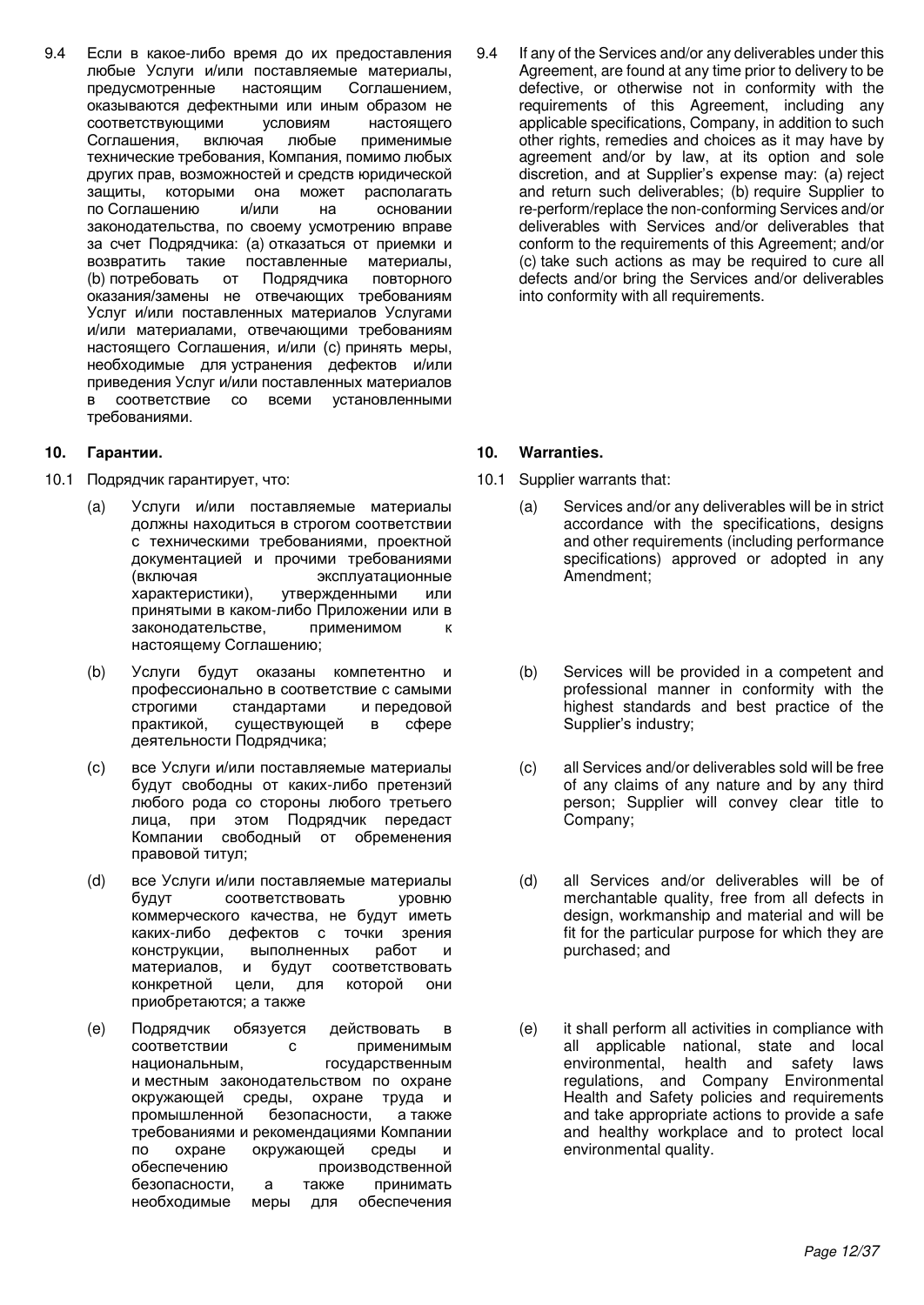безопасных и благоприятных условий работы и защиты окружающей среды.

10.2 Гарантии, изложенные в Разделе 10.1, действуют в течение 12 месяцев. Если в течение гарантийного срока будут выявлены дефекты Услуг и/или поставляемых материалов, предусмотренных по настоящему Соглашению, то в дополнение к прочим правам и средствам защиты права,<br>предоставленным настоящим Соглашением, предоставленным законодательством или правом справедливости, Компания по своему усмотрению и за счет Подрядчика имеет право: (а) отказаться от приемки и возвратить такие поставленные материалы, (b) потребовать от Подрядчика повторного оказания/замены не отвечающих требованиям Услуг и/или поставленных материалов Услугами и/или материалами, отвечающими требованиям настоящего Соглашения, и/или (с) принять меры, необходимые для устранения дефектов и/или приведения Услуг и/или поставленных материалов в соответствие со всеми установленными<br>требованиями. Любая попытка Подрядчика требованиями. Любая попытка Подрядчика ограничить такие гарантии, отказаться от них или ограничить какие-либо гарантии или средства правовой защиты Компании путем подтверждения или иным образом при приемке или исполнении настоящего Соглашения без письменного согласия Компании будет считаться незаконной и неправомерной.

### 11. Возмещение, страхование, ответственность. 11. Indemnities, Insurance, Liability.

11.1 Общие положения. Подрядчик обязуется принимать все необходимые меры предосторожности для предотвращения травм, материального ущерба собственности, нарушения или нанесения вреда окружающей среде в ходе работ и следить за тем, чтобы его Персонал не ставил под угрозу ни безопасность условия труда Компании, ни ее деловую репутацию. Если какойлибо ущерб или порча имущества возникают прямо по вине Подрядчика, Подрядчик, возмещает Компании все расходы и/или убытки и освобождает Компанию, защищает ее и возмещает Компании, ее директорам, должностным лицам, работникам, агентам, представителям, правопреемникам и назначенным лицам любые убытки, вызванные судебными исками, юридическими процедурами, а также защищает ее от любых претензий, требований, убытков, судебных решений, ущерба, затрат (включая обоснованные гонорары юристов),<br>штрафов, пеней, расходов и долговых штрафов, пеней, расходов и долговых обязательств, включая освобождение Компании и ее защиту, помимо прочего, от претензий в отношении телесных повреждений или порчи имущества, произошедших или каким-либо образом связанных с любым действием или упущением Персонала Подрядчика, Подрядчика, его агентов и работников, будь то в процессе их трудовой деятельности или иным образом в связи, помимо прочего, со всеми заверениями, гарантиями и обязательствами, содержащимися в настоящем Соглашении. Кроме того, Подрядчик возмещает Компании все убытки, защищая и ограждая ее от любых претензий, включая, помимо прочего, защиту и ограждение от юридических расходов в обоснованных пределах, возникающие по причине или в связи с любыми трудовыми

10.2 The warranties in Section 10.1 shall apply for a period of 12 months. If any of the Services and/or deliverables under this Agreement are found to be defective during the warranty period, then in addition to other rights, remedies and choices it may have under this Agreement or at law or equity, Company, at its option and sole discretion, and at Supplier's expense may: (a) reject and return such deliverables; (b) require Supplier to re-perform/replace the non-conforming Services and/or deliverables with Services and/or deliverables that conform to the requirements of this Agreement; and/or (c) take such actions as may be required to cure all defects and/or bring the Services and/or deliverables into conformity with all requirements. Any attempt by Supplier to limit, disclaim or restrict any such warranties or any remedies of Company, by acknowledgment or otherwise, in accepting or performing this Agreement, shall be null, void and ineffective without Company's written consent.

11.1 General. Supplier shall take all necessary precautions to prevent the occurrence of any injury to persons, property or the environment during the progress of work and ensure that its Personnel neither pose a threat to Company's safe work environment nor the integrity of its business operations. In case any injury or damage is due directly to Supplier, Supplier shall reimburse to Company all losses and expenses, release, defend, hold harmless and indemnify Company, its directors, officers, employees, agents, representatives, successors and assigns against any and all suits, actions or proceedings, and from any and all claims, demands, losses, judgments, damages, costs (including reasonable attorneys' fees), fines, penalties, expenses or liabilities, including without limitation claims for personal injury or property or environmental damage, resulting from or in any way connected with any act or omission of Supplier's Personnel, Supplier, its agents, employees or subcontractors, whether acting in the course of their employment or otherwise, in connection with, but not limited to, all of the representations, warranties or covenants contained in this Agreement. In addition, Supplier shall indemnify all costs or expenses, defend and hold Company harmless from and against any claims, including, but not limited to, reasonable attorneys' fees, arising out of or in connection with any employment claims, harassment or discrimination claims,. Supplier agrees to include this clause in all related subcontracts. Supplier further agrees to indemnify Company for any attorneys' fees or other costs Company incurs in the event that Company has to file a lawsuit to enforce any indemnity, including subrogation, or additional insured provisions of this Agreement.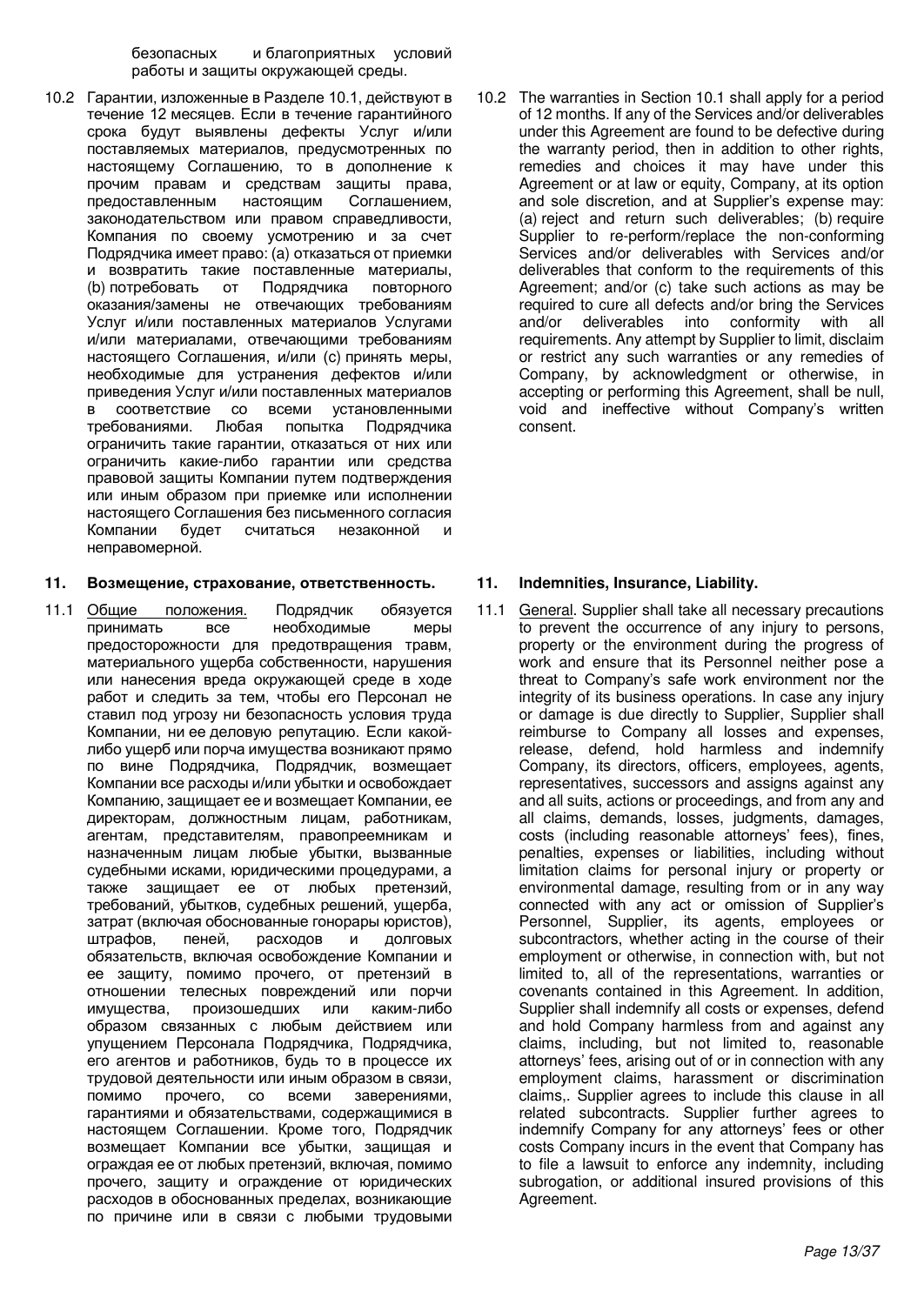претензиями, идомогательствами или<br>дискриминацией. Подрядчик соглашается дискриминацией. включить это положение во все субдоговоры, связанные с настоящим Соглашением. Кроме того, Подрядчик соглашается возместить Компании все юридические или другие расходы, понесенные ею в случае предъявления судебного иска о взыскании возмещения, в том числе в порядке суброгации, или выполнении дополнительных условий страхования настоящего Соглашения.

- 11.2 В течение всего срока действия настоящего Соглашения Подрядчик обязуется за свой счет приобрести и поддерживать следующие страховые полисы:
	- (а) полис страхования работников Подрядчика на<br>случай ироизводственных травм в случай производственных травм в<br>соответствии с законодательством с законодательством Российской Федерации;
	- (b) полис страхования гражданской ответственности Подрядчика на случай возникновения обязанности возмещения вреда, причиненного жизни, здоровью, имуществу третьих лиц со страховой суммой эквивалентной не менее чем 1 миллион (один миллион) долл. США на всем протяжении действия Соглашения.

По просьбе Компании Подрядчик предоставляет<br>Компании свидетельства страхования. свидетельства подтверждающими покрытие, требующееся в соответствии с настоящим положением. Компания оставляет за собой право в любое время потребовать полные заверенные копии всех необходимых страховых полисов.

11.3 Возмещение ущерба в связи с нарушением прав Интеллектуальной собственности. Подрядчик возмещает Компании все убытки, защищая и ограждая ее от любых исков и судебных процессов против Компании или ее заказчиков в связи с любой претензией о нарушении какого-либо патентного, авторского или иного права Интеллектуальной собственности в связи с какими-либо Услугами и/или поставляемыми материалами, оказанными и/или предоставленными в соответствии с настоящим Соглашением, а также каким-либо устройством или процессом, связанным с их использованием. Подрядчик незамедлительно в письменной форме уведомляет Компанию, получает полномочия, за свой счет предоставляет информацию и оказывает содействие для защиты данного права и оплачивает все убытки, затраты и расходы, понесенные в результате таких юридических действий, включая расходы на оплату обоснованных вознаграждений юристов. Если использование каких-либо систем, изделия, аппарата, части, устройства, процесса, Услуги и/или поставляемого материала запрещается в судебном или административном порядке, Подрядчик за свой счет и в следующем порядке, исходя из соображений коммерческой целесообразности: а) предоставляет Компании право на продолжение использования данной Услуги, системы, изделия или аппарата, части, устройства, процесса или поставляемого материала, либо b) заменяет его на аналогичный, не нарушающий чьи-либо права, либо с) отзывает данную систему, изделие,

- 11.2 Throughout the term of this Agreement, Supplier undertakes at its own expense to insure and maintain the following insurance policies:
	- (a) Supplier's workman liability insurance in accordance with the laws of the Russian Federation;
	- (c) Supplier's third party civil liability insurance covering the cases of compensation of the damage to the life, health and property of third parties with a limit not less than the equivalent of 1 mln (one million) US dollars during the entire term of this Agreement.

At Company's request, Supplier shall furnish Company with certificates of insurance and with original endorsements effecting coverage required by this clause. Company reserves the right to require complete, certified copies of all required insurance policies, at any time.

11.3 Indemnities in case of breach of Intellectual Property Rights. Supplier shall indemnify, defend and hold Company harmless from any suit or proceeding brought against Company or its customers based on any claim that any Services, systems, article or apparatus, or any part thereof constituting Services and/or any deliverables furnished under this Agreement, as well as any device or process necessarily resulting from the use thereof, constitutes an infringement of any patent, copyright or other Intellectual Property right. If notified promptly in writing and given authority, information and assistance, at Supplier's expense, for the defence of same, Supplier shall pay all damages, costs and expenses incurred or awarded therein, including, but not limited to, reasonable attorneys' fees. If use of any systems, article, apparatus, part, device, process, Service and/or any deliverable is enjoined, Supplier shall, at its own expense and in the following order, subject to commercial practicality, either: a) procure for Company the right to continue using such Service, system, article or apparatus, part, device, process or deliverable; b) replace same with a non-infringing equivalent; or c) remove such system, article or apparatus, part, device, process or deliverable or halt such Service and refund the purchase price and, if applicable, the transportation and installation costs thereof.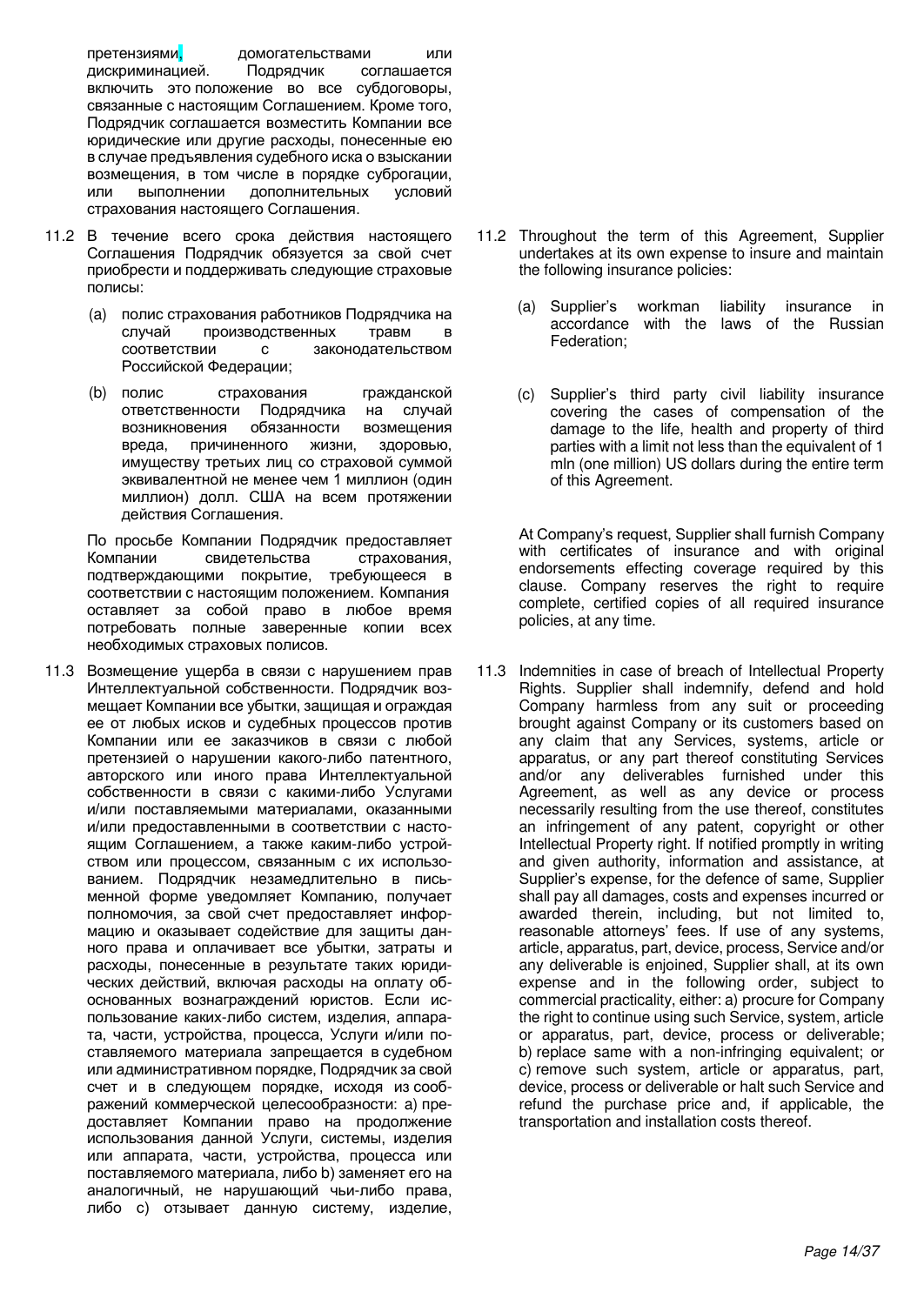аппарат, часть, устройство, процесс или поставляемый материал или приостанавливает оказание соответствующей Услуги и возмещает сумму покупки, а также, если применимо, расходы по транспортировке и установке.

- 11.4 В случае нарушения сроков оказания Услуг, указанных в настоящем Соглашении, Компания имеет право взыскать с Исполнителя пеню в размере 0,1% процента от стоимости Услуг по<br>Соглашению за каждый день просрочки. Соглашению за каждый день про<br>Обязанность Исполнителя выплатить Исполнителя выплатить пеню согласно настоящему Соглашению возникает только на основании письменной претензии. выставленной Компанией Исполнителю.
- 12. Взаимоотношения между сторонами. Переуступка и субподрядная деятельность.
- 12.1 Подрядчик является независимым подрядчиком Компании. Лица из числа Персонала Подрядчика не являются работниками Компании и не имеют права на участие в программах Компании по предоставлению льгот ее работникам.
- 12.2 Ни Персонал Подрядчика, ни Подрядчик, ни его агенты, дочерние компании, аффилированные лица и работники ни при каких обстоятельствах не являются юридическими представителями или агентами Компании и не имеют ни прав, ни полномочий для принятия или создания от имени Компании какого-либо выраженного прямо или подразумеваемого обязательства любого рода.
- 12.3 Настоящее Соглашение и любые права по настоящему Соглашению (в отсутствие прямого письменного указания на иное) являются неисключительными и не подлежащими переуступке. Переуступка любых прав и обязательств одной стороной без предварительного письменного согласия другой стороны является недействительной, однако Компания вправе переуступить или передать свои права и обязательства по настоящему Соглашению любому аффилированному лицу Компании, направив об этом письменное уведомление Подрядчику. Подрядчик заблаговременно в разумный срок письменно уведомляет Компанию о любом предполагаемом изменении в его собственности, контроле или управлении и не имеет права без письменного согласия Компании делегировать исполнение своих обязательств по настоящему Соглашению какой-либо компании или физическому лицу (помимо принципала, должностного лица или постоянного работника Подрядчика).
- 12.4 Подрядчик не вправе переуступать свое право на оказание Услуг субподрядчикам или иным лицам без предварительного письменного согласия Компании.

### 13. Применимое право и место рассмотрения **.**

13.1 Права и обязанности сторон по настоящему Соглашению регулируются действующим законодательством Российской Федерации. Все споры и разногласия, возникающие между Сторонами по настоящему Соглашению или в

11.4. In the event of breach of the schedule of provision of the Services set forth in this Agreement the Company shall have the right to charge a penalty to the Supplier in the amount of 0.1% of the price of the Services per each day of delay. Supplier's obligation to pay the penalty under this Agreement shall arize only on the basis of a written claim submited by the Company to the Supplier.

### **12. Relationship of the Parties; Assignment and Subcontracting.**

- 12.1 Supplier is an independent contractor to Company. Supplier's Personnel are neither employees of Company nor eligible for participation in any Company employee benefit programs.
- 12.2 Neither Supplier's Personnel, Supplier nor its agents, subsidiaries, affiliates and employees are in any way the legal representatives or agents of Company, and neither shall have any right or authority to assume or create any obligation of any kind expressed or implied in the name of or on behalf of Company.
- 12.3 This Agreement and any rights hereunder (except where expressly provided in a signed writing to the contrary) are non-exclusive and non-assignable. Any assignment by one party without the prior written consent of the other party shall be void; provided that Company may assign or transfer its rights and obligations under the Agreement to any Affiliate of Company upon written notice to Supplier. Supplier shall notify Company in writing in advance of any proposed change in its ownership, control or management and shall not without the written consent of Company delegate the performance of its obligations under this Agreement to any firm or person (other than a principal, officer or regular employee of Supplier).

12.4 Supplier may not subcontract or delegate any Services without Company's prior written consent.

## **13. Applicable Law and Venue.**

13.1 Each party's rights and obligations under or in connection with this Agreement shall be governed by the effective laws of the Russian Federation. All disputes between the Parties arising out of or in connection with this Agreement shall be resolved by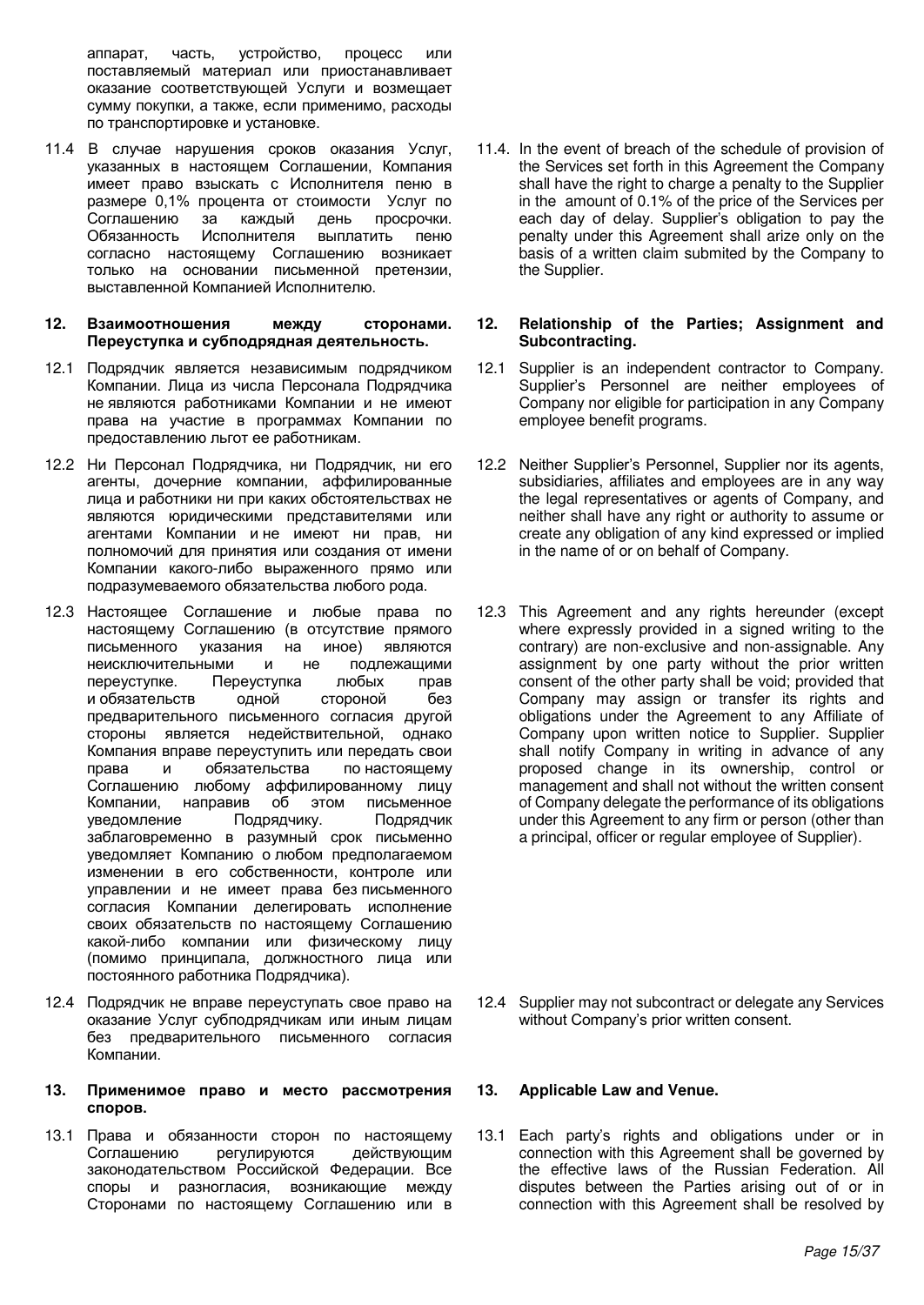связи с ним, разрешаются путем переговоров. В случае невозможности разрешения разногласий путем переговоров они подлежат рассмотрению в Международном Коммерческом Арбитражном Суде при ТПП РФ, г. Москва, в соотвествии с его Регламентом, причем установленные Регламентом правила считаются включенными в настоящую статью посредством ссылки. Арбитраж состоит из одного арбитра, которого в отсутствие договоренности сторон назначает МКАС. Местом арбитражного разбирательства является Москва.

- **14. Соблюдение законодательства. Подрядчик**<br>заявляет, гарантирует и подтверждает и подтверждает следующее.
- 14.1 Подрядчик обязуется соблюдать действующее законодательство РФ, включая, помимо прочего, относящиеся к охране окружающей среды, охране труда и промышленной безопасности, хранению документации и/или перевозке или хранению «опасных материалов», а также обеспечить выполнение требований действующего законодательства РФ к деятельности, товарам или услугам, являющихся предметом настоящего Соглашения. В контексте настоящего Соглашения<br>термин «опасные материалы» обозначает материалы» вещества или материалы, отнесенные к категории «опасных материалов», «опасных веществ» или «опасных товаров» соответствующим органом, в чьем ведении находятся деятельность, товары или услуги, являющиеся предметом настоящего Соглашения.
- 14.2 Для оказания Услуг и/или поставки материалов по настоящему Соглашению не использовались и не будут использоваться принудительный труд, труд на основе кабального договора, труд заключенных или лиц, не достигших минимального возраста трудовой деятельности по законодательству страны оказания Услуг; не допускается нарушение минимального размера заработной платы, продолжительности рабочего времени или сверхурочной работы. В случае выявления использования такого труда Компания получает право немедленно расторгнуть<br>Соглашение без дальнейшей компенсации дальнейшей Подрядчику.
- 14.3 Подрядчик обязуется полностью соблюдать применимое законодательство, политику в отношении ненадлежащих или незаконных платежей, подарков или вознаграждения и соглашается не выплачивать, не обещать и/или не допускать прямую или косвенную выплату денежных сумм или передачу ценностей какому-либо лицу с целью оказания незаконного или неправомерного влияния на какое-либо решение либо с целью получения или сохранения преимуществ, связанных с настоящим Соглашением.
- 14.5 Подрядчик также соглашается предоставить или обновить по требованию Компании сертификаты, лицензии и/или разрешения, относящиеся к какимлибо требованиям применимого законодательства.

negotiations. Failing such negotiations, the disputes shall be resolved by the International Commercial Arbitration Court under the Chamber of Commerce of Russia in Moscow (MKAS), in accordance with its Rules, whereas such Rules shall be incorporated into this Agreement by reference. The Tribunal shall consist of one Arbitrator, who, absent consent of the Parties, shall be nominated by the MKAS. Arbitration hearing shall be in Moscow.

## **14. Compliance with Laws. Supplier represents, warrants and certifies that:**

- 14.1 Supplier shall comply with current laws of the Russian Federation, including without limitation those dealing with the environment, health and safety, records retention and/or the transportation or storage of "hazardous materials". Supplier shall provide compliance of his activities, goods or services, which are subject to this Agreement, with current legislation of Russian Federation. As used in this Agreement, the term "hazardous materials" shall mean any substance or material defined as a "hazardous material," "hazardous substance" or "dangerous good" or any other applicable requirement of any entity with jurisdiction over the activities, goods or services, which are subject to this Agreement.
- 14.2 No Services and/or deliverables supplied under this Agreement have been or will be produced utilizing forced, indentured or convict labour or utilizing the labour of persons in violation of the minimum working age law in any country in which the Services are provided or in violation of minimum wage, hour of service or overtime laws in the country of manufacture or any country in which Services are provided. If any such labour is determined by Company to have been used, Company shall have the right to immediately terminate the Agreement without further compensation to Supplier.
- 14.3 Supplier undertakes to comply fully with the applicable law, the policy on improper or illegitimate payments, gifts or remuneration and agrees not to pay, promise and/or allow direct or indirect payment of monies or valuables to any person with intent to unlawfully and/or illegally influence any decision or gain or maintain the advantages associated with this Agreement*.*
- 14.5 Supplier agrees to submit or update, at Company's request, the certificates, licenses and/or permits relating to any requirements of the applicable law.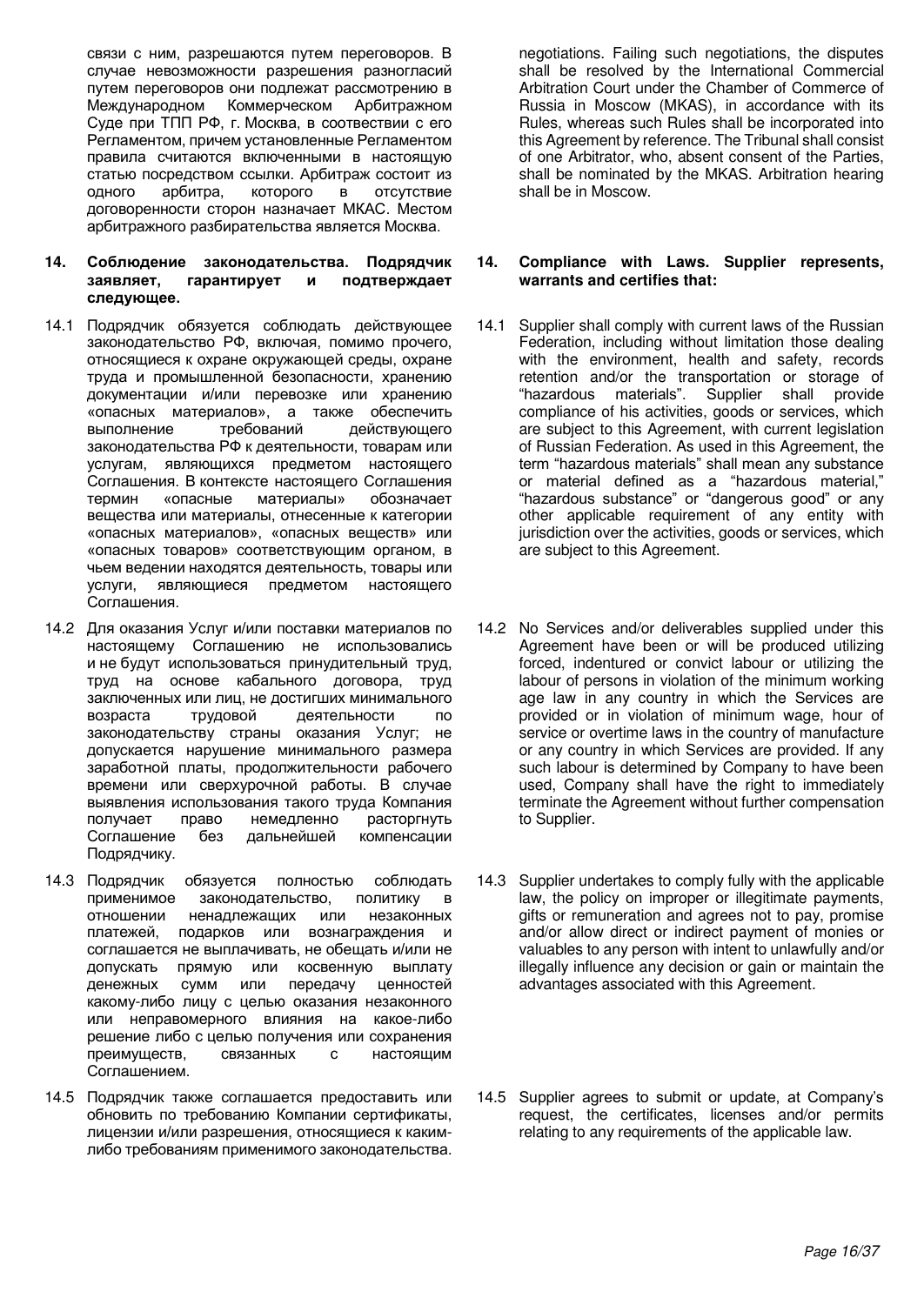- 15. Охрана окружающей среды и техника безопасности. Подрядчик заявляет, гарантирует и подтверждает следующее.
- 15.1 Подрядчик будет принимать все необходимые меры для охраны труда и здоровья, защиты окружающей среды и соблюдения требований промышленной безопасности, в том числе, помимо прочего, на рабочих местах и в процессе транспортировки.
- 15.2. При выполнении работ на территории Заказчика, Подрядчик будет соблюдать, помимо требований действующего Законодательства, дополнительные требования Заказчика в области охраны труда, промышленной безопасности и охраны окружающей среды, если таковые имеются в зависимости от вида выполняемых работ, доведенные до сведения Подрядчика до начала выполнения работ.
- 15.2 Товары, проданные или предоставленные Компании, не будут включать: (i) перечисленных далее химических веществ: мышьяка, асбеста, бензола, бериллия, четыреххлористого углерода, цианида, свинца и его соединений, кадмия и его ɫɨɟɞɢɧɟɧɢɣ, ɲɟɫɬɢɜɚɥɟɧɬɧɨɝɨ ɯɪɨɦɚ, ɪɬɭɬɢ и ее соединений. тетрахлорэтилена, метилхлороформа, полихлордифенила (ПХД), полибромдифенила (ПБД), полибромистого дифенилэфира (ПБДЭ); (ii) озоноразрушающих химических веществ (включая, помимо прочего: 111-трихлорэтан, четыреххлористый углерод, галлон 1211, 1301 и 2402, хлорфторуглероды (ХФУ) 11-13, 111-115, 211-217), если Компания не даст согласия на их использование в письменной форме; (iv) других химических веществ, применение которых ограничено на любой другой территории, о вероятности транспортировки через которую Компания уведомляет Подрядчика, если Компания не даст согласия на их использование в письменной форме; а также
- 15.3 если какие-либо химические вещества или опасные материалы входят в объем работ,<br>выполняемых Подрядчиком для Компании. выполняемых Подрядчиком для Подрядчик обязан предоставить соответствующие паспорта безопасности материалов (ПБМ) или эквивалентные документы. Все химические вещества и опасные материалы должны храниться и перевозиться таким образом, который исключает риск их воздействия на работников и выброса в окружающую среду и согласуется с применимыми нормативными актами. Ответственность за утилизацию таких химических веществ и опасных материалов в соответствии с применимыми нормативными актами несет Подрядчик. Если на объекте оказания Услуг Подрядчик столкнется с веществами, к применению, хранению или утилизации которых предъявляются особые требования, Подрядчик незамедлительно примет все необходимые меры для устранения, без нарушения закона, вредных или опасных условий или факторов, существующих или способных возникнуть по причине наличия указанных веществ, в целях безопасного оказания Услуг по настоящему Соглашению.

### **15. Environmental Health and Safety. Supplier represents, warrants and certifies that:**

- 15.1 it will take appropriate actions necessary to protect health, safety and the environment, including, without limitation, in the workplace and during transport.
- 15.3. Supplier will comply, in addition to all applicable EHS laws and regulations, with any Company specific EHS programs and requirements when performing works on Company site or facility. Company will provide applicable EHS programs and requirments to Supplier prior to start of operations on Company site or facility.
- 15.2 Goods sold or transferred to Company will not include: (i) any of the following chemicals: arsenic, asbestos, benzene, beryllium, carbon tetrachloride, cyanide, lead or lead compounds, cadmium or cadmium compounds, hexavalent chromium, mercury or mercury compounds, trichloroethylene, tetrachloroethylene, methyl chloroform, polychlorinated biphenyl ("PCB"), polybrominated biphenyls ("PBB"), polybrominated biphenyls ("F<br>| polybrominateddiphenyl ethers ("PBDE"); polybrominateddiphenyl ethers ("PBDE"); (ii) designated ozone depleting chemicals (including, without limitation 111 trichloroethane, carbon without limitation 111 trichloroethane, carbon tetrachloride, Halon-1211, 1301 and 2402, and Chlorofluorocarbons ("CFCs") 11-13, 111-115, 211-217), unless Company agrees in writing; and/or (iii) any other chemical the use of which is restricted in any other jurisdiction to or through which Company informs Supplier the goods are likely to be shipped, unless Company expressly agrees in writing; and
- 15.3 in the event supplier provides any chemicals or hazardous materials to Company as part of scope of work, proper material safety data sheets (MSDSs) or equivalent documents shall be provided. All chemicals and hazardous materials shall be stored and handled in a manner which prevents employee exposures and releases to the environments and is in compliance with all applicable regulations. Supplier shall be responsible for disposal in accordance with applicable regulations of chemicals and hazardous materials provided. Should Supplier encounter substances with special utilization, storage and disposal requirements at the location of provision of Services, Supplier shall immediately take all necessary measures to eliminate, in a lawful manner, harmful or hazardous conditions and factors that exist or may appear as a result of the presence of the said substances with view of further safe provision of Services under this Agreement;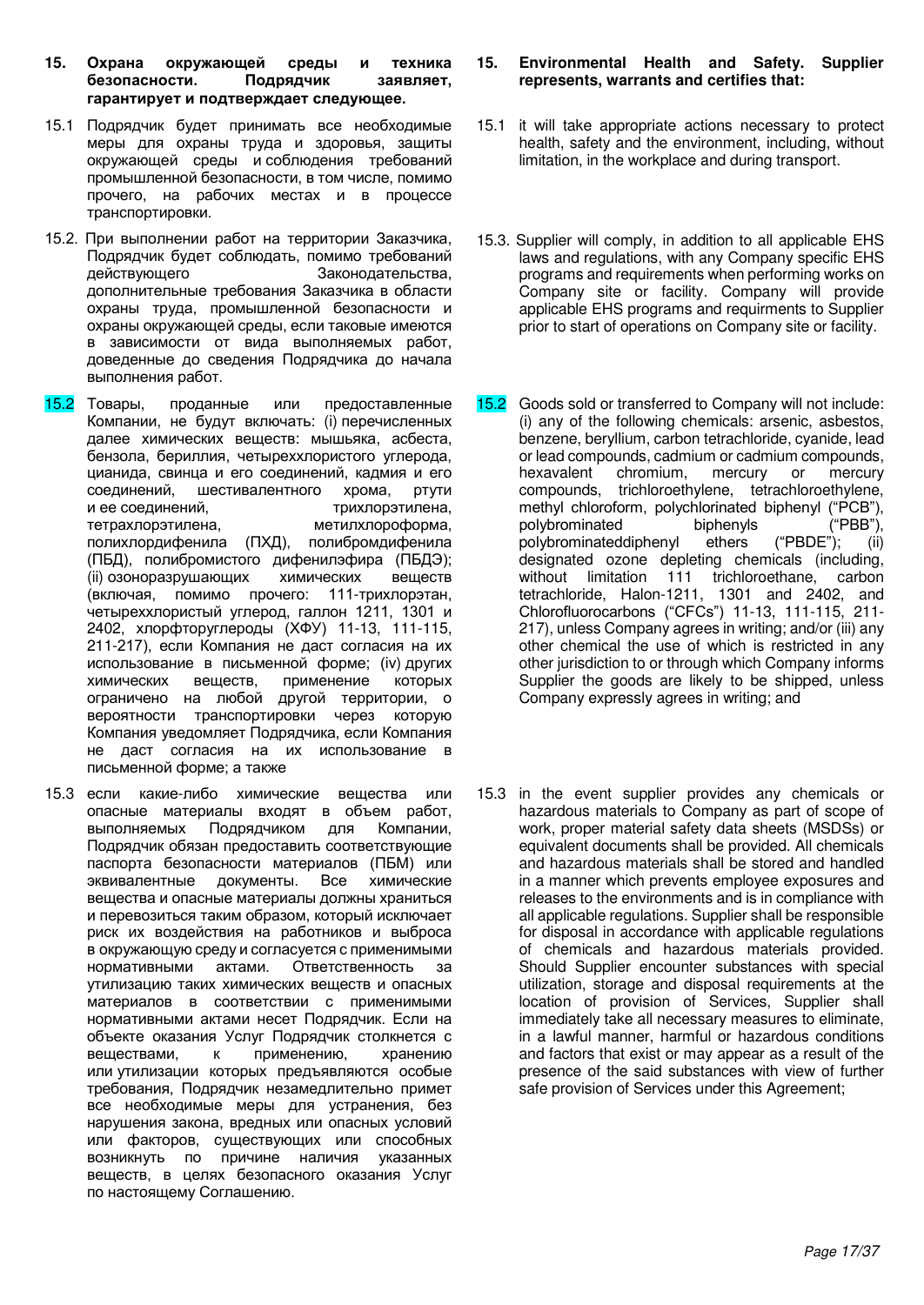- 15.4 Подрядчик отвечает за обучение и квалификацию предоставляемого по настоящему Соглашению<br>персонала для обеспечения безопасного обеспечения выполнения соответствующих обязанностей, включая необходимое обучение по охране труда, промышленной и пожарной безопасности, охране окружающей среды. Подрядчик предоставляет все необходимые средства защиты персонала, исправные инструменты и оборудование для выполнения работ, и медицинские разрешения, необходимые для выполнения определенных<br>действующим Законолательством работ По действующим Законодательством работ.<br>запросу покупателя предоставля запросу покупателя предоставляется подтверждение прохождения соответствующего обучения и квалификации.
- 15.5 Не ограничивая ответственность Подрядчика в соответствии со Статьей 15, Компания имеет право, но не обязана, время от времени пересматривать и проверять соответствующую документацию, программы и условия по охране труда и промышленной безопасности на месте выполнения работ и вносить предложения Подрядчику в их отношении. Вне зависимости от того, проводит ли Компания проверку и вносит ли предложения или нет, Подрядчик остается ответственным за предоставление безопасных условий труда, которые соответствуют всем применимым законодательным требованиям в области охраны труда, промышленной безопасности и охраны окружающей среды.

### 16. Конфликт интересов и политики Компании. **16. Conflict of Interest; Company Policies.**

- 16.1 Подрядчик заявляет и гарантирует, что: (а) у Подрядчика не существует никакого конфликта интересов, который мог бы помешать Подрядчику действовать в интересах Компании, а также Подрядчик гарантирует, что такая ситуация не возникнет в течение Срока действия Соглашения; (b) он не заключил никакого контракта или договора и не подписал никакого документа, которые какимлибо образом помешали бы Подрядчику: (1) предоставить Компании возможность<br>пользования Услугами, оказываемыми по оказываемыми по настоящему Соглашению, в исключительном порядке; (2) раскрыть и передать идеи, изобретения, программное обеспечение, секреты производства и прочую Интеллектуальную собственность в соответствие с разделом 6.2 настоящего Соглашения; или (3) исполнить любое другое положение настоящего Соглашения; (с) Подрядчик не заключит никакого контракта или договора, который создаст конфликт интересов или помешает ему свободно выполнить какое-либо положение настоящего Соглашения; а также (d) Подрядчик не будет намеренно включать конфиденциальную информацию какого-либо физического или юридического лица, не являющегося стороной по настоящему Соглашению, в какие-либо Услуги или поставляемые материалы, предусмотренные по настоящему Соглашению, не направив предварительное письменное уведомление Компании.
- 16.2 Подрядчик подтверждает получение копий следующих документов: (i) «Инструкции для консультантов и поставщиков по обеспечению
- 15.4 Supplier shall ensure that personnel provided under this agreement are trained and qualified to perform their assignment in a safe manner including any required EHS training. Supplier shall provide any required Personnel Protective Equipment, safe tools and equipment, and medical clearances required by applicable regulations for specific job tasks. Proof of training or other qualifications shall be provided at the request of the buyer.
- 15.5 Without limiting Supplier's responsibilities under Article 15, Company has the right but not the obligation to, from time to time, review and inspect applicable health, safety, and environmental documentation, procedures and conditions at Supplier's Site and make recommendations to Supplier concerning them. Whether or not Company conducts safety audits or makes recommendations, Supplier will remain responsible for providing a work environment that is safe and that complies with all applicable legal EHS requirements.

16.1 Supplier represents and warrants that: (a) it has no conflict of interest which would prevent Supplier from acting in the best interests of Company and that such a situation will not exist during the Term; (b) it has not entered into any contract or agreement, or executed any document whatsoever, that will in any manner prevent it from: (1) giving Company the exclusive benefit of services under this Agreement; (2) disclosing and assigning ideas, inventions, computer software, trade secrets and other Intellectual Property as provided in Section 6.2 of this Agreement; or (3) performing any other provision of this Agreement; (c) it will not enter into any contract or agreement, or execute any document, which will create a conflict of interest or which will prevent it from freely performing any provision of this Agreement; and (d) it will not knowingly incorporate confidential information of any person or entity not a party to this Agreement into any Services or deliverables furnished to Company without prior written notice to Company.

16.2 Supplier acknowledges that it has received a copy of the following documents: (i) the Guidelines for consultants and suppliers to ensure compliance with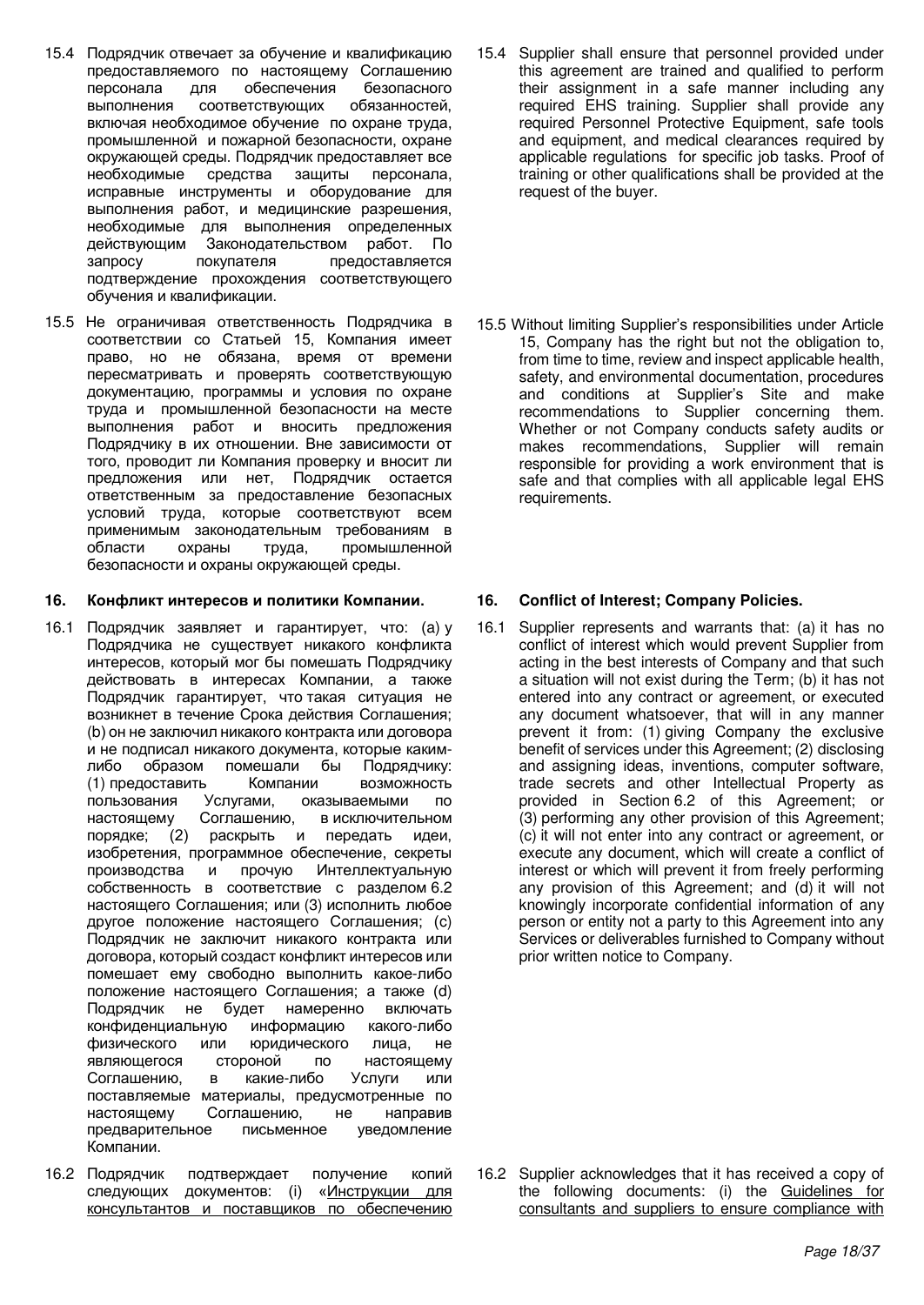<u>соблюдения принципов деловой этики, принятых в</u> ООО «РГТ» («Инструкции»), содержащиеся в Приложении D. Подрядчик соглашается: (а) полностью соблюдать требования Инструкций при оказании Услуг; (b) передать копию Инструкций Персоналу Подрядчика; (с) указать Персоналу Подрядчика на необходимость соблюдения требований этого документа; и (d) нести ответственность за неспособность персонала Подрядчика соблюдать требования этих документов. Подрядчик соглашается с тем, что<br>Подрядчик и и Персонал Водрядчика. Подрядчик и Персонал Подрядчика,<br>заблаговременно получив соответствующее получив соответствующее уведомление, будут участвовать в семинарах по<br>соблюдению требований, проводимых проводимых представителями Компании, а также

- 16.3 Подрядчик незамедлительно уведомляет Компанию обо всех изменениях права собственности, касающихся более чем 50% (пятидесяти процентов) голосующих акций или доли в уставном капитале Подрядчика. Если Подрядчик не уведомит об этом Компанию или Подрядчик возражает против такого изменения, Компания вправе: (а) отказаться от исполнения своих обязательств по настоящему Соглашению и приостановить или немедленно расторгнуть Соглашение (или его часть) в одностороннем внесудебном порядке; (b) потребовать от Подрядчика предоставления адекватной гарантии исполнения обязательств; или (с) ввести специальные ограничения касательно Конфиденциальной информации Компании.
- 17. Окончание Срока действия, расторжение и приостановка исполнения Соглашения.
- 17.1 Окончание Срока действия. Настоящее Соглашение прекращает действовать автоматически по окончании Срока действия, если оно не будет ранее специально возобновлено по взаимному письменному согласию сторон.
- 17.2 Расторжение по взаимной договоренности. Настоящее Соглашение и любые относящиеся к нему Приложения могут быть расторгнуты или аннулированы до истечения Срока действия по взаимному письменному согласию сторон.
- 17.3 Расторжение в целях удобства. Компания вправе расторгнуть Соглашение или любую его часть, а также аннулировать любые относящиеся к нему Приложения в любое время посредством направления Подрядчику письменного уведомления с указанием того, в какой мере происходит расторжение или аннулирование, а также даты вступления в силу такого расторжения или аннулирования. После такого ласторжения (если это не происходит по причине<br>неплатежеспособности Подрядчика или неплатежеспособности Подрядчика или неисполнения им своих обязательств, включая неисполнение условий настоящего Соглашения) Компания и Подрядчик проводят переговоры в отношении с обоснованных расходов. отношении обоснованных предусмотренных настоящим Соглашением, связанных с расторжением и указанных Подрядчиком в течение 30 (тридцати) дней после получения уведомления о расторжении.

the principles of business ethics accepted in RGT LLC ("Guidelines"), attached hereto as Appendix D. Supplier agrees that it will: (a) comply fully with the Guidelines in the performance of the Services; (b) provide a copy of the Guidelines to Supplier's Personnel; (c) instruct Supplier's Personnel to comply with such documents; and (d) be responsible for any failure of Supplier's Personnel to comply with such documents. Supplier further agrees that it and Supplier's Personnel shall, upon reasonable notice, attend and participate in compliance briefings conducted by Company representatives; and

16.3 Supplier shall immediately notify Company about any changes in ownership of more than fifty percent (50%) of Supplier's voting authority or controlling stock. Should Supplier fail to notify Company, or Supplier challenges this change, Company shall have the right to: (a) waive its obligations under this Agreement and suspend or immediately terminate this Agreement (or part of the Agreement) unilaterally and out of court; (b) demand that Supplier provide an adequate performance guarantee; or (c) introduce special limitations with regard to Company's Confidential Information.

## **17. Expiration, Termination and Suspension.**

- 17.1 Expiration. This Agreement shall automatically expire at the end of the Term unless specifically renewed prior thereto by mutual written consent by the parties.
- 17.2 Termination by Mutual Agreement. This Agreement and any Amendment hereunder may be terminated before the Term by mutual written consent by the parties.
- 17.3 Termination for Convenience. Company may terminate all or any part of this Agreement and any Amendment hereunder at any time by written notice to Supplier specifying the extent of termination and the effective date. Upon such termination (except due to Supplier's insolvency or default including failure to comply with this Agreement), Company and Supplier shall negotiate reasonable termination costs identified by Supplier within thirty (30) days of termination notice.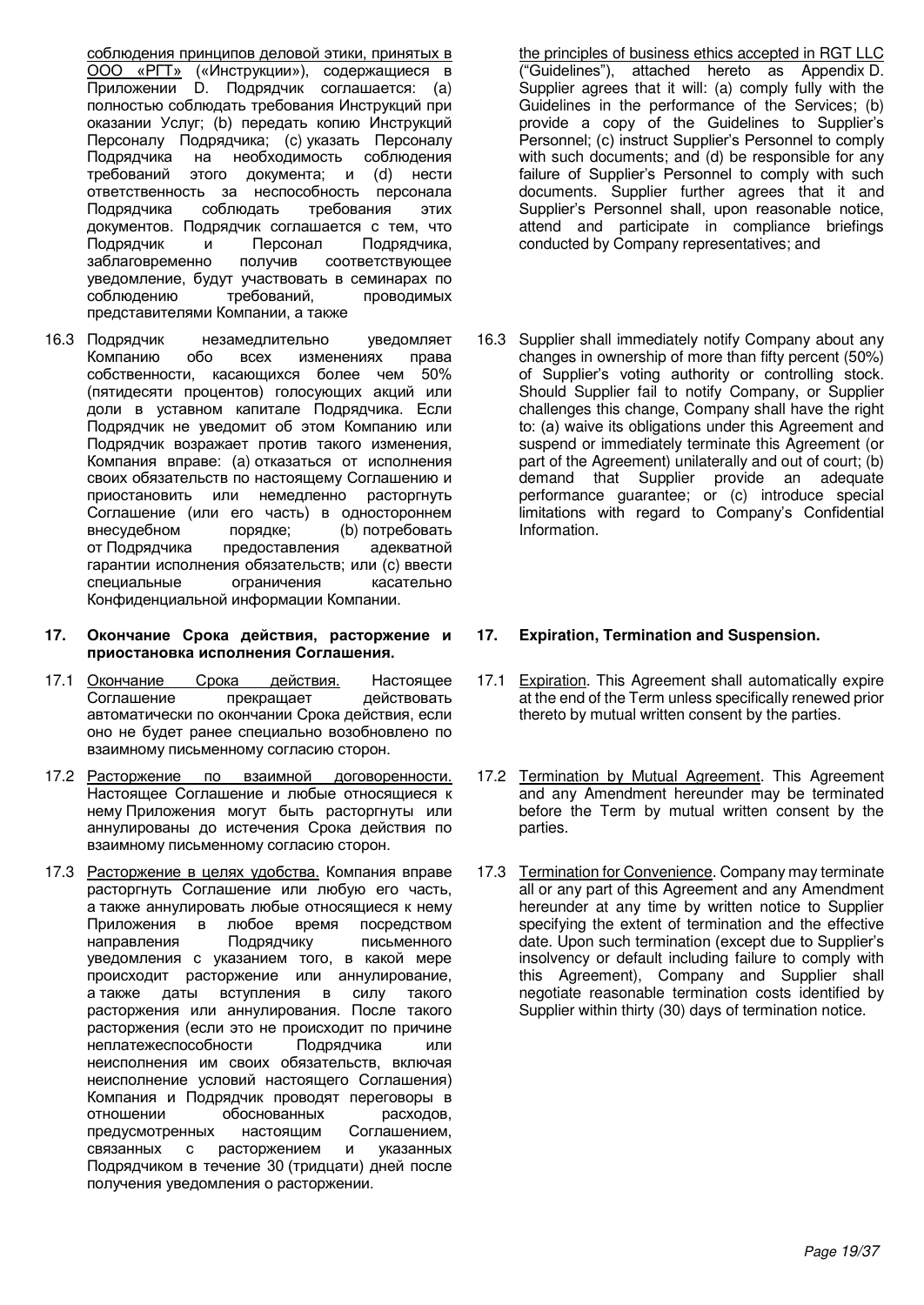- 17.4 Расторжение по причине неплатежеспособности. Если Подрядчик прекращает свою обычную хозяйственную деятельность, включая любую неспособность по погашению своих обязательств по мере наступления сроков платежа, если против Подрядчика начата какая-либо процедура в соответствии с законами обанкротстве или неплатежеспособности, в случае назначения управляющего конкурсной массой или в случае переуступки предприятия Подрядчика в пользу своих кредиторов, Компания вправе расторгнуть настояшее Соглашение полностью или частично без какой-либо ответственности, за исключением платежных обязательств в отношении Услуг или материалов, уже оказанных или поставленных до момента расторжения в соответствии с настоящим Соглашением, или поставляемых материалов, подготовленных до расторжения и позже поставленных согласно условиям настоящего Соглашения.
- 17.5 Расторжение по причине невыполнения обязательств. При исполнении настоящего Соглашения соблюдению сроков придается исключительно большое значение. За исключением задержек, вызванных причинами, неподконтрольными Подрядчику, а также произошедших не по вине или халатности Подрядчика или любых его поставщиков и не вследствие обстоятельств непреодолимой силы, длящихся не более 60 (шестидесяти) дней, Компания вправе путем направления письменного уведомления о неисполнении обязательств расторгнуть настоящее Соглашение полностью или частично в любом из следующих случаев:
	- (а) Подрядчик не выполняет свои обязательства в сроки, указанные в настоящем Соглашении, или в согласованный Сторонами в письменной форме срок;
	- (b) Подрядчик не выполняет свои обязательства и ставит под угрозу выполнение настоящего Соглашения;
	- (с) Подрядчик нарушает свои заявления или гарантии, изложенные в Разделах 14 и 15 настоящего соглашения, или Компания үстанавливает их несоответствие действительности; либо
	- (d) Подрядчик не выполняет другие условия и положения настоящего Соглашения.

Такое расторжение вступает в силу, если Подрядчик не исправляет нарушение в течение 10 (десяти) дней или большего срока, согласованного Сторонами. После частичного расторжения настоящего Соглашения Подрядчик продолжает выполнение настоящего Соглашения в его действующей части, при этом Компания имеет право приобретать на установленных ею условиях Услуги и/или поставляемые материалы, аналогичные предусмотренным в расторгнутой части Соглашения, а Подрядчик возмещает Компании дополнительные расходы в связи с такими Услугами и/или поставляемыми материалами. В качестве альтернативного средства защиты интересов и вместо расторжения по причине неисполнения обязательств Компания, исключительно по своему усмотрению, вправе

- 17.4 Termination for Insolvency. If Supplier ceases to conduct its operations in the normal course of business, including any inability to meet its obligations as they mature, if any proceeding under the bankruptcy or insolvency laws is brought by or against Supplier, if a receiver is appointed or applied for or if an assignment for the benefit of creditors is made by Supplier, Company may terminate all or any part of this Agreement without liability, except for Services performed or deliverables delivered prior to termination or for deliverables covered by this Agreement then completed and later delivered in accordance with the terms of the Agreement.
- 17.5 Termination for Default. Time is of the essence in this Agreement. Except for delay, which is due to causes beyond the reasonable control and without the fault or negligence of Supplier and its suppliers and Force Majeure events (lasting not more than sixty (60) days), Company may, by written notice of default, terminate the whole or any part of this Agreement in any one of the following circumstances if:
	- (a) Supplier fails to perform within the time specified herein or any written extension granted by Company;
	- (b) Supplier fails to make progress as to endanger performance of this Agreement;
	- (c) Supplier breaches, violates or Company finds to be untrue, any of the certifications, representations and warranties set forth in Sections 14 and 15 of this Agreement; or
	- (d) Supplier fails to comply with any other terms and conditions of this Agreement.

Such termination shall become effective if Supplier does not cure such failure within a period of ten (10) days or such longer period as Company may authorize in writing. Upon partial termination of this Agreement, Supplier shall continue performance of this Agreement to the extent not terminated, Company may procure, upon such terms as it shall deem appropriate, Services and/or deliverables similar to those so terminated, and Supplier shall be liable to Company for any excess costs for such Services and/or deliverables. As an alternate remedy and in lieu of termination for default, Company, at its sole discretion, may elect to extend the delivery schedule and/or waive other deficiencies in Supplier's performance, in which case an equitable reduction in the amount of payments to be made under the Agreement shall be negotiated. If Supplier for any reason anticipates difficulty complying with any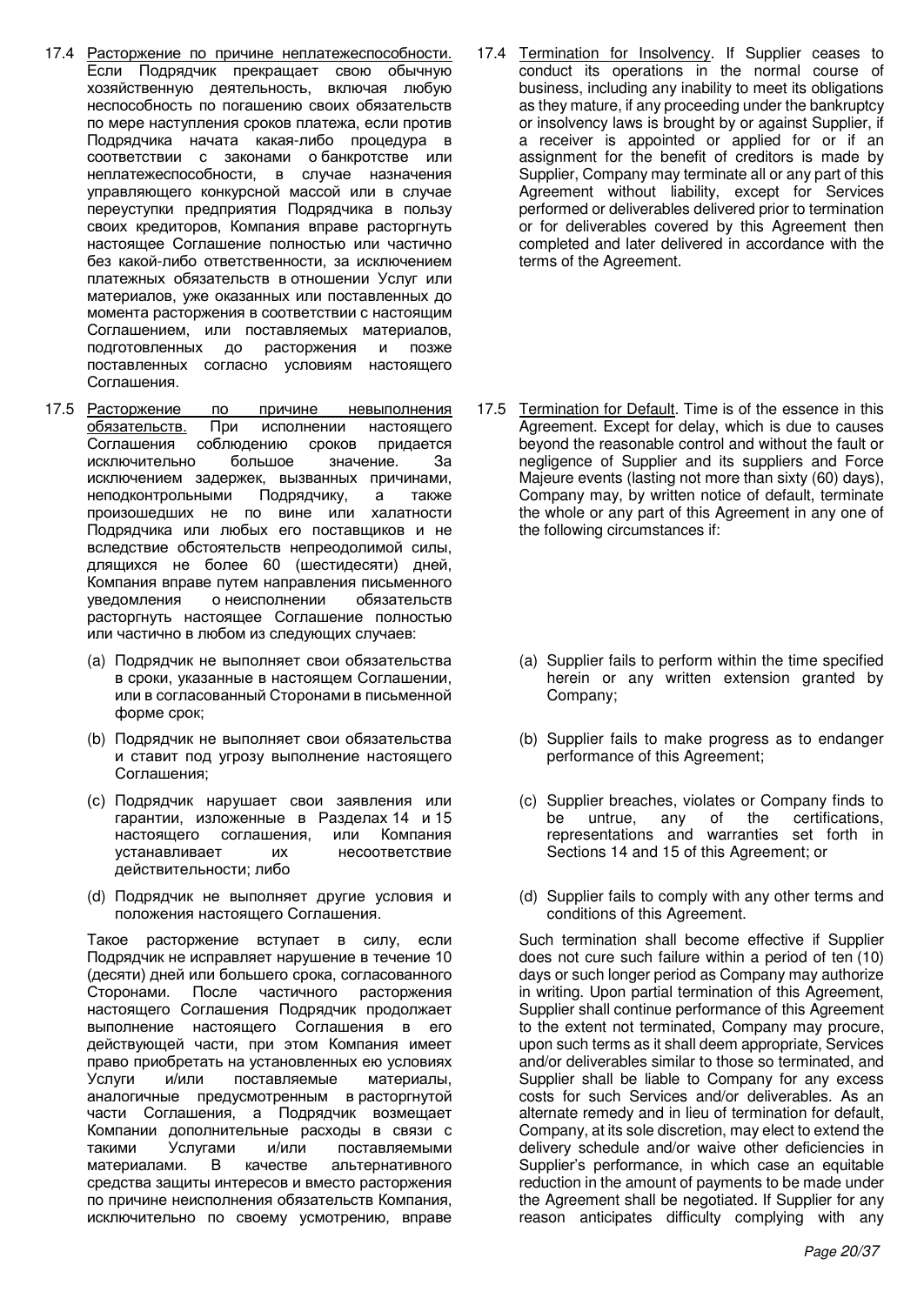принять решение о продлении сроков исполнения и/или исключить другие недостатки в исполнении Подрядчиком своих обязательств, при этом<br>стороны должны провести переговоры по должны провести переговоры по соразмерному уменьшению суммы оплаты по настоящему Соглашению. Если Подрядчик по любой причине полагает, что соблюдение сроков исполнения или иных требований настоящего Соглашения может быть затруднительно, Подрядчик незамедлительно уведомляет об этом Компанию в письменной форме. Права и средства<br>защиты и Компанией своих интересов. Компанией предусмотренные в настоящем Соглашении, не исключают, а дополняют любые другие права и средства юридической защиты, предоставляемые по закону.

- 17.6 Приостановка. Компания вправе в любое время посредством направления письменного уведомления Подрядчику приостановить выполнение работ по настоящему Соглашению с указанием даты приостановления и его примерной продолжительности. После получения такого уведомления о приостановлении Подрядчик незамедлительно приостанавливает выполнение работ по настоящему Соглашение в той мере, в которой это указано в уведомлении, и в течение срока такой приостановки принимает должные меры и обеспечивает сохранность всей незавершенной работы, а также материалов и оборудования, относящихся к работе. По просьбе<br>Компании и Подрядчик и незамедлительно Компании Подрядчик незамедлительно предоставляет копии существующих соглашений и договоров субподряда на материалы, оборудование и услуги, связанные с работами, а также принимает в отношении таких соглашений и договоров субподряда такие меры, которые будут указаны Компанией. Компания вправе в любое время отменить приостановление посредством направления Подрядчику письменного уведомления с указанием даты вступления в силу и объема, в котором приостановление отменяется, после чего Подрядчик возобновляет надлежащее оказание Услуг, в отношении которых приостановление отменено, с указанной даты вступления в силу такой отмены.
- 17.7 Обязательства после окончания Срока действия или расторжения. Ни Компания, ни Подрядчик не несет перед другой стороной никакой ответственности по возмещению, компенсации или убыткам, возникшим в связи с расторжением, окончанием Срока действия или невозобновлением настоящего Соглашения вследствие потери ожидаемой выручки или по причине затрат, инвестиций, аренды или обязательств, связанных с деятельностью или волей Компании или Подрядчика, либо иным образом. Однако данное условие не должно ограничивать ответственность любой стороны за неисполнение своих обязательств согласно Разделу 17.5. По окончании Срока действия или получении уведомлении о расторжении настоящего Соглашения Подрядчик немедленно:
	- (а) прекращает работы в соответствии с уведомлением;
	- (b) не размещает новых субдоговоров или Заказов на поставку материалов, услуг или

required delivery dates hereunder, or in meeting any of the other requirements of this Agreement, Supplier shall promptly notify Company in writing. The rights and remedies of Company provided in this clause shall not be exclusive and are in addition to any other rights and remedies provided by law.

17.6 Suspension. Company may at any time, by written notice to Supplier, suspend performance of work hereunder, specifying the date of suspension and the estimated duration. Upon receiving any such notice of suspension, Supplier shall promptly suspend suspension, Supplier shall promptly suspend performance of work hereunder to the extent specified, and during the period of such suspension, properly care for and protect all work in progress and materials, supplies and equipment related to the work. Upon Company's request, Supplier shall promptly deliver copies of outstanding agreements and subcontracts for materials, equipment and services for the work and shall take such action relative to such agreements and subcontracts as directed by Company. Company may at any time withdraw the suspension by written notice to Supplier specifying the effective date and scope of withdrawal and Supplier shall resume diligent performance of the work for which the suspension is withdrawn on the specified effective date of withdrawal.

- 17.7 Obligations Upon Expiration or Termination. Neither Company nor Supplier shall be liable by reason of the termination, expiration or non-renewal of this Agreement to the other for compensation, reimbursement or damages on account of the loss of prospective or anticipated revenues or on account of expenditures, investments, leases or commitments in connection with the business or good will of Company or Supplier or otherwise. However, this limitation is not intended to limit the liability of either party for defaults under Section 17.5. Upon expiration or after receipt of a notice of termination, Supplier shall immediately:
	- (a) stop work as directed in the notice;
	- (b) place no further subcontracts or POs for materials, services or facilities hereunder, except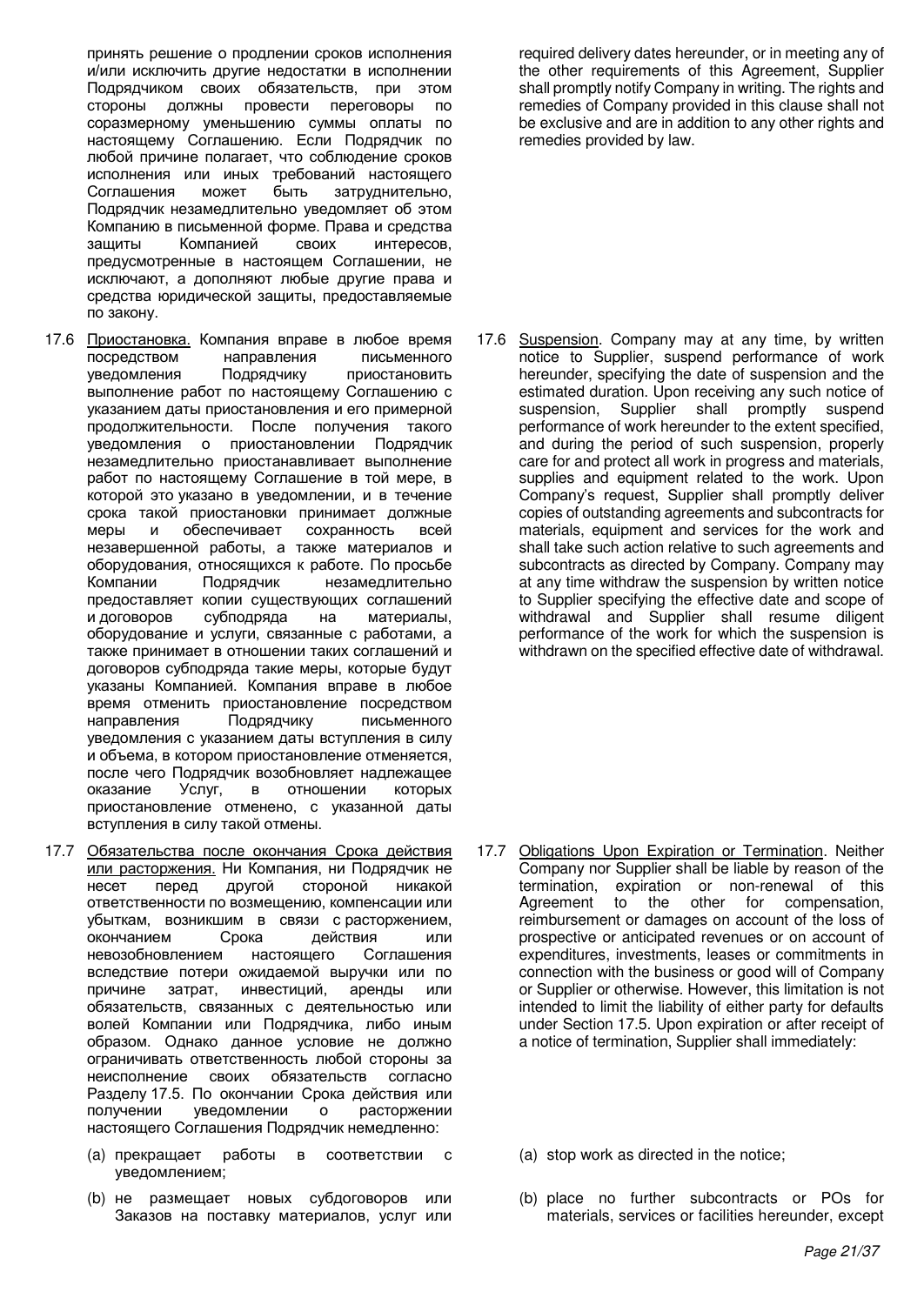средств обслуживания по настоящему<br>Соглашению. кроме необходимых для Соглашению, кроме необходимых для<br>завершения той его части, выполнение завершения той его части, которой продолжается; а также

(c) расторгает все субдоговоры, связанные с прекращенными работами.

После расторжения Подрядчик передает Компании результаты всех завершенных и незавершенных лабот, включая проектные разработки, чертежи, райот, в трочую, технические спецификации и спецификации и прочую документацию и материалы, необходимые или подготовленные в связи с указанными работами, а также предоставляет предложение об окончательных расчетах в форме и в порядке, указанных Компанией. Компания возмещает Подрядчику расходы на все работы, выполненные по настоящему Соглашению до даты получения уведомления о расторжении, включая пропорциональную часть прибыли Подрядчика, за вычетом расходов, понесенных Компанией<br>вследствие расторжения или нарушения расторжения или нарушения Подрядчиком заявлений, гарантий и обязательств, содержащихся в настоящем Соглашении. Следующие условия настоящего Соглашения остаются в силе после окончания его Срока действия или расторжения: разделы 5, 6, 7 и 10-19.

Ни одна из сторон не считается нарушившей свои обязательства и не несет никакой другой ответственности в случае любой задержки с оказанием Услуг или исполнением обязательств по настоящему Договору, если такая задержка непосредственно вызвана событиями, которых невозможно избежать, которые не подконтрольны сторонам, при условии, что стороны проявили осмотрительность и осторожность и не допустили ошибок или халатности. Такие события далее именуются Событиями непреодолимой силы (форс-мажор). Форс-мажор включает, без ограничения, любое стихийное бедствие, любое действие правительства или правительственного органа, войну, восстание, погодные условия, забастовки или трудовые споры и другие аналогичные или отличные события, которые в каждом случае не подконтрольны сторонам и не вызваны ошибкой или халатностью сторон.

Рыночные условия и/или колебания (включая без ограничения упадок бизнеса Подрядчика) не считаются Событиями непреодолимой силы. Сторона, ссылающаяся на форс-мажор, должна незамедлительно уведомить другую сторону об обстоятельствах непреодолимой силы и указать<br>подробную информацию о событиях информацию о событиях непреодолимой силы и их прекращении, после чего дата поставки или выполнения обязательств отодвигается на срок действия форс-мажора,. Несмотря на вышесказанное (i) Подрядчик приложит все необходимые усилия для смягчения и улучшения неблагоприятных последствий форсмажора, и дата поставки не будет отодвигаться в соответствии с настоящим Разделом, если такие үсилия, если бы они были приложены, смягчили бы или улучшили такие неблагоприятные последствия, (ii) дата поставки не будет отодвигаться в соответствии с настоящим

as necessary to complete the continued portion of this Agreement; and

(c) terminate all subcontracts to the extent they relate to work terminated.

After termination, Supplier shall deliver to Company all completed work and work in process, including all designs, drawings, specifications and other designs, drawings, specifications and other documentation and material required or produced in connection with such work and submit a final termination settlement proposal in the form and in the manner prescribed by Company. Company shall reimburse Supplier for the cost of all work performed under this Agreement before the date of receipt of the notice of termination, including a pro rata portion of Supplier's profit, less any costs Company incurred as a result of the termination, or due to Supplier's breach of any of its representations, warranties or covenants in this Agreement. The following terms of this Agreement shall survive any such expiration or termination: Sections 5, 6, 7 and 10-19.

## **18.**  $\Phi$ **opc-maxop. 18.** Force Majeure.

Neither party shall be in default or otherwise liable for any delay in delivery and performance under this Agreement to the extent such delay is directly attributable to events which are unavoidable, outside of its control after the exercise of due diligence and prudence and without its fault or negligence. Such events shall hereinafter be referred to as Force Majeure Events. Such Force Majeure Events shall include, without limitation, any act of God, or any government or any governmental body, war, insurrection, the elements, strikes or labor disputes, or other similar or dissimilar cause that are, in each case, beyond the control of either party and are without the fault or negligence of either party.

Market conditions and/or fluctuations (including, without limitation, a downturn of Supplier's business) shall not be deemed Force Majeure events. The party claiming Force Majeure shall promptly notify the other party of the Force Majeure circumstances, giving details of the Force Majeure circumstances, and of the cessation of such circumstances, and the delivery or performance date shall be extended to the extent caused by the Force Majeure and so long as the Force Majeure continues. Notwithstanding the foregoing, (i) Supplier shall use all reasonable efforts to mitigate and ameliorate the adverse effects thereof, and the delivery date shall not be extended pursuant to this Section to the extent that such efforts, if made, would have mitigated or ameliorated such adverse effects, (ii) the delivery date shall not be extended pursuant to this Section to the extent that delivery was due before the occurrence of the Force Majeure event and such delivery reasonably could have been performed when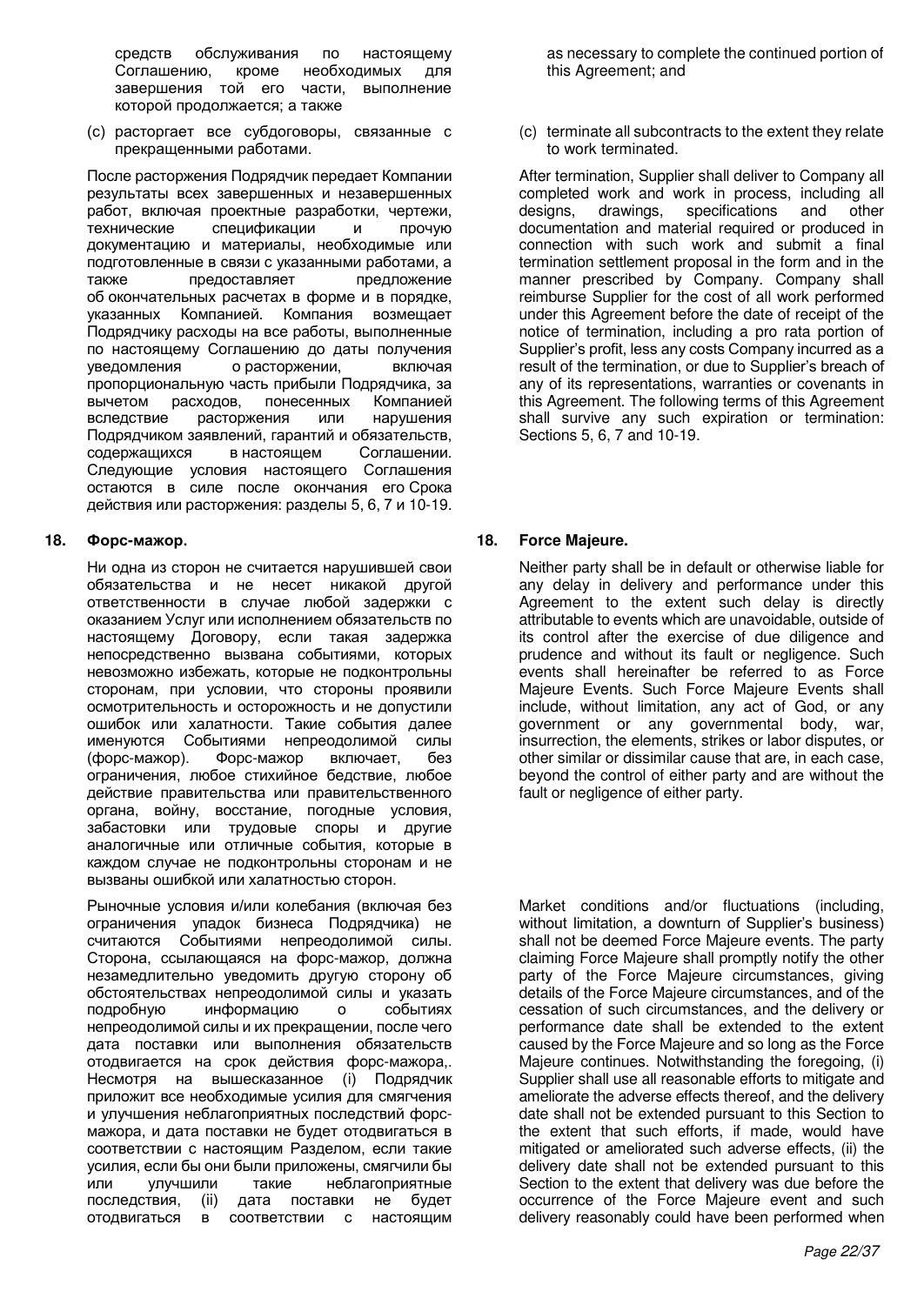Разделом, если срок поставки должен был наступить до наступления события форс-мажора, и такая поставка могла бы иметь место в первоначальный срок, и (iii) Компания может расторгнуть настоящее Соглашение, если Форсмажор продолжается более 60 дней. Подрядчик ни при каких обстоятельствах не имеет права на какое-либо изменение цены, компенсацию или<br>другие финансовые льготы в отношении финансовые льготы в отношении настоящего договора в результате наступления События Форс-мажор.

### **19. Ограничение ответственности. 19. Limitation of Liability..**

Общая сумма ответственности Компании по любым и всем претензиям, возникающим из<br>исполнения или неисполнения настоящего или неисполнения настоящего Соглашения, не может превышать стоимости Услуг, ставших причиной такой претензии. Ответственность Компании за нарушение своих обязательств по настоящему Договору ограничивается исключительно суммой реального ущерба, понесенных Подрядчиком по вине Компании.

- 20. Освобождение от претензий. После подписания Компанией настоящего Соглашения Подрядчик настоящим освобождает Компанию от всех претензий, требований, контрактов и ответственности, если таковая существует, на дату подписания настоящего Соглашения, за исключением задолженностей, которые могут быть удостоверены письменным договором.
- 21. Отказ от прав и неспособность исполнения Соглашения. Никакая претензия, вытекающая из нарушения настоящего Соглашения, не может быть снята, и никакое право, предусмотренное в связи с неисполнением обязательств, не может считаться прекращенным полностью или частично вследствие отказа от прав, если такой отказ не подкрепляется встречным удовлетворением, не оформлен в письменном виде и не подписан пострадавшей стороной. Неисполнение Компанией в то или иное время какого-либо положения настоящего Соглашения не представляет собой отказ от прав на исполнение такого положения или права Компании на дальнейшее исполнение любого такого положения.
- 22. Уведомления. Уведомления и прочие сообщения сторон направляются на русском языке (с переводом на английский) и считаются должным образом переданными, если они отправлены в письменной форме заказным письмом, срочной курьерской доставкой или путем личного вручения, но в любом случае под подпись получателя, по адресу и в соответствии с контактной информацией, указанной ниже. Любая сторона может изменить свой адрес, направив другой стороне соответствующее уведомление, как указано ниже.

| Компания      | Company  |
|---------------|----------|
| Фамилия, имя: | Name:    |
| Адрес:        | Address: |
| Должность:    | Title:   |

originally due and (iii) Company may terminate this Agreement if the Force Majeure lasts more than 60 days. In no event shall Supplier be entitled to any price adjustment, compensation or other financial relief under this Supply Agreement as a result of any Force Majeure Event.

The total liability of the Company with respect to all and any claims arising of, in connection with or resulting from performance or non-performance of this Agreement shall not exceed the cost of the Goods or Services that caused such claims. Liability of the Company for violation of this Agreement shall be limited solely to the amount of actual damage the Supplier had suffered due to the fault of the Company.

- **20. Release of Claims.** In consideration of the execution of this Agreement by Company, Supplier hereby releases Company from all claims, demands, contracts and liabilities, if any, as of the date of execution of this Agreement, except indebtedness, which may be owing upon a written contract signed by Company.
- **21. Waiver and Failure to Enforce.** No claim or right arising out of a breach of this Agreement can be discharged in whole or in part by a waiver or renunciation unless the waiver or renunciation is supported by consideration and is in writing signed by the aggrieved party. Company's failure to enforce at any time or for any period of time any provision hereof shall not be construed to be a waiver of such provision or of the right to Company thereafter to enforce each and every such provision.
- **22. Notices.** Notices and other communications between the parties shall be in Russian (with an English translation) and shall be deemed to be validly given if transmitted in writing, by registered mail, overnight courier or personal delivery, in all cases signature required, to the other party at the address and to the contact set forth below. Either party may change its address by giving notice to the other party as provided for herein.

# *Page 23/37*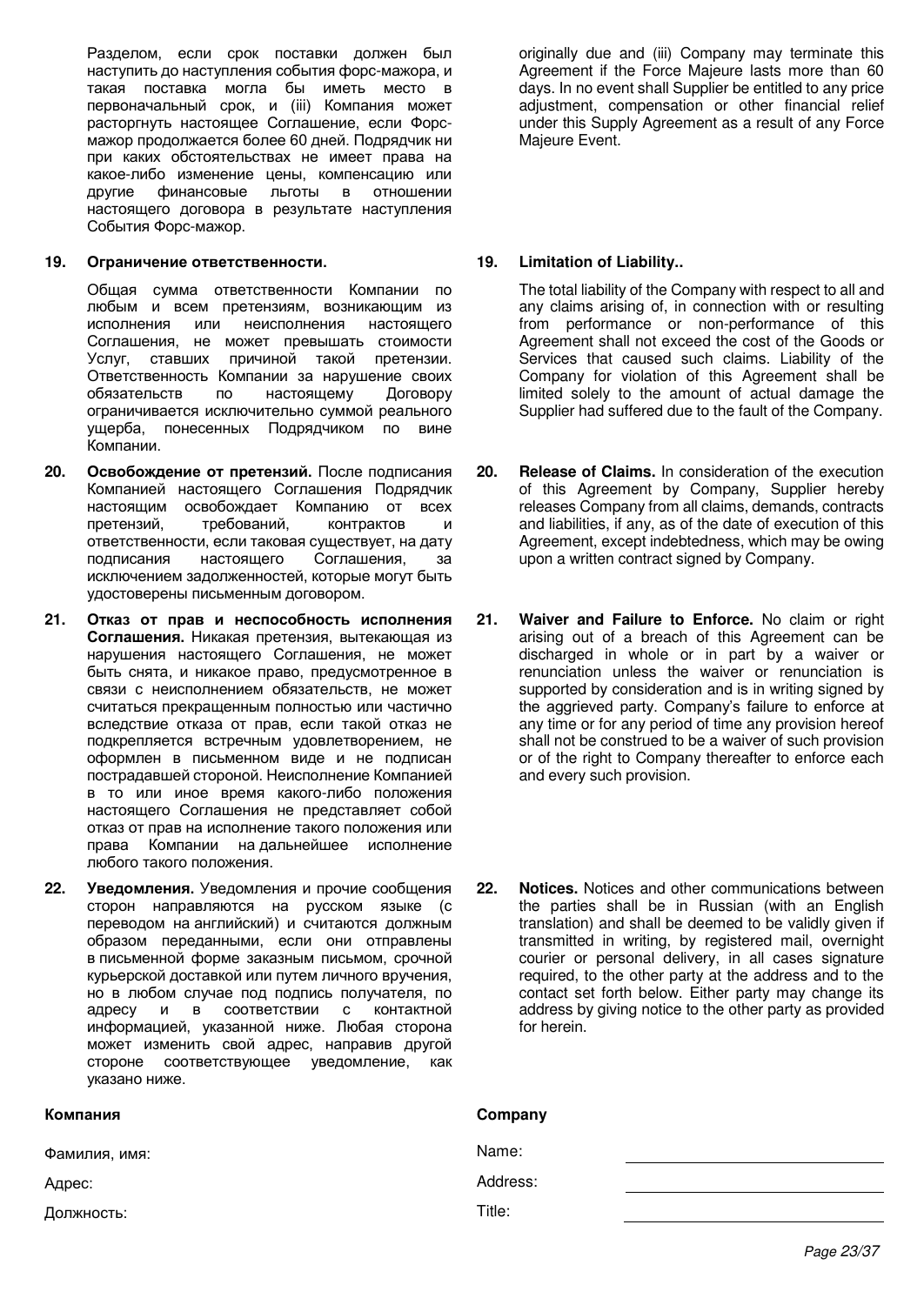## Подрядчик

Ɏɚɤɫ: Fax:

**23. Принятие условий и положений.** Стороны принимают все условия и положения настоящего<br>Соглашения и обязуются инеукоснительно Соглашения и обязуются неукоснительно выполнять их, включая любые приложения к Соглашению, а также технические условия и прочие документы, связанные с настоящим<br>Соглашением. Настоящее Соглашение не Соглашением. Настояшее Соглашение не является принятием со стороны Компании какоголибо предложения о продаже, ценового или иных предложений. Ссылка в настоящем Соглашении на любое такое предложение о продаже, ценовое или иное предложение никоим образом не является изменением какого-либо положения настоящего Соглашения. Положения настоящего Соглашения имеют преимущество над любыми иными условиями и положениями, содержащимися в любом другом документе, связанными с настоящей сделкой, за исключением случаев, когда такие иные условия особо включаются в настоящее Соглашение посредством ссылки. ЛЮБАЯ<br>ПОПЫТКА ПРИНЯТИЯ СОГЛАШЕНИЯ. ПОПЫТКА ПРИНЯТИЯ СОГЛАШЕНИЯ, СОДЕРЖАЩЕГО УСЛОВИЯ И ПОЛОЖЕНИЯ, НЕ<br>СООТВЕТСТВУЮЩИЕ УСЛОВИЯМ И СООТВЕТСТВУЮЩИЕ УСЛОВИЯМ И ПОЛОЖЕНИЯМ НАСТОЯЩЕГО СОГЛАШЕНИЯ, ИЛИ ДОПОЛНЯЮЩИЕ ИХ, НЕ ВЛЕЧЕТ НАЛОЖЕНИЕ НА КОМПАНИЮ КАКИХ-ЛИБО<br>ОБЯЗАТЕЛЬСТВ, КРОМЕ СЛУЧАЕВ ОБЯЗАТЕЛЬСТВ, КРОМЕ СПЕЦИАЛЬНОГО ПОДТВЕРЖДЕНИЯ СО СТОРОНЫ КОМПАНИИ В ПИСЬМЕННОЙ ФОРМЕ.

24.1 Настоящее Соглашение и все документы, включенные в него посредством ссылки, представляют собой полное и окончательное соглашение в отношении предмета настоящего Соглашения. Любые заверения или условия, не включенные в настоящее Соглашение, не являются обязательными для сторон. Ни предшествующие отношения сторон, ни порядок исполнения, ни сложившаяся практика в данной области деятельности не имеют никакого отношения к толкованию настоящего Соглашения, Полная или частичная недействительность какого-либо предыдущего раздела настоящего Соглашения не влияет на остальные разделы или на любой другой раздел настоящего Соглашения. Стороны соглашаются заменить любое такое недействительное и неприменимое положение НОВЫМ, ДЕЙСТВИТЕЛЬНЫМ И ПРИМЕНИМЫМ, положением, имеющим аналогичное практическое и экономическое значение.

| Телефон:<br>Факс: | Phone:<br>Fax:  |
|-------------------|-----------------|
| Подрядчик         | <b>Supplier</b> |
| Фамилия, имя:     | Name:           |
| Адрес:            | Address:        |
| Должность:        | Title:          |
| Телефон:          | Phone:          |
|                   | $\sim$          |

**23. Acceptance of Terms and Conditions.** The parties agree to be bound by and to comply with all the terms and conditions of this Agreement, including any supplements thereto and all specifications and other documents referred to in this Agreement. This Agreement does not constitute an acceptance by Company of any offer to sell, any quotation or any proposal. Reference in this Agreement to any such offer to sell, quotation or proposal shall in no way constitute a modification of any of the terms of this Agreement. The terms of this Agreement take precedence over any alternative terms and conditions in any other document connected with this transaction unless such alternative terms are expressly incorporated by reference on the face of this Agreement. ANY ATTEMPTED ACKNOWLEDGMENT OF THIS AGREEMENT CONTAINING TERMS AND CONDITIONS INCONSISTENT WITH OR IN ADDITION TO THE TERMS AND CONDITIONS OF THIS AGREEMENT IS NOT BINDING UPON COMPANY UNLESS SPECIFICALLY ACCEPTED BY COMPANY IN WRITING.

# **24.** Подписание и изменение. **использования и совможно и стала 24.** Execution and Modification.

24.1 This Agreement and all documents incorporated herein by reference constitute the complete and final agreement concerning the subject matter hereof. Any representations, terms or conditions not incorporated herein shall not be binding upon either party. No course of prior dealings between parties, no course of performance and no usage of trade shall be relevant to determine the meaning of this Agreement. The invalidity, in whole or in part, of any of the foregoing sections of this Agreement shall not affect the remainder of such sections or any other section of this Agreement. The parties agree to replace any such void and unenforceable provision with a new, valid and enforceable provision with similar practical and economic value.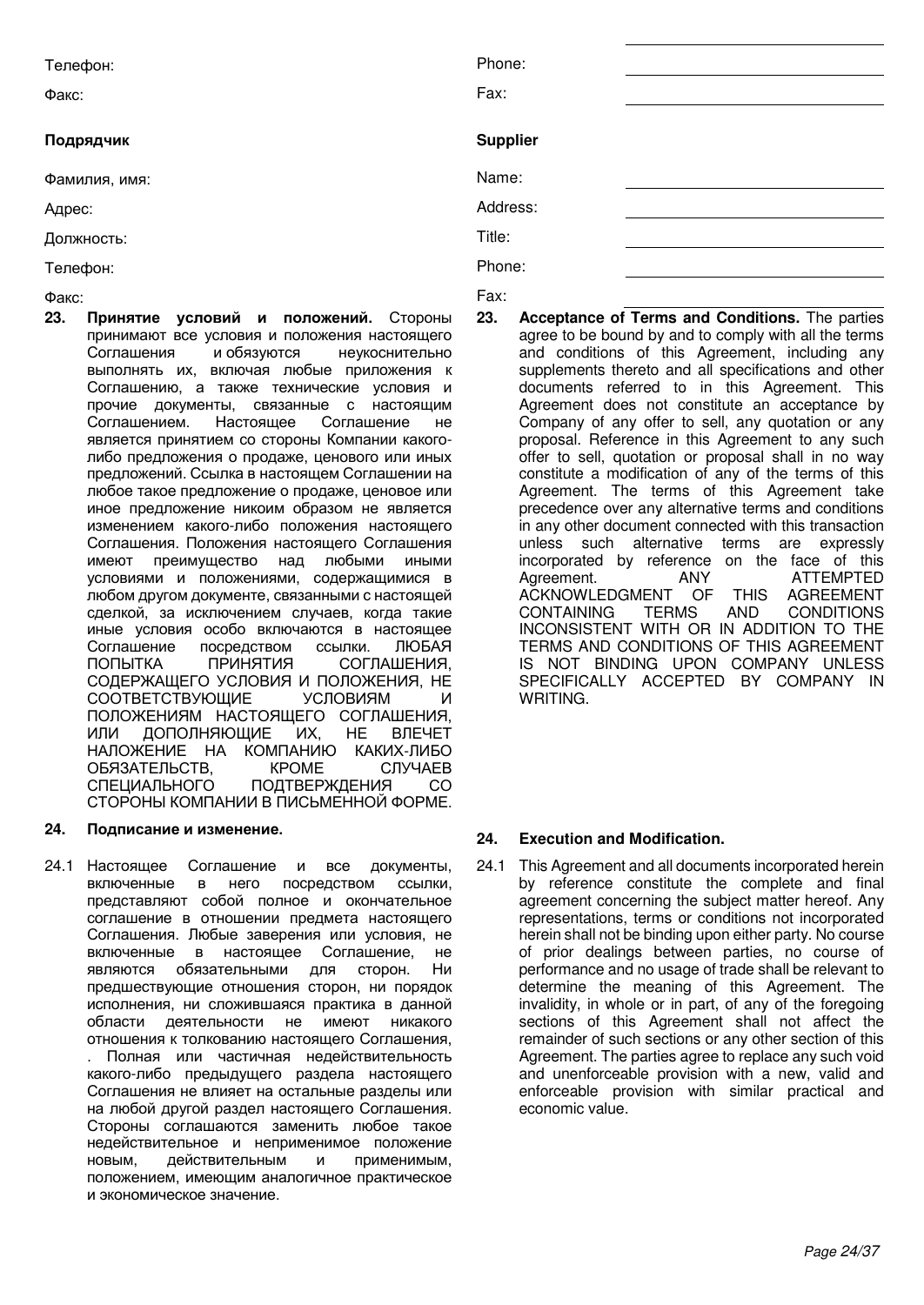- 24.2 Настоящее Соглашение полностью аннулирует,<br>прекрашает и заменяет собой все прекрашает и заменяет предшествующие переговоры, обязательства и письменные документы, составленные сторонами в связи с ним. Настоящее Соглашение вступает в силу и становится обязательным для исполнения Компанией только после его подписания уполномоченным представителем Компании, и в этот момент оно будет считаться имеющим обратную силу, начиная с Даты вступления в силу.
- 24.3 Никакое изменение, модификация, продление, возобновление, ратификация, аннулирование, расторжение настоящего Соглашения или любого его положения, никакое уведомление о расторжении, прекращении обязательств, отказ от исполнения обязательств или отказ от прав по настоящему Соглашению, а также никакое<br>заверение, обязательство или условие, заверение, обязательство или относящееся к настоящему Соглашению, не является обязательным для исполнения Компанией, если оно не оформлено письменно и не подписано уполномоченным представителем Компании.
- 24.4 Стороны соглашаются, что они имеют право вести корреспонденцию на русском и/или английском языке. При этом вся официальная корреспонденция и документация обязательно ведется одновременно на русском и английском языках. Настоящее Соглашение составлено на русском языке в двух экземплярах - по одному для каждой из сторон. В случае противоречий между английским и русским вариантом Соглашения преимущество имеет вариант на русском языке.

## **25.** Адреса и банковские реквизиты сторон. 25. Addresses and Bank Details of the Parties.

### **ɄɈɆɉȺɇɂə COMPANY**

**В ПОДТВЕРЖДЕНИЕ ВЫШЕИЗЛОЖЕННОГО** СТОРОНЫ үполномочили своих представителей заключить настоящее Соглашение, вступающее в силу с указанной выше даты.

### **ɄɈɆɉȺɇɂə: ɈɈɈ «Ɋɭɫɫɤɢɟ Ƚɚɡɨɜɵɟ Ɍɭɪɛɢɧɵ» COMPANY: RUSSIAN GAS TURBINES LLC**

| Фамилия, имя: | Bv: |
|---------------|-----|
|---------------|-----|

Agpec: and the contract of the contract of the contract of the Name:

Должность: Title:

Tелефон: Date:

- 24.2 This Agreement wholly cancels, terminates and supersedes all previous negotiations, commitments and writings between the parties in connection therewith. This Agreement shall not become effective or binding upon Company until signed by an authorized representative of Company at which time it will be deemed retroactively effective upon the Effective Date.
- 24.3 No change, modification, extension, renewal, ratification, rescission, termination, notice of termination, discharge, abandonment or waiver of this Agreement or any of the provisions hereof; nor any representation, promise or condition relating to this Agreement shall be binding upon Company unless made in writing and signed by an authorized representative of Company.
- 24.4 The parties agree they have the right to correspond in<br>Russian and/or English. Thus. all official English. Thus, all official correspondence and documents shall necessarily be drawn up in both Russian and English. This Agreement is made English, in two signed copies, one for each party. In case of discrepancy between the English and Russian versions of the Agreement, the Russian version shall prevail.

### **ɉɈȾɊəȾɑɂɄ SUPPLIER**

**IN WITNESS WHEREOF,** the parties hereto have caused this Agreement to be executed by their respective authorized representatives as of the date first written above.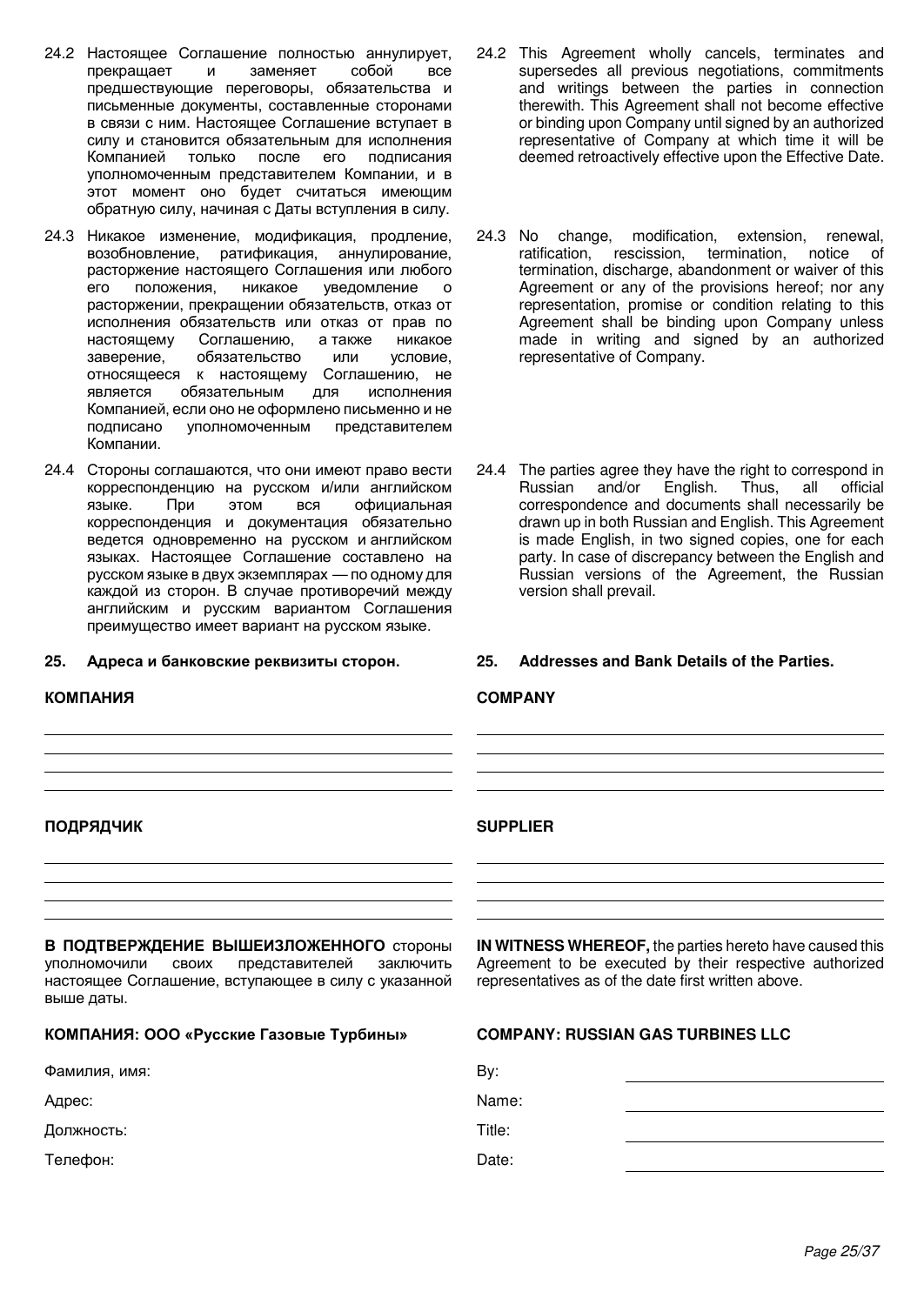| <b>ПОДРЯДЧИК</b> | <b>SUPPLIER:</b> |
|------------------|------------------|
| Фамилия, имя:    | By:              |
| Адрес:           | Name:            |
| Должность:       | Title:           |
| Телефон:         | Date:            |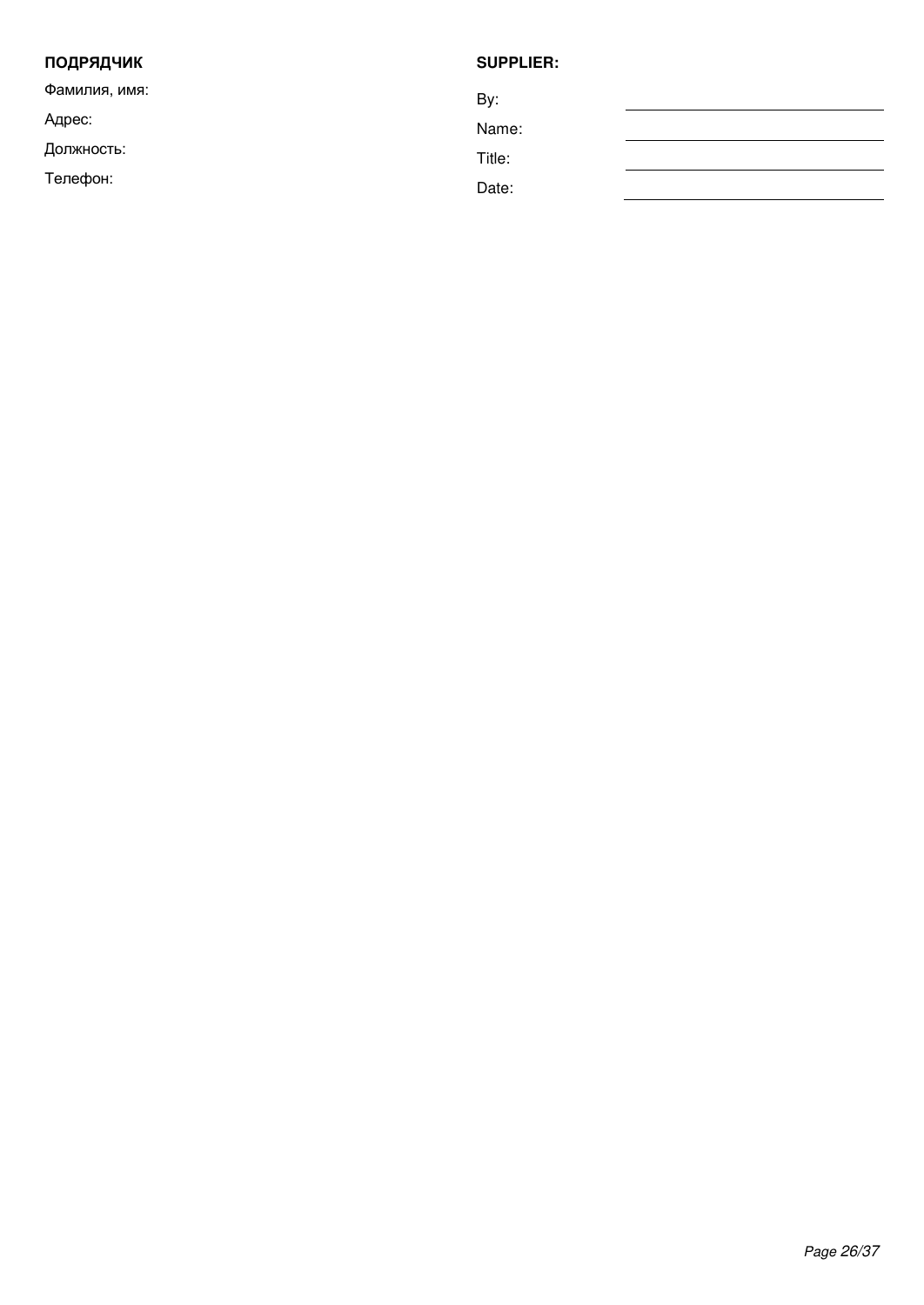## **ɊɋɃɆɉɁɀɈɃЯ APPENDICES**

| Приложение |                                                                                                                                             | <b>Appendix</b> |                                     |
|------------|---------------------------------------------------------------------------------------------------------------------------------------------|-----------------|-------------------------------------|
| A          | Объем Услуг                                                                                                                                 | A               | Scope of 9                          |
| B          | Ставки и Цены                                                                                                                               | в               | Rates and                           |
| C          | График                                                                                                                                      | C               | Schedule                            |
| D          | Инструкции для консультантов и<br>обеспечению<br>поставщиков<br><b>no</b><br>соблюдения принципов<br>деловой<br>этики, принятых в ООО «РГТ» | D               | Guidelines<br>to ensure<br>business |

|  | ppendix |  |
|--|---------|--|
|  |         |  |

- Scope of Services
- Rates and Prices
- 

D Guidelines for consultants and suppliers to ensure compliance with the principles of business ethics accepted in RGT LLC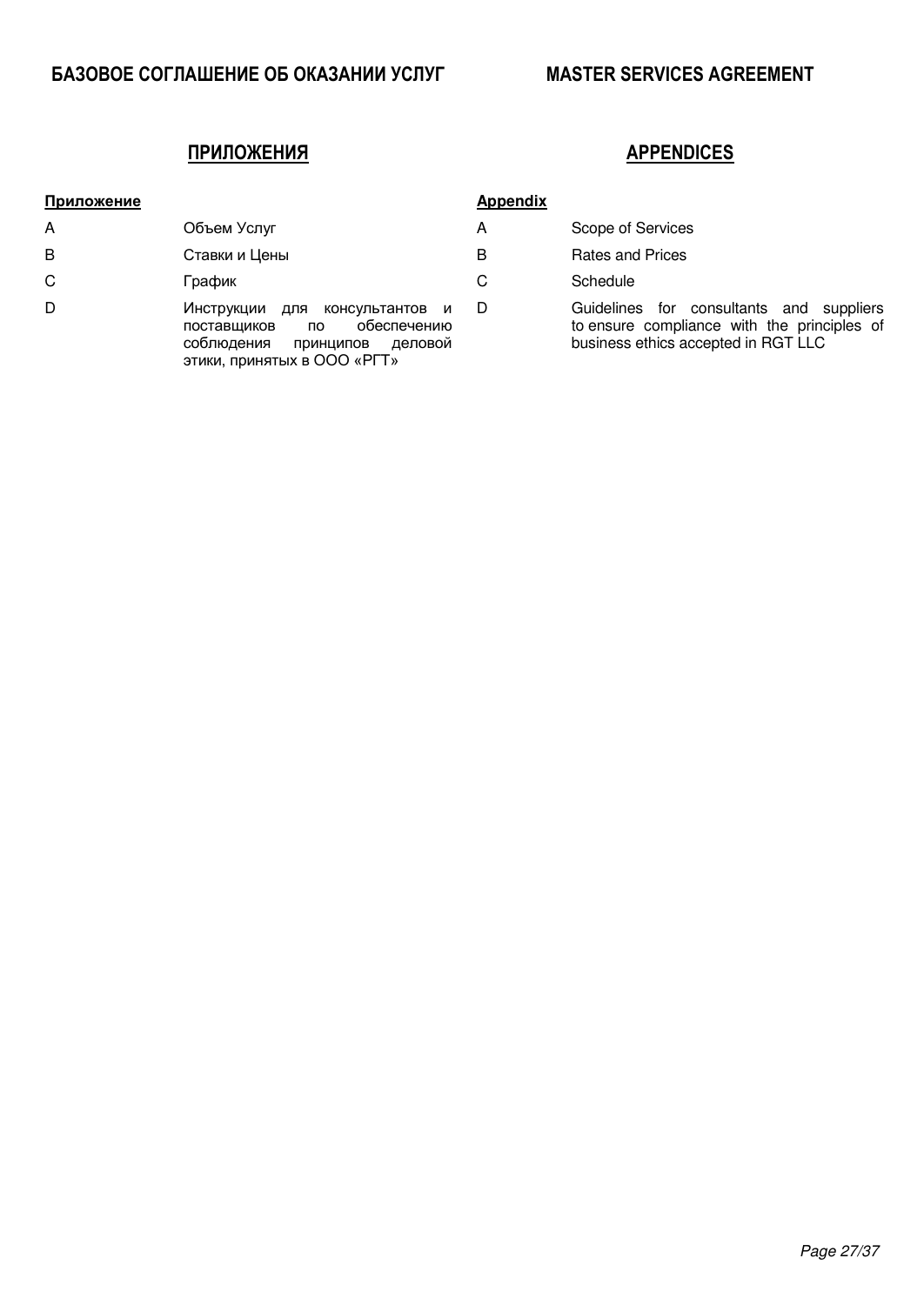# **ɊɋɃɆɉɁɀɈɃɀ Ȼ APPENDIX A**

## **OБЪЕМ УСЛУГ В ВИЗУ В ВИЗУ В ВИЗУ В ВИЗУ В ВИЗУ В ВИЗУ В ВИЗУ В ВИЗУ В ВИЗУ В ВИЗУ В ВИЗУ В ВИЗУ В ВИЗУ В ВИЗУ**

| КОМПАНИЯ: ООО «Русские Газовые Турбины» | <b>COMPANY: RUSSIAN GAS TURBINES LLC</b> |
|-----------------------------------------|------------------------------------------|
| Фамилия, имя:                           | By:                                      |
| Адрес:                                  | Name:                                    |
| Должность:                              | Title:                                   |
| Телефон:                                | Date:                                    |
| Подрядчик                               | <b>SUPPLIER:</b>                         |
| Фамилия, имя:                           | By:                                      |
| Адрес:                                  | Name:                                    |
|                                         |                                          |
| Должность:                              | Title:                                   |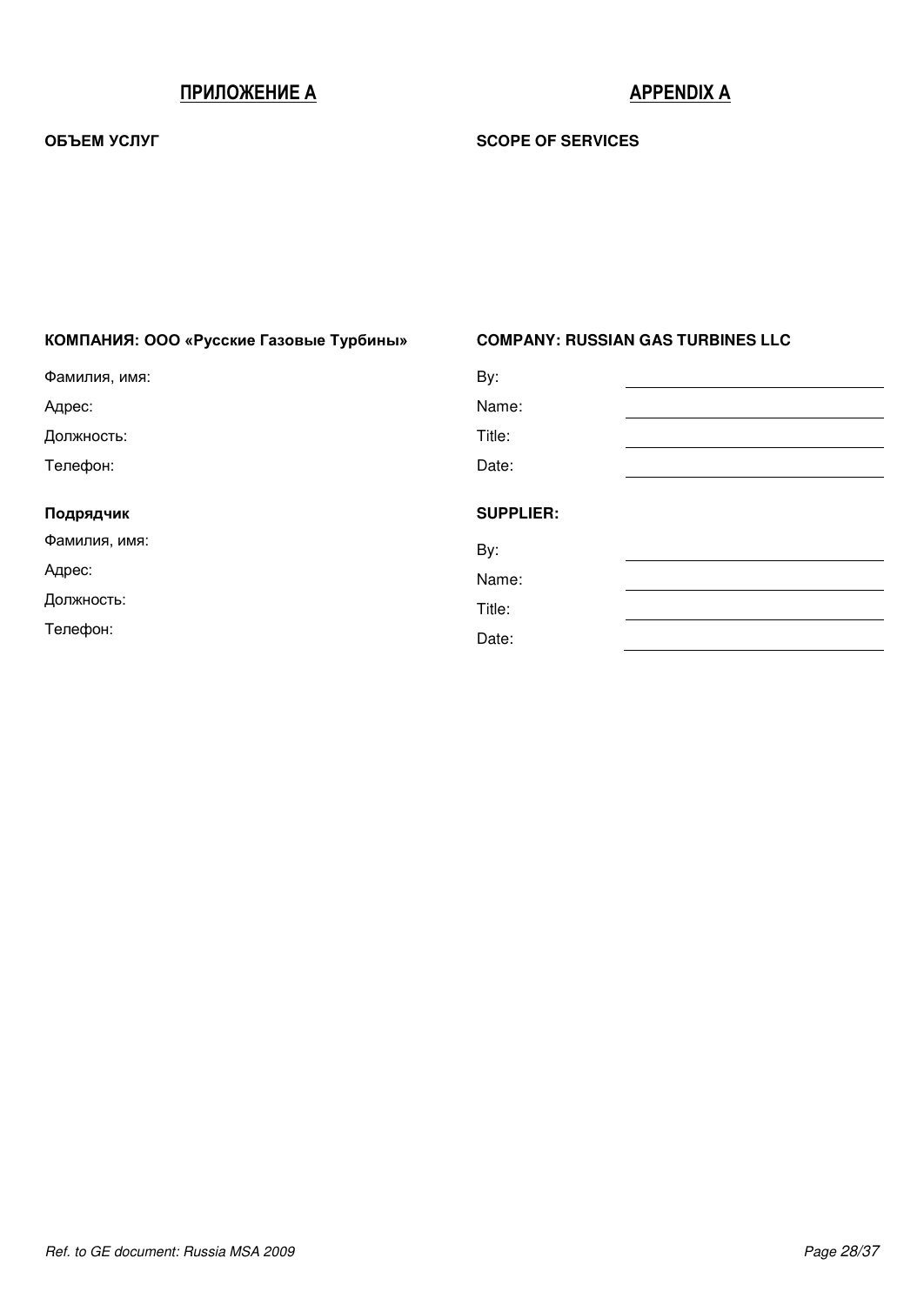# **ɊɋɃɆɉɁɀɈɃɀ B APPENDIX B**

**CTABKU U LIEHBI CTABKU U LIEHBI RATES AND PRICES** 

# КОМПАНИЯ: ООО «Русские Газовые Турбины» СОМРАНУ: RUSSIAN GAS TURBINES LLC Фамилия, имя: Ву: Вашилия, имя: Ву: Вашилия, имя: Ву: Вашилия, имя: Ву: Вашилия, имя: Ву: Вашилия, имя: В Agpec: and the contract of the contract of the contract of the Name: Должность: Title: Tелефон: Date: Подрядчик **Видительство ВИРИЕРИЕР:** В ВИРИЕР В ВИРИЕРИЕР: Фамилия, имя: Ву: Вашилия, со не на высокой в детей в детей в детей в детей в воспоком в детей в детей в детей Адрес: Материалы (Синтентитут) и соответствующего и соответствующего и соответствующего и соответствующего и с Должность: Title: Телефон: Видимир и Саветский и Саветский профессионально при составление от развития от развития Date: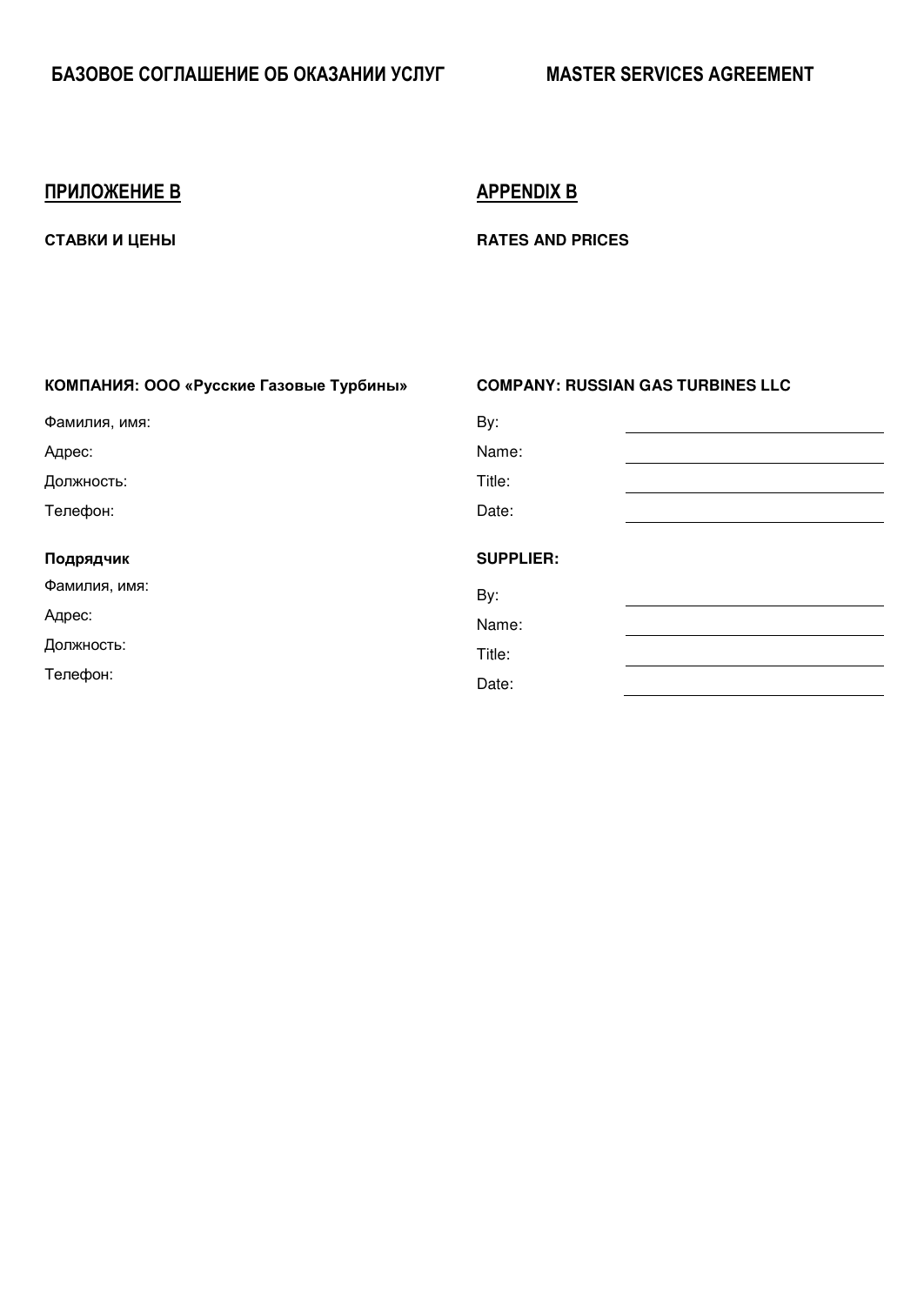# **ɊɋɃɆɉɁɀɈɃɀ C APPENDIX C**

## ГРАФИК SCHEDULE

| КОМПАНИЯ: ООО «Русские Газовые Турбины» | <b>COMPANY: RUSSIAN GAS TURBINES LLC</b> |
|-----------------------------------------|------------------------------------------|
| Фамилия, имя:                           | By:                                      |
| Адрес:                                  | Name:                                    |
| Должность:                              | Title:                                   |
| Телефон:                                | Date:                                    |
| Подрядчик                               | <b>SUPPLIER:</b>                         |
| Фамилия, имя:                           | By:                                      |
| Адрес:                                  | Name:                                    |
| Должность:                              | Title:                                   |
| Телефон:                                | Date:                                    |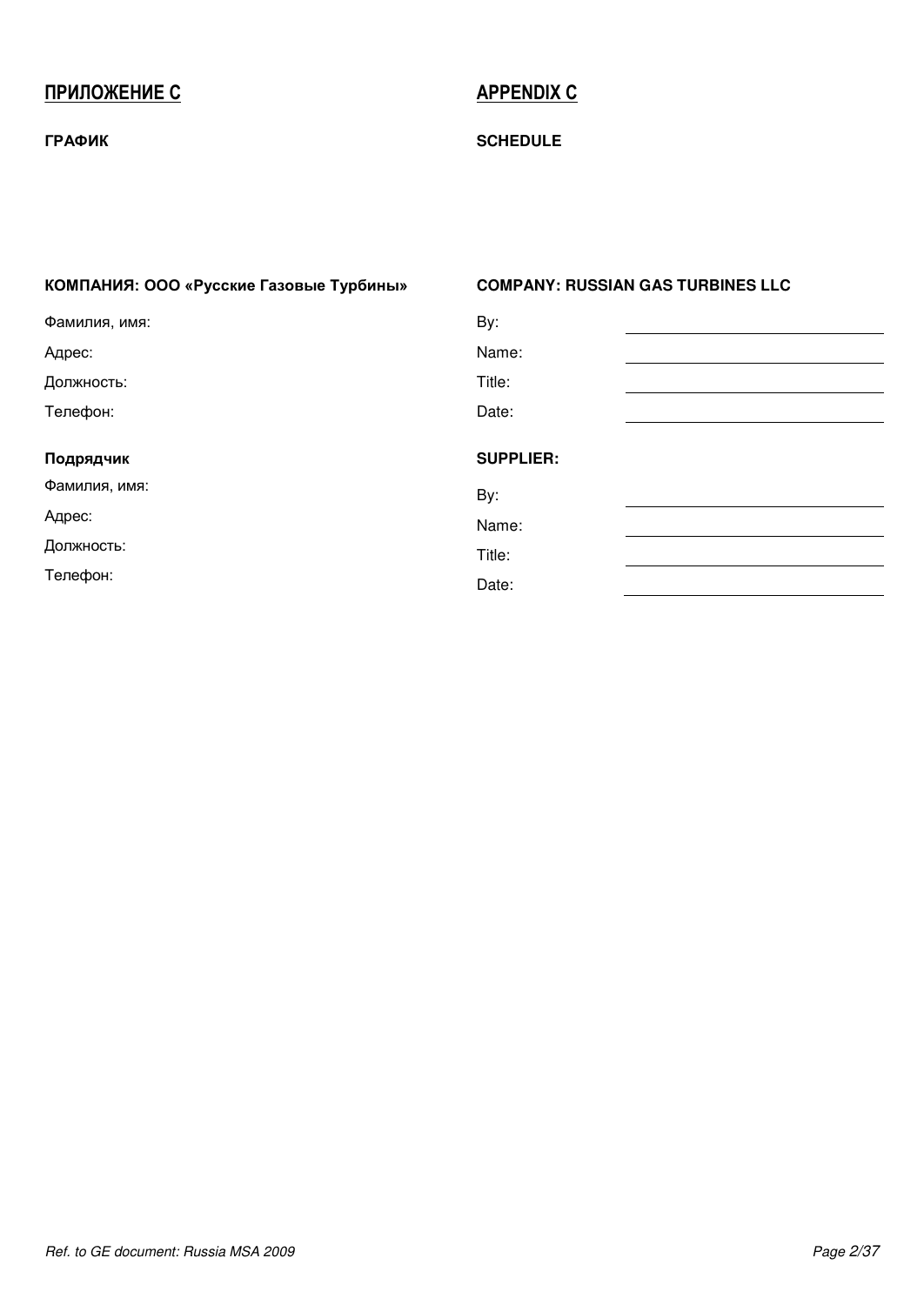### ИНСТРУКЦИИ ДЛЯ КОНСУЛЬТАНТОВ И ПОСТАВЩИКОВ ПО ОБЕСПЕЧЕНИЮ СОБЛЮДЕНИЯ<br>ПРИНЦИПОВ ДЕЛОВОЙ ЭТИКИ. ПРИНЦИПОВ ПРИНЯТЫХ В ООО «РГТ»

ООО «Русские газовые турбины» («РГТ») очень дорожит своей репутацией и неуклонно следует самым высоким стандартам деловой этики во всех направлениях своей деятельности, в особенности это касается наших отношений с Консультантами «РГТ», Консультантами и консультантами Консультанта (в совокупности именуемыми «Консультанты»).

Свои взаимоотношения с Консультантом компания «РГТ» строит на основе принципов законности, целесообразности и добросовестности и ожидает от своих Консультантов соблюдения в своих деловых отношениях соответствующих требований законодательства, включая взаимоотношения со своими работниками, обращение с окружающей средой и ɜɡɚɢɦɨɨɬɧɨɲɟɧɢɹ ɫ ɤɨɦɩɚɧɢɟɣ «ɊȽɌ». Ʉɚɱɟɫɬɜɨ ɧɚɲɢɯ отношений с Консультантом часто непосредственно отражается на качестве наших отношений с заказчиками. Аналогичным образом качество продукции и услуг наших Консультантов отражается на качестве нашей продукции и услуг.

Консультанты несут ответственность за обеспечение соответствия своего поведения, а также поведения сотрудников, представителей и внештатных консультантов стандартам, требуемым для консультантов «РГТ». Свяжитесь с менеджером «РГТ», с которым вы работаете, или с любым представителем «РГТ» по обеспечению соответствия, если у вас есть какие-либо вопросы об этих руководствах или стандартах делового поведения, с которыми должны быть знакомы все консультанты «РГТ».

### HEAON CTUMBLE NATE WAS ARRIVED TO THE MATHEMATIC MELTIC THE MATTER OF THE MATTER OF THE MATTER OF THE MATTER OF THE MATTER OF THE MATTER OF THE MATTER OF THE MATTER OF THE MATTER OF THE MATTER OF THE MATTER OF THE MATTER O

- Во всех контактах от лица компании «РГТ» необходимо следовать самым высоким стандартам честности и этики. Никогда не предлагайте взяток, «откатов», незаконных выплат политическим организациям и деятелям, а также других неправомерных платежей какому-либо заказчику, государственному должностному лицу или третьей стороне. Соблюдайте все применимое законодательство, регулирующее эти вопросы.
- Не следует преподносить дорогие подарки и организовывать затратные развлечения для заказчика или Консультанта без соответствующего одобрения руководства. Любой досуг, организуемый в деловых целях, и любой подарок должны быть законными, и о них необходимо сообщить работодателю другой стороны.
- В качестве представителей «РГТ» необходимо привлекать только проверенных лиц и компании, а также знать и соблюдать все требования, регулирующие использование независимых представителей.

### ПРАВИЛА МЕЖДУНАРОДНОЙ ТОРГОВЛИ **ВИЗИЛЬ В ПОЛЬСКО** INTERNATIONAL TRADE CONTROLS

Необходимо знать и соблюдать применимые международные законы, регулирующие сделки купли-продажи между компаниями из разных стран мира, таможенные законы и нормативные акты, включая законы и акты, относящиеся к документации по лицензированию, поставке и импорту, а также требования по отчетности и срокам хранения учетных документов.

Запрещается участие в бойкотах или других мероприятиях, препятствующих ведению деятельности, запрещенных и наказуемых в соответствии с законодательством США или применимым местным законодательством.

### **APPENDIX D**

### **GUIDELINES FOR CONSULTANTS AND SUPPLIERSTO ENSURE COMPLIANCE WITH THE PRINCIPLES OF BUSINESS ETHICS ACCEPTED IN RGT LLC**

Russian Gas Turbines LLC ("RGT") is committed to unyielding Integrity and high standards of business conduct in everything we do, especially in our dealings with RGT Consultants, Consultants and Consultant Consultants (collectively "Consultants").

RGT bases Consultant relationships on lawful, efficient and fair practices, and expects its Consultants to adhere to applicable legal requirements in their business relationships, including those with their employees, their local environments, and RGT. The quality of our Consultant relationships often has a direct bearing on the quality of our customer relationships. Likewise, the quality of our Consultants' products and services affects the quality of our own products and services.

Consultants are responsible for ensuring that they and their employees, representatives and sub-Consultants comply with the standards of conduct required of RGT Consultants. Please contact the RGT manager you work with or any GRT Compliance representative if you have any questions about these Guidelines or the standards of business conduct that all RGT Consultants must meet.

- Always adhere to the highest standards of honesty and integrity in all contacts on behalf of RGT. Never offer bribes, kickbacks, illegal political contributions or other improper payments to any customer, government official or third party. Follow all applicable laws relating to these matters.
- Do not give significant gifts or provide any extravagant entertainment to a customer or Consultant without proper management approval. Make sure all business entertainment and gifts are lawful and disclosed to the other party's employer.
- Employ only reputable people and firms as RGT representatives and understand and obey any requirements governing the use of third party representatives.

- Understand and follow applicable international trade control and customs laws and regulations, including those relating to licensing, shipping and import documentation and reporting and record retention requirements.
- Never participate in boycotts or other restrictive trade practices prohibited or penalized under United States or applicable local laws.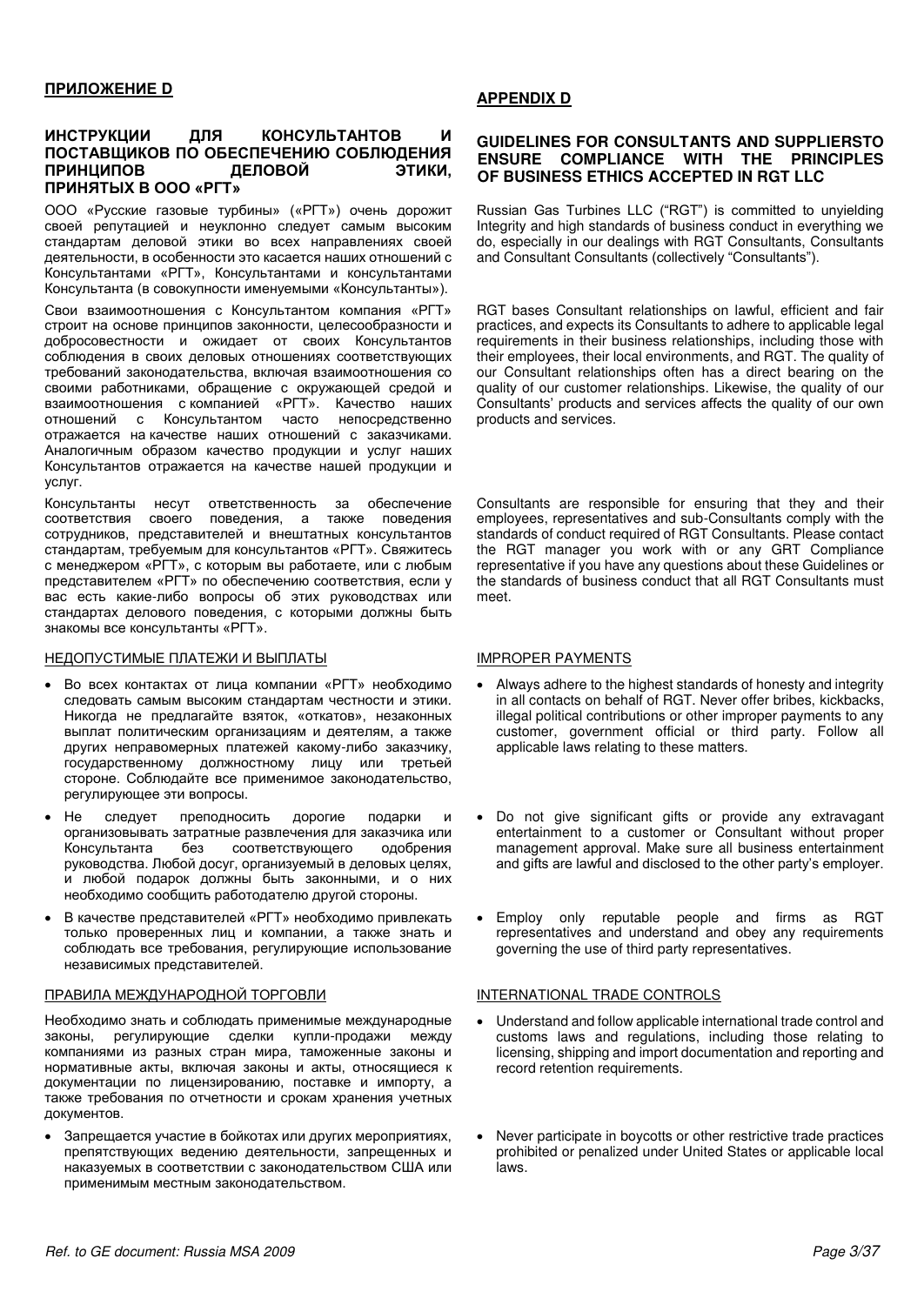Необходимо убедиться, что все сделки проверены в соответствии с применимыми экспортно-импортными требованиями и что юрисконсульт «РГТ» поставлен в известность о любых очевидных противоречиях между законодательством США и применимым местным законодательством, таким как законы, блокирующие некоторые ограничения США, принятые Канадой, Мексикой и членами Европейского Союза.

ПРЕДОТВРАЩЕНИЕ ЛЕГАЛИЗАЦИИ НЕЗАКОННО ПОЛУЧЕННЫХ ДЕНЕЖНЫХ СРЕДСТВ

- Необходимо соблюдать все применимое законодательство, запрещающее легализацию незаконно полученных денежных средств и требующее отчета о любых сделках с наличными и других подозрительных слепках.
- Необходимо научиться распознавать признаки, vказывающие на легализацию незаконно полученных денежных средств и на другую незаконную деятельность или нарушение правил «PГТ». О любых сомнениях необходимо сообщать юрисконсульту и руководству «РГТ».

### КОНФИДЕНЦИАЛЬНОСТЬ РRIVACY

- Запрещается получать, использовать и раскрывать Служебную информацию о заказчиках способами, не совместимыми с принципами конфиденциальности «РГТ», также с законами, нормативными актами и международными соглашениями оневмешательстве в частную жизнь и защите информации.
- Необходимо обеспечить сохранность учетной документации, содержащей Служебную информацию о заказчиках, включая информацию в электронной форме.

### B3AUMOOTHOШЕНИЯ С КОНСУЛЬТАНТАМИ **ВИЗИМИ** СОNSULTANT RELATIONSHIPS

- Необходимо поддерживать деловые отношения только с теми Консультантами, которые соблюдают требования местного и прочего применимого законодательства, а также все дополнительные стандарты «РГТ» в области трудовых отношений, охраны окружающей среды, эдоровья, техники безопасности, прав интеллектуальной собственности и неправомерных платежей.
- Необходимо соблюдать применимое законодательство и государственные нормативные акты, регулирующие отношения с Консультантами.
- Необходимо предоставлять Консультантам возможность на конкурентной основе зарабатывать свою долю в общем объеме закупок компании «РГТ», включая малые<br>предприятия, а также компании, находящиеся предприятия, а также компании, находящиеся в собственности лиц с ограниченными возможностями, представителей меньшинств или лиц женского пола.

### ВЗАИМООТНОШЕНИЯ С ОРГАНАМИ ГОСУДАРСТВЕННОЙ ВЛАСТИ

- Необходимо соблюдать применимое законодательство и нормативные акты, связанные с государственными контрактами и сделками.
- Необходимо требовать, чтобы любой Консультант, предоставляющий «РГТ» товары или услуги в рамках проекта, связанного с исполнением государственного заказа, согласился соблюдать принципы «РГТ» по взаимоотношениям с органами государственной власти.
- Необходимо соблюдать принципы честности и точности во взаимоотношениях с государственными должностными лицами и организациями.

 Make sure all transactions are screened in accordance with applicable export/import requirements; and that any apparent conflict between U.S. and applicable local law requirements, such as the laws blocking certain U.S. restrictions adopted by Canada, Mexico and the members of the European Union, is disclosed to RGT counsel.

### MONEY LAUNDERING PREVENTION

- Follow all applicable laws that prohibit money laundering and that require the reporting of cash or other suspicious transactions.
- Learn to identify warning signs that may indicate money laundering or other illegal activities or violations of RGT policies. Raise any concerns to RGT counsel and RGT management.

- Never acquire, use or disclose individual consumer information in ways that are inconsistent with RGT privacy policies or with applicable privacy and data protection laws, regulations and treaties.
- Maintain secure business records of individual consumer information, including computer-based information.

- Only do business with Consultants who comply with local and other applicable legal requirements and any additional RGT standards relating to labour, environment, health and safety, intellectual property rights and improper payments.
- Follow applicable laws and government regulations covering Consultant relationships.
- Provide a competitive opportunity for Consultants to earn a share of RGT's purchasing volume, including small businesses and businesses owned by the disadvantaged, minorities and women.

### WORKING WITH GOVERNMENTS

- Follow applicable laws and regulations associated with government contracts and transactions.
- Require any Consultant providing goods or services for RGT on a government project or contract to agree to comply with the intent of RGT's Working with Governments policy.
- Be truthful and accurate when dealing with government officials and agencies.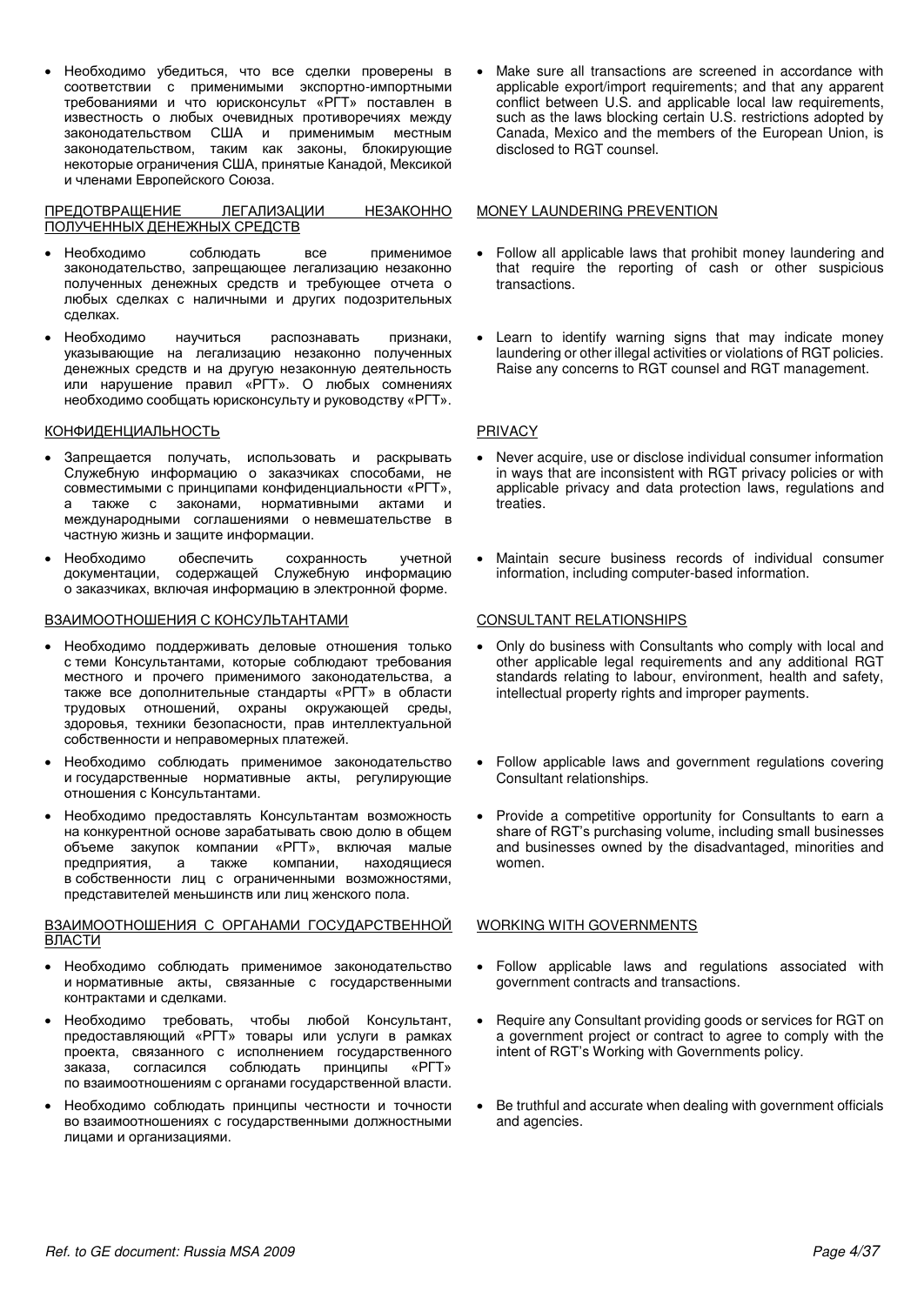### COBJIO EHIE 3AKOHOB O KOHKYPEHLINI **COMPLYING WITH COMPETITION LAWS**

- Запрешается предлагать и заключать какие-либо соглашения с конкурентами «РГТ» по согласованию цен, условий продажи, затрат, прибыли или по другим аспектам конкуренции в отношении сбыта товаров третьим сторонам.
- Запрещается предлагать или заключать какие-либо соглашения или договоренности с заказчиками «РГТ» в отношении ограничения цен на перепродаваемые товары.
- Запрещается предлагать или заключать какие-либо соглашения с Консультантами по ограничению цен или в отношении других условий, на которых «РГТ» может перепродавать или предоставлять в аренду какие-либо товары или услуги третьей стороне.

### ОХРАНА ОКРУЖАЮЩЕЙ СРЕДЫ, ЗДОРОВЬЯ И ТЕХНИКА БЕЗОПАСНОСТИ

- Необходимо изучить соответствующую информацию и действовать согласно законам и нормативным актам по охране окружающей среды, охране труда и промышленной безопасности.
- Необходимо всегда обеспечивать проверку конструкции новых изделий, изменений в конструкции или предложений по оказанию услуг на соответствие требованиям «РГТ».
- Необходимо проявлять осторожность в обращении<br>сопасными материалами или при использовании материалами или при технологических процессов или оборудования, в котором применяются опасные материалы, чтобы предотвратить их случайное попадание на рабочее место или в окружающую среду.
- Необходимо сообщать руководству «РГТ» обо всех утечках опасных материалов, любых сомнениях относительно безопасности продукции «РГТ», а также любом возможном нарушении законов, нормативных актов или правил деятельности Заказчика, регулирующих охрану окружающей среды, охрану труда и промышленную безопасность и о запросах на отклонение от каких-либо установленных норм и требований по охране окружающей среды, охране труда и промышленной безопасности.

### СПРАВЕДЛИВЫЕ УСЛОВИЯ НАЙМА И ТРУДА ГАТРА ГАЛЯ ЕМРLOYMENT PRACTICES

Равные возможности трудоустройства, достойное обращение и отсутствие преследований на рабочем месте должны распространяться на всех работников, сотрудников, консультантов и прочих деловых партнеров независимо от расы, цвета кожи, религии, национальной принадлежности, пола (а также беременности), сексуальной ориентации, возраста, инвалидности, статуса ветерана и принадлежности к прочим группам, защищаемым законом.

### БЕЗОПАСНОСТЬ И АНТИКРИЗИСНОЕ УПРАВЛЕНИЕ SECURITY AND CRISIS MANAGEMENT

- Необходимо разработать и осуществлять строгие планы по обеспечению безопасности работников, производственных объектов, информации, информационных активов и непрерывности деловой деятельности.
- Необходимо предотвращать доступ постороннего персонала к производственным объектам «РГТ».
- Необходимо предотвращать неправомерное использование информационных активов.
- Необходимо создать и поддерживать безопасную рабочую среду.
- Необходимо подготовить план мероприятий по<br>поддержанию бесперебойной деятельности в бесперебойной деятельности в чрезвычайных ситуациях.

- Never propose or enter into any agreement with a RGT competitor to fix prices, terms and conditions of sale, costs, profit margins, or other aspects of the competition for sales to third parties.
- Do not propose or enter into any agreements or understandings with RGT customers restricting resale prices.
- Never propose or enter into any agreements or understandings with Consultants which restrict the price or other terms at which RGT may resell or lease any product or service to a third party.

### ENVIRONMENT, HEALTH & SAFETY

- Learn how to conduct your activities in compliance with all relevant environmental and worker health and safety laws and regulations and conduct your activities accordingly.
- Ensure that all new product designs or changes or services offerings are reviewed for compliance with RGT guidelines.
- Use care in handling hazardous materials or operating processes or equipment that use hazardous materials to prevent unplanned releases into the workplace or the environment.
- Report to RGT management all spills of hazardous materials; any concern that RGT products are unsafe; and any potential violation of environmental, health or safety laws, regulations or Customer practices or requests to violate established EHS procedures.

 Extend equal opportunity, fair treatment and a harassment-free work environment to all employees, co-workers, consultant and other business associates without regard to their race, colour, religion, national origin, sex (including pregnancy), sexual orientation, age, disability, veteran status or other characteristic protected by law.

- Implement rigorous plans to address security of employees, facilities, information, IT assets and business continuity.
- Protect access to RGT facilities from unauthorized personnel.
- Protect IT assets from theft or misappropriation.
- Create and maintain a safe working environment.
- Ensure proper business continuity plans are prepared for emergencies.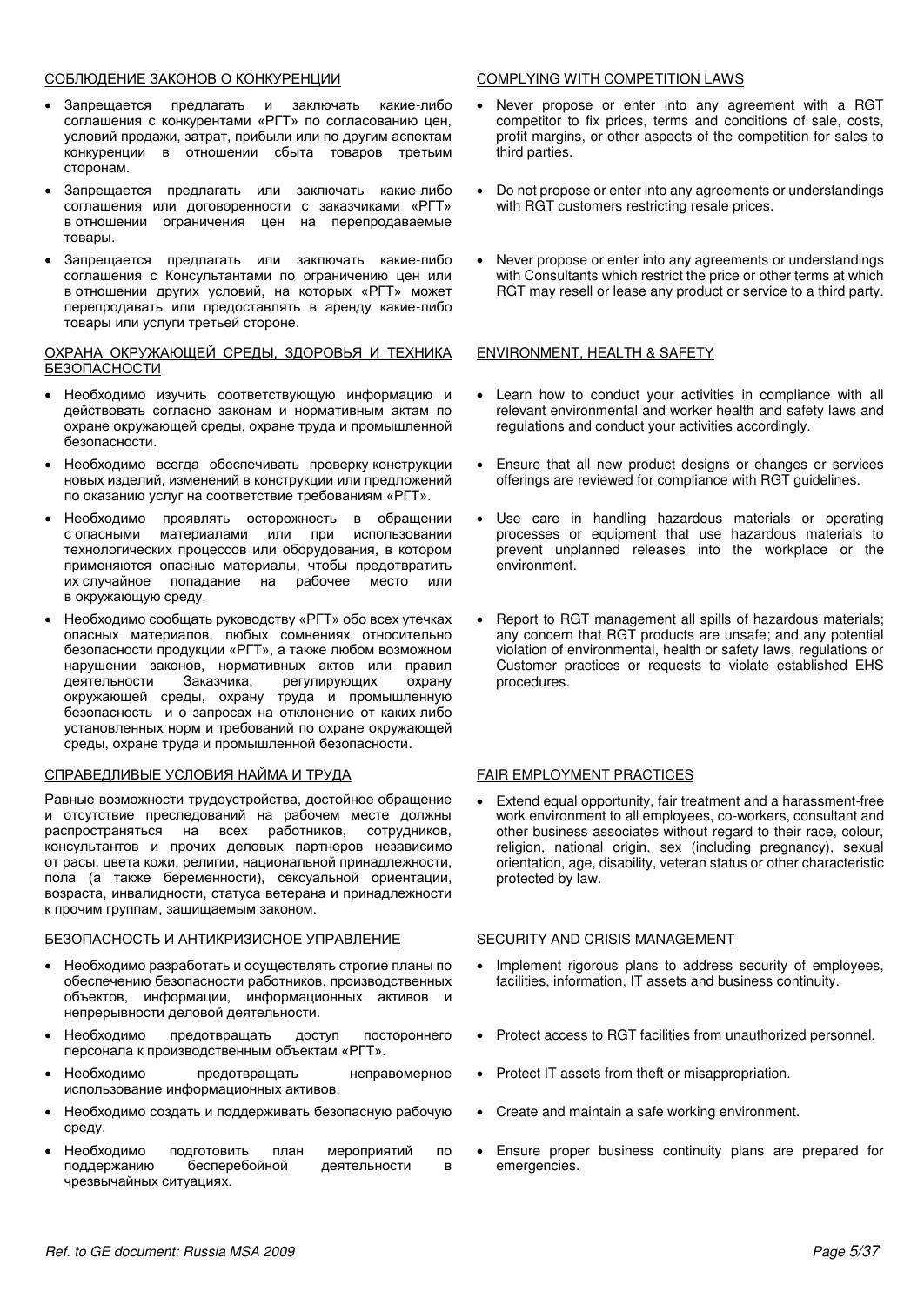- Необходимо осуществлять проверку всех заказчиков, Консультантов, агентов и дилеров по спискам пособников Tennonuctos.
- Необходимо докладывать обо всех очевидных нарушениях правил безопасности.

- Финансовая и деловая деятельность, а также деятельность, не связанная с работой, должна быть законной и не должна противоречить должностным обязанностям работника по отношению к «РГТ».
- Необходимо сообщать обо всех личных взаимоотношениях<br>или семейных связях. с существующими или или семейных связях, с существующими или предполагаемыми Консультантами, которых вы выбираете, работой которых вы руководите или которых вы оцениваете.
- Запрещается использование оборудования, информации и прочего имущества «РГТ» (включая офисное оборудование, программы электронной почты и прочие компьютерные программы) в личных целях или в целях, не связанных с деятельностью «РГТ», без<br>предварительного разрешения соответствующего соответствующего руководителя «РГТ».

- Необходимо обеспечивать точность, своевременность, полноту и конфиденциальность при ведении и представлении всей учетной документации «РГТ», в том числе в отношении стажа работы. Документация «РГТ» должна предоставляться третьим сторонам только с разрешения компании «РГТ».
- При составлении бухгалтерской и финансовой отчетности о сделках, оценках и плановых показателях необходимо выполнять требования общепринятых правил бухгалтерского учета, стандартов, законов и нормативных актов.
- Финансовая отчетность и отчеты, подготовленные от имени и по поручению «РГТ» (включая любые их компоненты) должны достоверно отражать существующее финансовое положение, результаты производственной деятельности и (или) прочие финансовые данные за указанные периоды времени или по состоянию на определенные даты.

### ИНСАЙДЕРСКИЕ СДЕЛКИ И РАЗГЛАШЕНИЕ КОММЕРЧЕСКОЙ ИНФОРМАЦИИ

- Запрещается покупать, продавать или предлагать комулибо совершить куплю-продажу акций или иных ценных бумаг какого-либо Заказчика (включая «РГТ» или ее аффилированных лиц, в зависимости от обстоятельств), если вы располагаете важной или существенной информацией (не являющейся общедоступной) об этом Заказчике («Инсайдерская информация»). Информация является важной или существенной, если обычный инвестор, по всей вероятности, посчитает эту информацию важной при принятии решения об инвестировании.
- Запрещается передавать или раскрывать инсайдерскую информацию, если это не продиктовано целями деятельности «РГТ», а также запрещается передавать или раскрывать такую информацию при наличии подозрения, что данная информация будет использована при осуществлении неправомерных сделок купли-продажи.

### ИНТЕЛЛЕКТУАЛЬНАЯ СОБСТВЕННОСТЬ **ВИЗНОСТЬ INTELLECTUAL PROPERTY**

Необходимо распознавать и обеспечивать сохранность коммерчески важной интеллектуальной собственности «РГТ» в порядке, предусмотренном законодательством.

- Screen all customers, Consultants, agents and dealers against terrorist Watchlists.
- Report any apparent security lapses.

### КОНФЛИКТЫ ИНТЕРЕСОВ <del>СОNFLICTS OF INTEREST</del>

- Financial, business, or other non-work related activities must be lawful and free of conflicts with one's responsibilities to RGT.
- Report all personal or family relationships, including those of significant others, with current or prospective Consultants you select, manage or evaluate.
- Do not use RGT equipment, information or other property (including office equipment, e-mail and computer applications) to conduct personal or non-RGT business without prior permission from the appropriate RGT manager.

### KOHTPOЛЬ **GONTROLLERSHIP**

- Keep and report all RGT records, including any time records, in an accurate, timely, complete, and confidential manner. Only release RGT records to third parties when authorized by RGT.
- Follow accepted accounting principles, standards in accordance with applicable laws and regulations for accounting and financial reporting of transactions, estimates and forecasts.
- Financial statements and reports prepared for or on behalf of RGT (including any component) must fairly present the financial position, results of operations, and/or other financial data for the periods and/or the dates specified.

### INSIDER TRADING OR DEALING & STOCK TIPPING

- Never buy, sell or suggest to someone else that they should buy or sell stock or other securities of any Customer (including RGT or its affiliates, as the case may be) while you are aware of significant or material non-public information (inside information) about that Customer. Information is significant or material when it is likely that an ordinary investor would consider the information important in making an investment decision.
- Do not pass on or disclose inside information unless necessary for the conduct of RGT business — and never pass on or disclose such information if you suspect that the information will be used for an improper trading purpose.

 Identify and protect commercially significant RGT intellectual property in ways consistent with the law.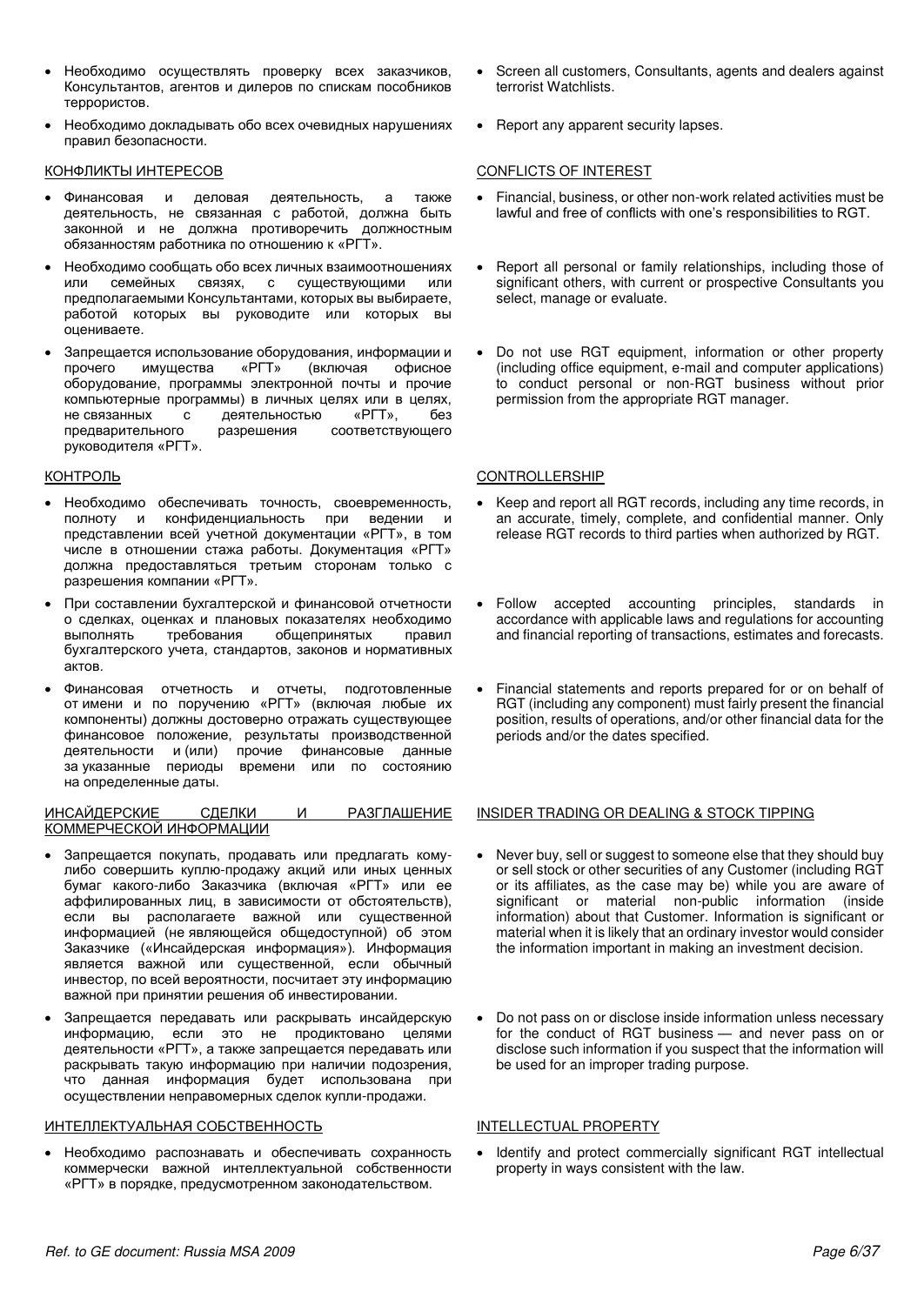- Перед тем как обратиться с просьбой о получении, получить или использовать Служебную информацию сторонних лиц, раскрыть Служебную информацию «РГТ» сторонним лицам или разрешить третьим сторонам использовать интеллектуальную собственность «РГТ», необходимо посоветоваться с юрисконсультом «РГТ».
- Необходимо соблюдать права, защищенные патентами,<br>с уважением стноситься к любым материалам. к любым материалам. защищенным авторским правом, и прочей интеллектуальной собственности других лиц, а также советоваться с юрисконсультом «РГТ» в отношении лицензий или разрешений на использование такой интеллектуальной собственности.

Компания «РГТ» поддерживает деловые отношения только с теми Консультантами, которые соблюдают требования<br>применимого законодательства. От Консультантов. законодательства. работающих с компанией «РГТ», ожидается, что они не только будут исполнять свои контрактные обязательства в соответствии с заказами на поставку или соглашением с компанией «РГТ», но и будут также следовать нормам этики делового поведения в соответствии со стандартами, представленными в настоящем Руководстве. Твердое представленными в настоящем Руководстве. Твердое намерение Консультанта полностью соблюдать эти стандарты является основой взаимовыгодных деловых отношений с компанией «PГТ».

Компания «РГТ» требует, чтобы каждый Консультант «РГТ» соблюдал все требования применимого законодательства, и полагает, что каждый Консультант «РГТ» будет их соблюдать. Ниже указаны методы ведения деятельности, неприемлемые для Консультанта «РГТ»:

- Минимальный возраст. Возраст принятого на работу работника ниже установленного возрастного минимума.
- Принудительный труд. Использование принудительного труда или труда заключенных, а также труда работников, подверженных любой форме принуждения или давления.
- Соответствие требованиям по охране окружающей среды. Недостаточные усилия по соблюдению применимых законов и нормативных актов, регулирующих вопросы охраны окружающей среды. Далее указаны действия,<br>которые икомпания «РГТ» считает проявлением которые компания «РГТ» считает проявлением<br>недостаточного приложения усилий, направленных недостаточного приложения на соблюдение применимых законов и нормативных актов, регулирующих вопросы охраны окружающей среды:
	- неспособность соблюдать и реализовать письменные и комплексные программы по охране окружающей среды, которые подлежат периодической проверке;
	- неспособность обеспечить наличие всех необходимых природоохранных разрешений и обеспечить соблюдение их требований;
	- выдача разрешения на выброс каких-либо отходов в окружающую среду в нарушение законодательства, выданных/необходимых разрешений, или на выброс каких-либо отходов, который неблагоприятным образом повлиял на окружающую среду.
- Охрана здоровья и техника безопасности. Неспособность предоставить работникам рабочие места, отвечающие применимым стандартам охраны здоровья и техники безопасности.
- Consult with RGT counsel in advance of soliciting, accepting or using proprietary information of outsiders, disclosing RGT proprietary information to outsiders or permitting third parties to use RGT intellectual property.
- Respect valid patents, copyrighted materials and other protected intellectual property of others; and consult with RGT counsel for licenses or approvals to use such intellectual property.

### OBSTAHHOCTU KOHCYJI DTAHTOB «PITI» RESPONSIBILITIES OF RGT CONSULTANTS

RGT will only do business with Consultants that comply with applicable legal requirements. Consultants that transact business with RGT are expected to not only comply with their contractual obligations under any purchase order or agreement with RGT, but also adhere to standards of business conduct consistent with those described in this section of these Guidelines. A Consultant commitment to full compliance with these standards is the foundation of a mutually beneficial business relationship with RGT.

RGT requires and expects that each RGT Consultant shall comply with all applicable legal requirements. Unacceptable practices by an RGT Consultant include:

- Minimum Age. Employing workers younger than the required minimum age.
- Forced Labour. Using forced or prison labour, or workers subject to any form of coercion.
- Environmental Compliance. Lack of commitment to observing applicable environmental laws and regulations. Actions that RGT will consider evidence of a lack of commitment to observing applicable environmental laws and regulations include:
	- failing to maintain and enforce written and comprehensive environmental management programs which are subject to periodic audit;
	- failing to maintain and comply with all required environmental permits;
	- permitting any discharge to the environment in violation of law, issued/required permits, or that would otherwise have an adverse impact on the environment.
- Health & Safety. Failure to provide workers a workplace that meets applicable health and safety standards.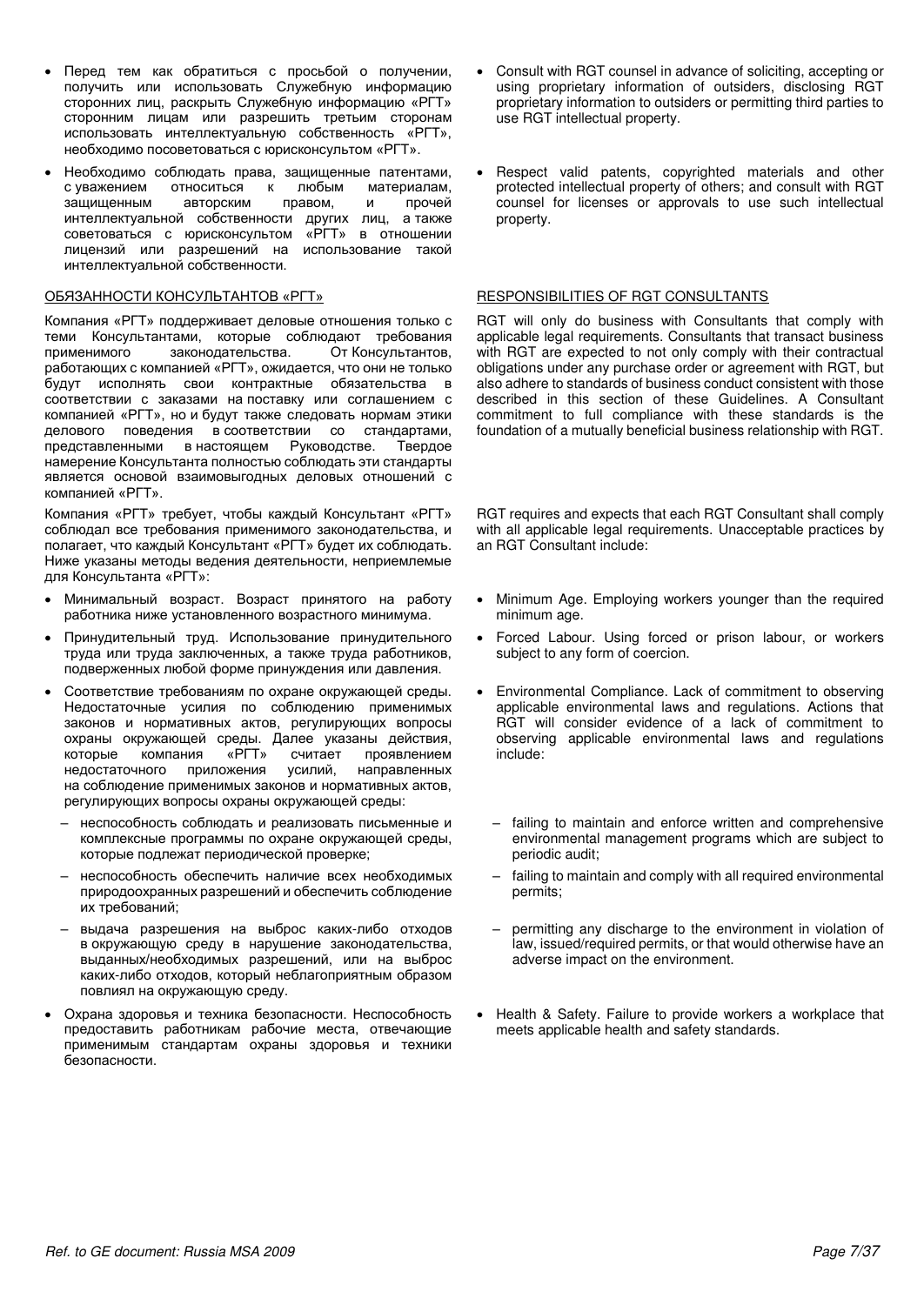- Методы ведения деятельности и деловые отношения с компанией «РГТ». Предложение или передача прямо или косвенно каких-либо ценностей, включая денежные средства, взяток или «откатов» какому-либо работнику, представителю, заказчику «РГТ» или государственному должностному лицу в связи с материально-техническим обеспечением компании «РГТ», какой-либо сделкой или деловыми связями. Такой запрет включает предложение или предоставление Консультантом работнику «РГТ», занятому в материально-техническом обеспечении в материально-техническом обеспечении компании «РГТ» (а также членам его семьи или близким), консультаций, трудоустройства или аналогичной услуги. Компания «РГТ» также требует, чтобы Консультант «РГТ» не предлагал и не предоставлял работникам и представителям «РГТ» никаких подарков, помимо<br>сувениров, имеющих символическую стоимость. символическую призванных оставить воспоминание или отметить какуюлибо сделку с Консультантом «PГТ». В частности, Консультант «РГТ» не должен предлагать, приглашать или разрешать работникам и представителям «РГТ» участие в каком-либо соревновании, игре или маркетинговом мероприятии, организованном на средства Консультанта.
- Деловой досуг для работников и представителей «РГТ». педполагается, что перед тем как предложить или предоставить какому-либо работнику или представителю «РГТ» деловой досуг, Консультант «РГТ» ознакомится с правилами с организации и делового и досуга иля правилами организации делового досуга для соответствующих работников «РГТ». Деловой досуг никоим образом не должен предлагаться Консультантом работнику или представителю «РГТ» при обстоятельствах, которые могут показаться нарушающими правила приличия.
- Вступление в сговор и материально-техническое<br>обеспечение компании «РГТ». Обмен какой-либо Обмен какой-либо информацией о стоимости, расходах или иной конкурентной информацией, а также вступление в сговор с каким-либо сторонним консультантом или участником конкурса на поставку каких-либо товаров компании «РГТ» в отношении какой-либо предполагаемой, предстоящей или текущей поставки материалов и оборудования компании «PLT».
- Права на интеллектуальную собственность и другие имущественные права. Несоблюдение прав на интеллектуальную собственность и прочих имущественных прав каких-либо лиц, в особенности компании «РГТ». В этой связи Консультант «РГТ» должен:
	- пользоваться информацией и имуществом «РГТ» (включая инструменты, чертежи и технические условия) исключительно в целях, для которых они ему предоставлены;
	- принимать соответствующие меры для обеспечения сохранности и конфиденциальности Служебной<br>информации «РГТ», включая соблюдение информации «РГТ», включая соблюдение конфиденциальности, хранение данных в надежном месте, а также неразглашение третьим сторонам (включая других заказчиков, внештатных консультантов и пр.) без предварительного письменного разрешения «PLT»;
	- соблюдать и уважать права «РГТ», защищенные патентами, товарными знаками и авторскими правами, а также соблюдать все ограничения и запреты на их использование, которые «PГТ» может устанавливать по мере необходимости.
- Business Practices and Dealings with RGT. Offering or providing, directly or indirectly, anything of value, including cash, bribes or kickbacks, to any RGT employee, representative or customer or government official in connection with any RGT procurement, transaction or business dealing. Such prohibition includes the offering or providing of any consulting, employment or similar position by a Consultant to any RGT employee (or their family member or significant other) involved with an RGT procurement. RGT also requires that an RGT Consultant not offer or provide RGT employees and representatives with any gifts, other than gifts of nominal value to commemorate or recognize a particular RGT-Consultant business transaction or activity. In particular, an RGT Consultant shall not offer, invite or permit RGT employees and representatives to participate in any Consultant or Consultant-sponsored contest, game or promotion.
- Business Entertainment of RGT Employees and Representatives. An RGT Consultant is expected to understand the business entertainment policies of RGT before offering or providing any RGT employee or representative any business entertainment. Business entertainment should never be offered to an RGT employee and representative by a Consultant under circumstances that create the appearance of an impropriety.
- Collusive Conduct and RGT Procurements. Sharing or exchanging any price, cost or other competitive information or the undertaking of any other collusive conduct with any other third party Consultant or bidder to RGT with respect to any proposed, pending or current RGT procurement.
- Intellectual & Other Property Rights. Failing to respect the intellectual and other property rights of others, especially RGT. In that regard, an RGT Consultant shall:
	- only use RGT information and property (including tools, drawings and specifications) for the purpose for which they are provided to the Consultant and for no other purposes;
	- take appropriate steps to safeguard and maintain the confidentiality of RGT proprietary information, including maintaining it in confidence and in secure work areas and not disclosing it to third parties (including other customers, subconsultants, etc.) without the prior written permission of RGT;
	- observe and respect all RGT patents, trademarks and copyrights and comply with such restrictions or prohibitions on their use as RGT may from time to time establish.